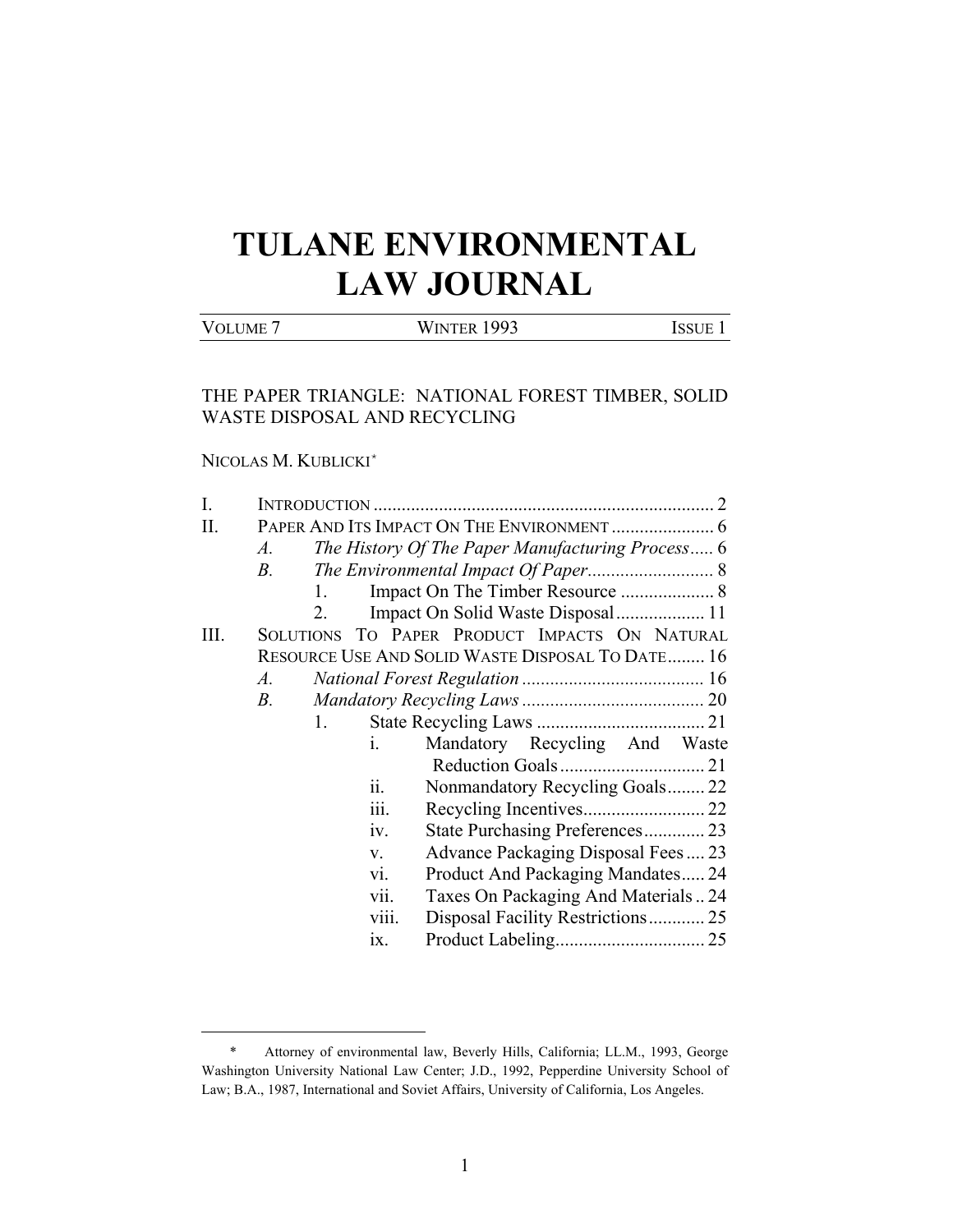|          | 2. | Proposed Federal Recycling Legislation  26    |  |
|----------|----|-----------------------------------------------|--|
|          | 3. | Problems Posed By Mandatory Recycling         |  |
|          |    |                                               |  |
| $IV_{-}$ |    | INCREASING PAPER PRODUCT RECYCLING EFFICIENCY |  |
|          |    |                                               |  |
|          |    |                                               |  |
|          |    |                                               |  |
|          | C. |                                               |  |
| V        |    |                                               |  |

# I. INTRODUCTION

 The paperless society is a mirage. At present, it is impossible to imagine the effective functioning of our economy, bureaucracy and academia without paper. Technological innovations,<sup>1</sup> geometric population growth and the emergence of the service economy have increased our dependence on paper as an essential tool in modern society. As a result, more paper is produced, used and disposed today than ever before.<sup>2</sup>

 Our reliance on paper is not without cost. Paper manufacturing and disposal have a profound impact on the natural environment. First, because wood fibers constitute an integral part of all3 paper products, the paper manufacturing process relies on virgin

<sup>&</sup>lt;sup>1</sup>. For example, the computer and the telephone facsimile machine have added to the sum total of paper utilized and disposed of in the modern office while they have increased efficiency. *See, e.g.*, John Burgess, *Changing the Office Landscape*, WASH. POST, June 8, 1993, at D1.

<sup>2</sup>. *See generally U.S. EPA, Municipal and Industrial Solid Waste Division, Office of Solid Waste*, Characterization of Municipal Solid Waste in the United States, 1992 Update (July 1992) [hereinafter EPA CHARACTERIZATION UPDATE]. *See also* NATIONAL SOLID WASTES MANAGEMENT ASSOCIATION, SOLID WASTE DISPOSAL OVERVIEW (1991) [hereinafter OVERVIEW]. Some technological visionaries, such as William Gates, have advocated the development of a "paperless office." *See* Thomas McCarroll, *Ending the Paper Chase*, TIME, June 14, 1993, at 60.

<sup>3</sup>. One company, Eco Paper of Portland, Oregon, has begun the manufacture of nonwood paper. *Eco Paper Advertisement*, SIERRA, May-June 1993, at 23. The company has reverted to previous methods of paper production, and relies on the fibers of plants other than trees, such as hemp and cereal straw. *Id*. While companies such as Eco Paper may start a trend, at present, an overwhelming majority of paper products are manufactured from wood fibers. *See infra* notes 22-36 and accompanying text.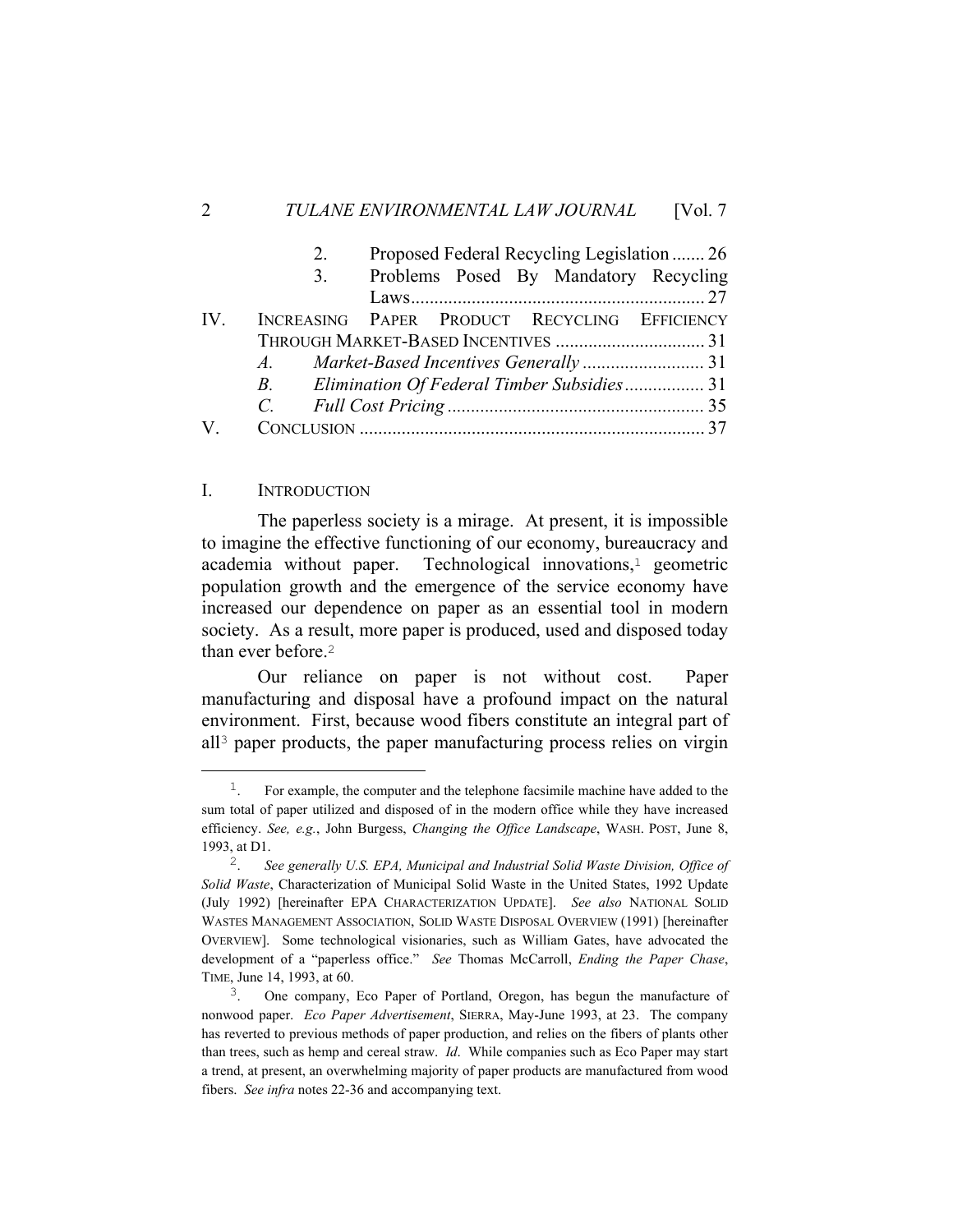timber as a source of raw materials. Second, once a paper product has served its intended purpose, it must be discarded. Basic modern disposal techniques have not changed significantly since the development of cities thousands of years ago.<sup>4</sup> Even today, most paper waste is either landfilled or incinerated. Timber logging, landfilling and incineration do not pose unmanageable environmental problems *per se*. However, the gargantuan volume of paper products generated, combined with growing concern over federal timber resources, municipal land use conflicts, and multimedia pollution, has focused national attention on paper as a significant environmental hazard.

 Growing national concern over natural resource use pushed the concepts of recycling and source reduction to the forefront of environmental policy as solutions to the threats posed by paper products. At first blush, each of these methods seems to counter most of the negative environmental impacts inflicted by paper products. The first solution, recycling, decreases our reliance on virgin timber as a source of wood fibers. It also reduces the volume of paper wastes requiring disposal and thus alleviates the stress placed on landfills and incineration. The second solution, source reduction, shrinks the size of paper products entering the stream of commerce and hence preempts and complements the recycling process.

 Upon close scrutiny, the present application of recycling and source reduction to paper production and disposal reveals severe imperfections. First, a high percentage of potentially recyclable paper products is not recovered.5 Second, a large portion of the recyclable materials recovered is not actually recycled.<sup>6</sup> Third, the size of most

<sup>&</sup>lt;sup>4</sup>. WILLIAM RATHJE & CULLEN MURPHY, RUBBISH! THE ARCHAEOLOGY OF GARBAGE 32-40 (1992).

<sup>5</sup>. For example, at present, consumers fail to dispose of all of their recyclable paper, glass and plastic products in recycling centers.

<sup>&</sup>lt;sup>6</sup>. While the number of recovery programs has grown from 600 in 1989 to over 4000 in 1992, much of the recovered material is never recycled. Bruce Van Voorst, *The Recycling Bottleneck*, TIME, Sept. 14, 1992, at 52. *See also* Frank Edward Allen, *Piling Up: As Recycling Surges, Market for Materials Is Slow to Develop*, WALL ST. J., Jan. 17, 1992, at A1, 6 (discussing increase in recovery of recyclables without concomitant increase in total recycling). For example, more newspaper is recovered than can be technologically and economically recycled by paper manufacturers. Marcia Berss, *No One Wants to Shoot Snow White*, FORBES, Oct. 14, 1991, at 40. The massive increase in recovered newsprint has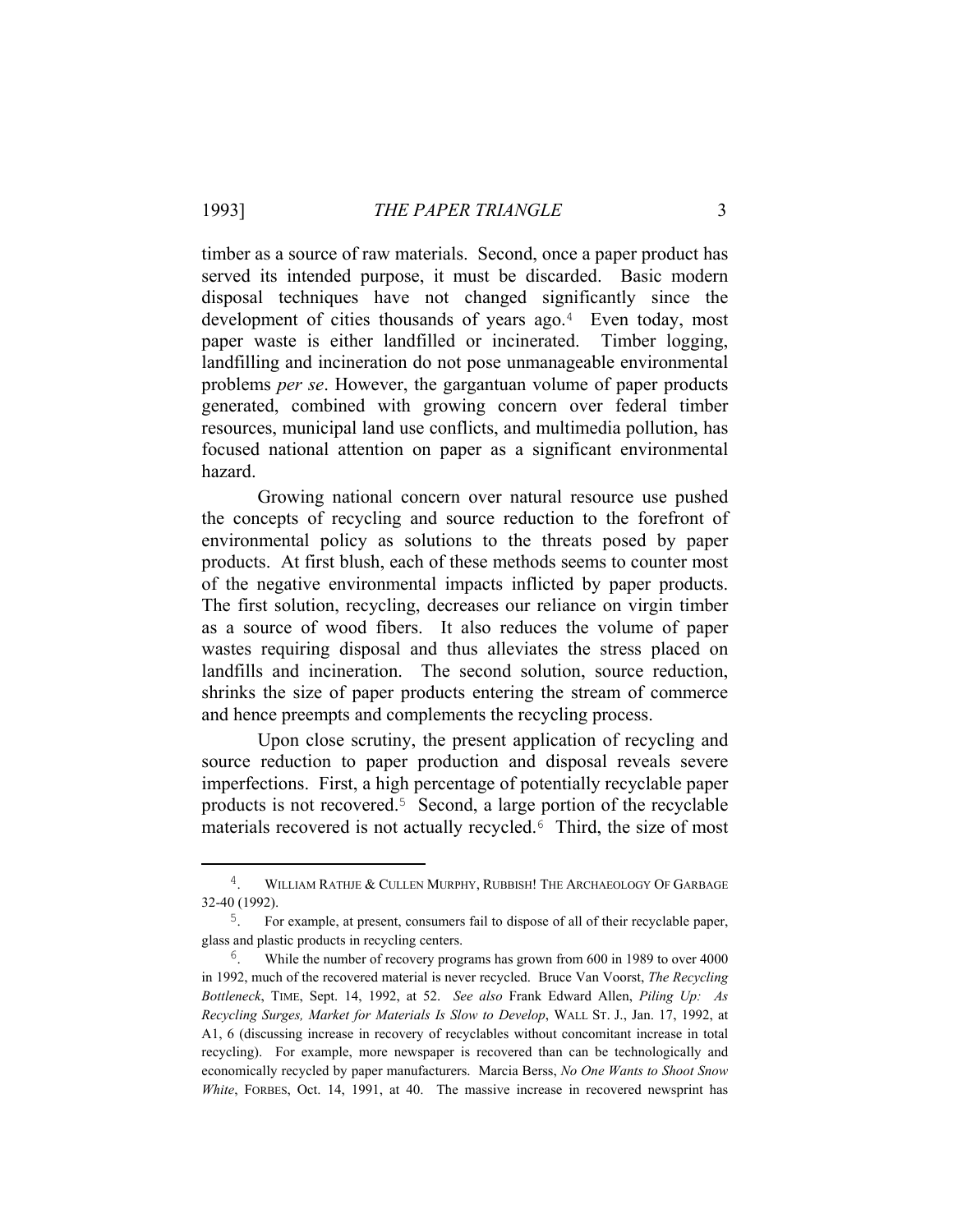paper products has not decreased.7 Therefore, although recycling and source reduction have decreased paper waste generation *per capita*, their inefficient implementation has allowed, *in toto*, a voluminous increase in federal timber harvesting and solid waste generation.

 At the center of the paper production and disposal dilemma lies a fundamental dichotomy in the implementation of recycling and source reduction. In one vein, recycling and source reduction are implemented as voluntary projects, based solely upon the environmentally-correct leanings of manufacturers, consumers and municipalities.8 For example, municipalities and environmental groups have set up a nationwide matrix of recovery centers; consumers are kindly asked to donate presorted recyclable materials; manufacturers are expected to act out of corporate philanthropy to meet their raw material needs by using materials recovered through expensive chemical treatment processes. In another vein, states have passed legislation which mandates strict recovery and minimum recycling content percentages for various paper products.9 As a result of these divergent approaches, consumers, municipalities and manufacturers simultaneously are asked both to obey strict command and control recycling laws and to act out of pure ecophile sentiment. Furthermore, both programs fail to recognize the cost of recycling to consumers and manufacturers of paper products.

i<br>Li

caused a severe drop in the price of recovered newspaper, thus making it even more difficult for newspaper recovery centers to recycle their used newsprint. *Id*. For a complete analysis of prices for recyclable materials, see generally Michael Misner, *1992 Markets Picture for First Six Months*, WASTE AGE, Aug. 1992, at 107-110.

<sup>7</sup>. Thirty-nine percent of the paper wastes disposed of in landfills comes from packaging. Van Voorst, *supra* note 6, at 54. For example, compact disc packaging has generally remained as voluminous as when compact discs were introduced in the mid-1980s. The packaging of compact discs measures twice the size of the compact disc box. Certain companies have accomplished source reduction through packaging diminution. For example, the German corporate giant Lever Brothers produces highly concentrated detergent that requires less packaging than nonconcentrated detergent. *Id*. Studies estimate that the concentrated detergent has reduced plastic bottle disposal by 13 million units. *Id*.

<sup>&</sup>lt;sup>8</sup>. Although recycling centers were instituted through the environmental goodwill and financial incentive of aluminum producers, such centers are slowly becoming requirements under state "command and control" legislation. *See generally* AMERICAN LEGISLATIVE EXCHANGE COUNSEL, LEGISLATIVE UPDATE, STATE SOLID WASTE POLICY (August 1992) [hereinafter STATE POLICY].

<sup>9</sup>. *Id.*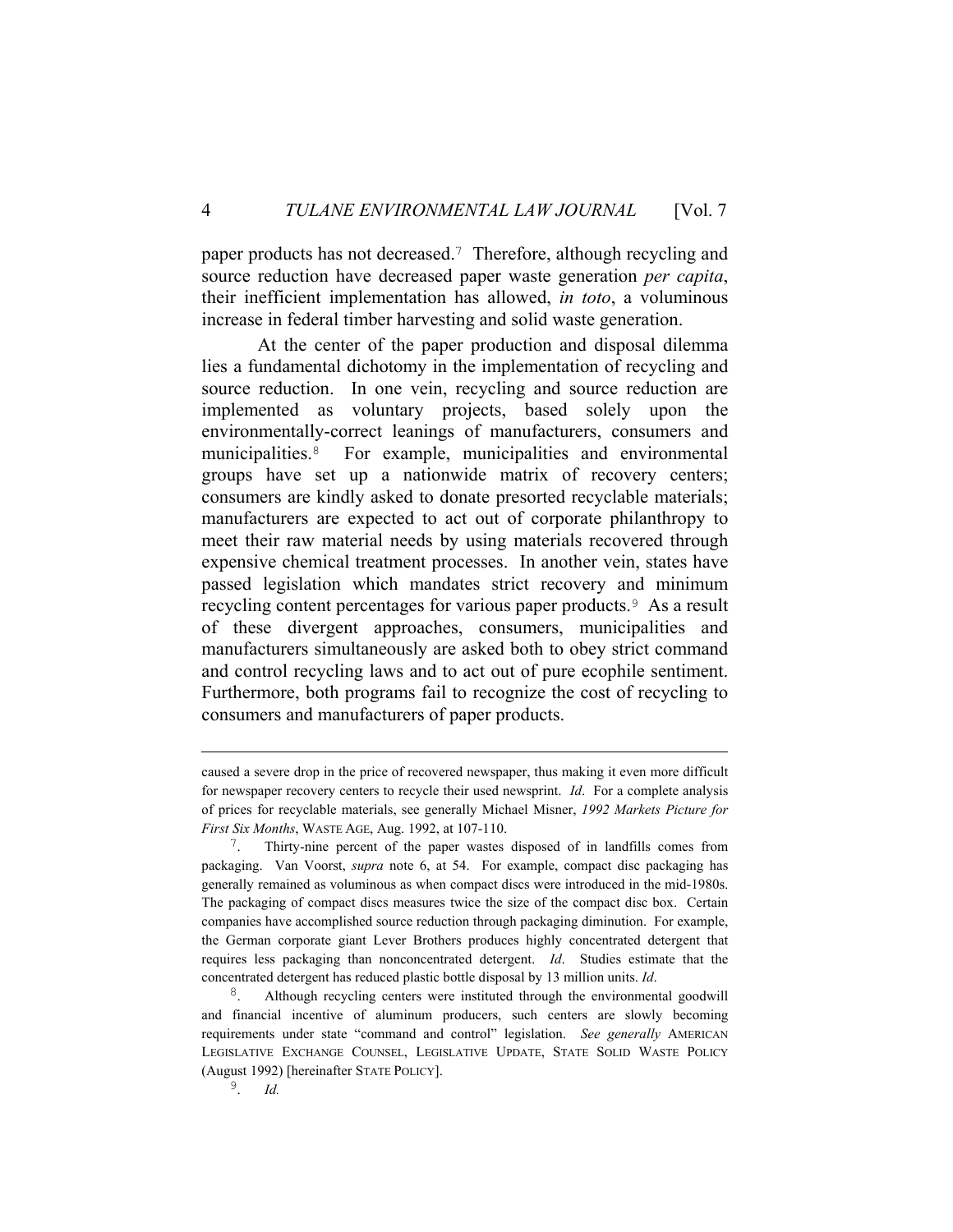Once again, United States environmental decisionmakers have disregarded economics as the most powerful force through which to motivate sound environmental policy.10 Instead of motivating consumers, municipalities and manufacturers through market-based incentives, lawmakers and other policymakers have nurtured an expensive and ineffective implementation of otherwise highly beneficial strategies for the reduction of waste volume and timber logging reduction. The present inability of recycling and source reduction to break through the impasses presented by timber logging and waste disposal, however, is not without remedy. The consummate failure of most environmental command and control laws clearly points to the inescapable conclusion that only an incentive-based system can increase paper recovery and recycling, decrease paper waste and reduce the strain placed on national forests. Through reform legislation, federal and state governments can implement market-based incentives that will allow recycling and source reduction to unleash their powerful latent potential.

 The purpose of this article is to present an overview of possible solutions to the environmental dilemma presented by paper manufacturing and disposal. Part II of the article provides a brief historical summary of papermaking and discusses the environmental impacts of paper. Part III outlines legislation enacted to decrease the strain placed on federal timber resources and to increase recycling and source reduction. Part IV describes how market-based incentives can be used to maximize recycling and source reduction efficiency, with a special focus on federal timber management and disposal cost pricing. Finally, Part V concludes with the brief observations of the author.

 $10$ . Most United States environmental laws are command and control laws that seek to achieve an intended result by means of forced goals and standards. *See, e.g.,* Solid Waste Disposal Act, 42 U.S.C. §§ 6901-6992 (1983 & Supp. 1991); Comprehensive Environmental Recovery, Compensation and Liability Act, 42 U.S.C. §§ 9601-9605 (1983 & Supp. 1991); Clean Air Act, 42 U.S.C. §§ 7401-7671 (1983 & Supp. 1991); Federal Water Pollution Control Act, 33 U.S.C. §§ 1251-1387 (1983 & Supp. 1991); Safe Drinking Water Act, 42 U.S.C. § 300(f) (1983 & Supp. 1991); Toxic Substances Control Act, 15 U.S.C. §§ 2601- 2692 (1982 & Supp. 1991); Federal Insecticide, Fungicide and Rodenticide Act, 7 U.S.C. §§ 136-1367 (1992).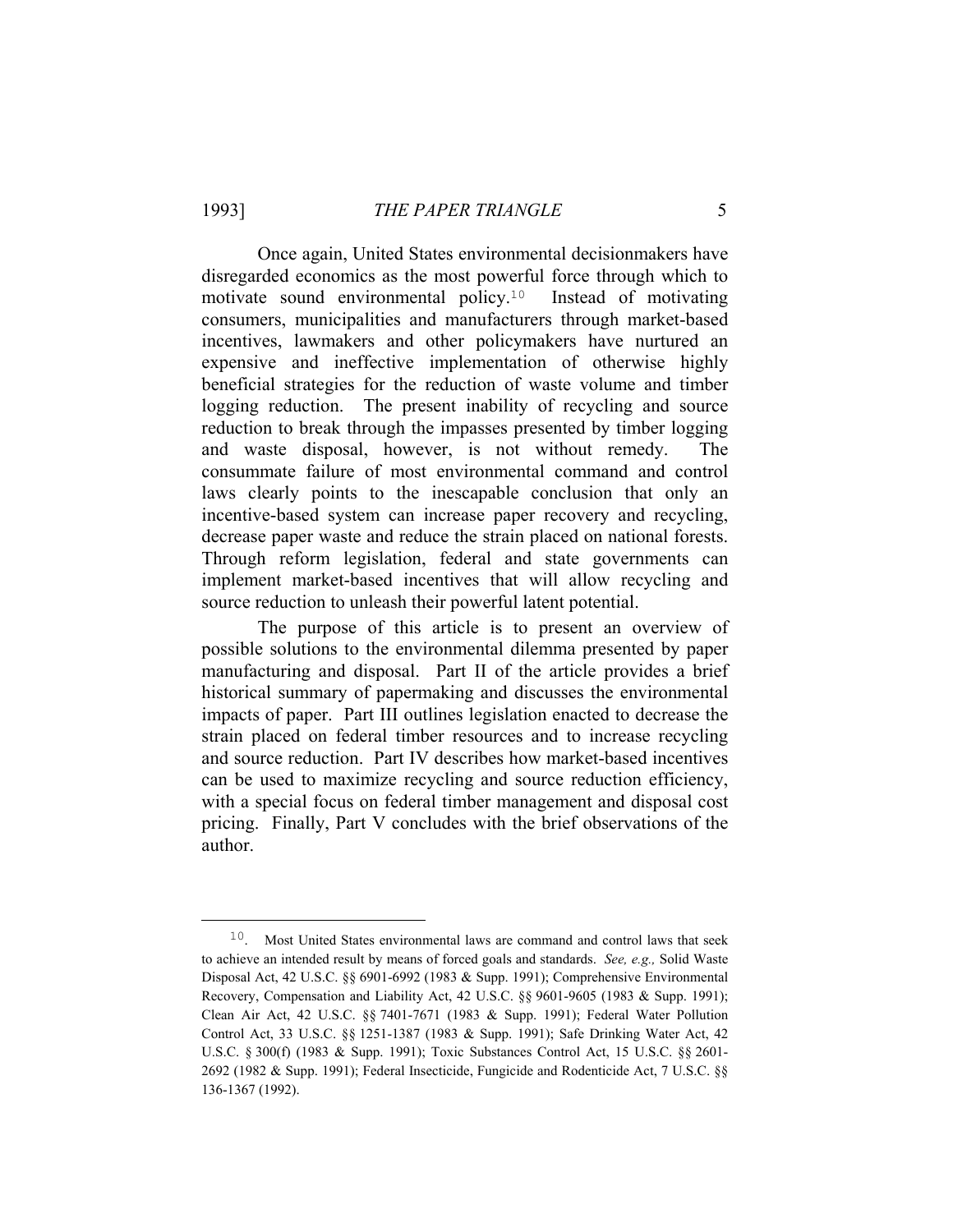#### II. PAPER AND ITS IMPACT ON THE ENVIRONMENT

#### *A. The History Of The Paper Manufacturing Process*

Paper was invented in China by Ts'ai Lun in 105 A.D.<sup>11</sup> Through Ts'ai Lun's process, matted rags were placed in water to interweave their fibers.12 The fibers were then removed with a hand mold, pressed and dried to form rough paper.13 Paper soon replaced papyrus, tapas, rice paper, parchment and vellum as a medium for printed communication.14 The papermaking process migrated to Korea and Japan in the sixth century, then progressively to the Middle East, North Africa and Europe throughout the eighth, tenth and twelfth centuries.<sup>15</sup>

 Paper production remained virtually unchanged until the invention of the Hollander in the eighteenth century.16 Until that time, stampers were used to press molded fibers into sheets of paper. The Hollander increased the speed of paper production by replacing stamped interwoven fibers with a pulp-like substance.<sup>17</sup> Because Hollanders shortened the length of paper fibers, the paper was weaker than stamped paper.<sup>18</sup>

 Until the nineteenth century, paper was manufactured exclusively from linen and cotton rags.<sup>19</sup> In 1719, the French naturalist and physicist Rene Antoine Ferchault de Reaumur discovered that American wasps used wood fibers to construct hives

<sup>&</sup>lt;sup>11</sup>. DARD HUNTER, PAPERMAKING: THE HISTORY AND TECHNIQUE OF AN ANCIENT CRAFT 48-50 (2d ed. 1947).

<sup>12</sup>. *See id*. at 48.

<sup>13</sup>. *See id*.

<sup>14</sup>. *See generally id*. at 3-47.

<sup>15</sup>. The papermaking process migrated throughout the world as follows: From China to Korea in 600, to Japan in 610-25. RATHJE & MURPHY, *supra* note 4, at 2. From China, the process migrated Westward to Samarkand in 751, to Iraq in 793, to Syria and Egypt during the 10th century, to Morocco in 1100, to Spain in 1151, to Italy in 1276, to France in 1348, to Germany in 1390, to Poland in 1491, to England in 1494, to Austria in 1498, to Russia *circa* 1576, to Denmark in 1635, and to Oslo in 1690. *Id*. at 1-2.

<sup>&</sup>lt;sup>16</sup>. The Hollander consisted of a wooden tub, at the center of which was placed a pole fitted with approximately thirty knives. *Id*. at 162-63. Rags and water were placed into the tub. *Id*. As the pole rotated, it lacerated the rags into a pulp called "lacerated stock." *Id*.

<sup>17</sup>. RATHJE & MURPHY, *supra* note 4, at 162-63.

<sup>18</sup>. *Id*. at 167.

<sup>19</sup>. *Id*. at 309.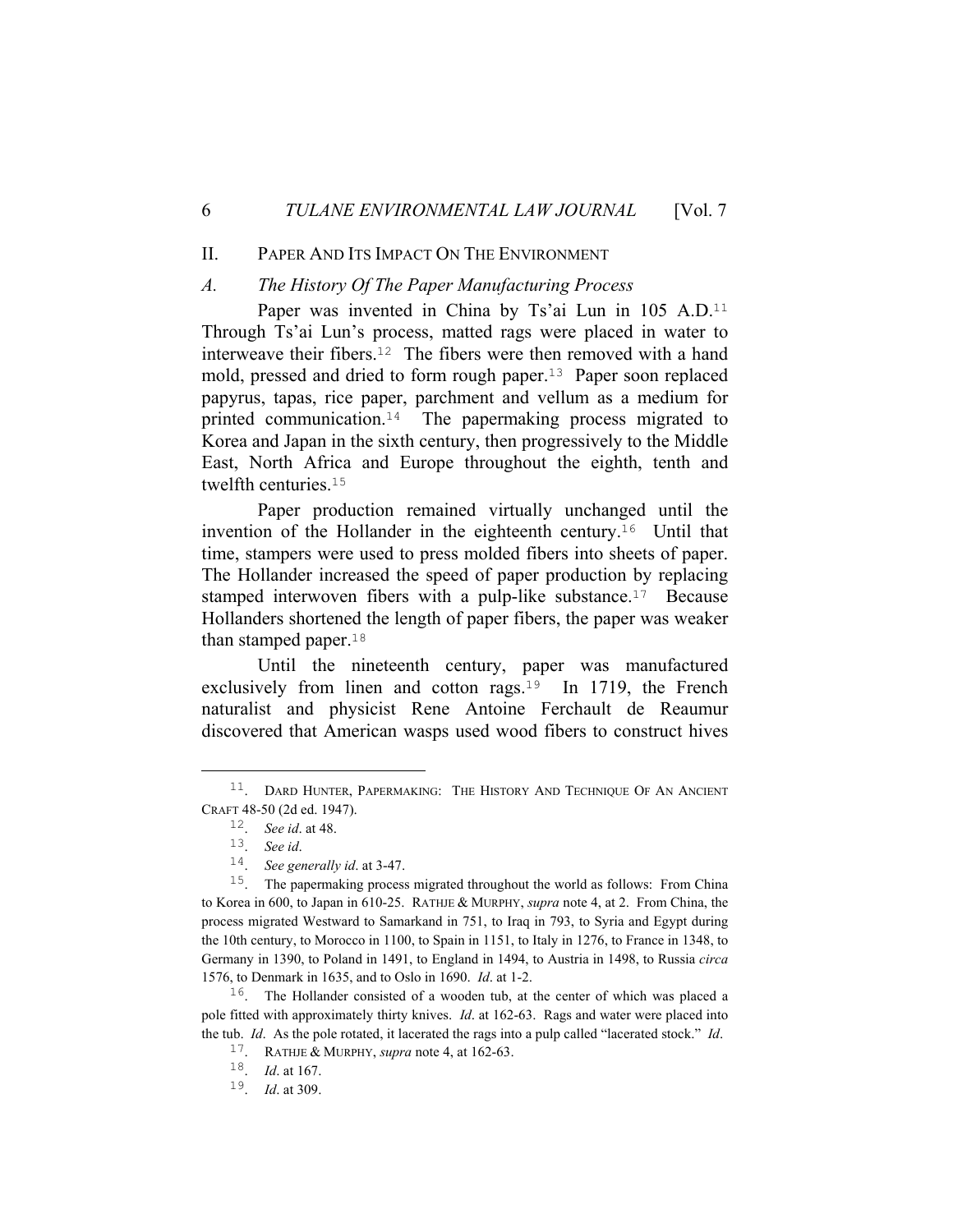bearing a striking resemblance to paper.<sup>20</sup> Although de Reaumur's discovery was presented to the scientific community, it was not until the mid-1700s that the German scientist Christian Schaffer mated wood fiber with paper manufacturing.<sup>21</sup> Although Schaffer had demonstrated the potential of wood fiber, it took paper manufacturers until 1866 to produce paper entirely from wood pulp.22 Although paper produced from wood pulp was darker in appearance than ragbased paper, the Swedish scientist Karl Wilhelm Scheele invented chlorine and combined it with lime to bleach the pulp.<sup>23</sup>

 Another development in the papermaking industry occurred at the end of the eighteenth century. Until 1798, all paper was manufactured by hand.24 The process was dramatically altered by the paper machine, invented by the Frenchman Nicolas-Louis Robert.<sup>25</sup> Robert's paper machine used a system of buckets to place pulp onto a wire grid, whose movement settled the fibers and drained excess water.26 Heated rollers later were added to dry the paper as it was pressed. The paper machine found its way to Great Britain in 1809 as the Dickinson machine27 and later to the United States in 1817 as the Gilpin machine.<sup>28</sup> By 1820, improvements to the Robert paper machine enabled paper manufacturers to produce sixty feet of paper

 <sup>20</sup>. RENE ANTOINE FERCHAULT DE REAUMUR, MEMOIRES POUR SERVIR A L'HISTOIRE DES INSECTES (Amsterdam, 1737-48).

 $21.$  Schaffer used the fibers of beech, willow, asper, mulberry, spruce and poplar trees to manufacture paper. *Id*. at 318-27. *See generally* CHRISTIAN SHAFFER, VERSUCHE UND MUSTER OHNE ALLE LUMPEN ODER DOCH MIT EINEM GERINGEN ZUSATZE DERSELBEN PAPIER ZU MACHEN (Regensburg, 1765-71)(discussing methods of wood-based papermaking).

<sup>22</sup>. The first book printed on wood-based paper was a book of poems by the Marquis De La Villette. DE LA VILLETTE, OEUVRES DU MARQUIS DE LA VILLETTE (London, 1786). The Smith Paper Company in Massachusetts was the first to produce paper based solely on wood fiber. HUNTER, *supra* note 11, at 378.

<sup>23</sup>. *Id*. at 318.

<sup>24</sup>. *Id*. at 341. Ironically, the machine was invented not so much to increase the rapidity of the manufacturing process, but rather to eliminate rowdy and quarreling paper laborers. *Id*. at 341-42.

<sup>25</sup>. *Id*. at 341.

<sup>26</sup>. HUNTER, *supra* note 11, at 346.

<sup>27</sup>. *Id*. at 350. The Dickinson machine used vacuum rollers to form sheets of paper. *Id*.

<sup>28</sup>. *Id*. at 353. The Gilpin machine allowed the manufacturer to vary the width and coarseness of the paper. *Id*.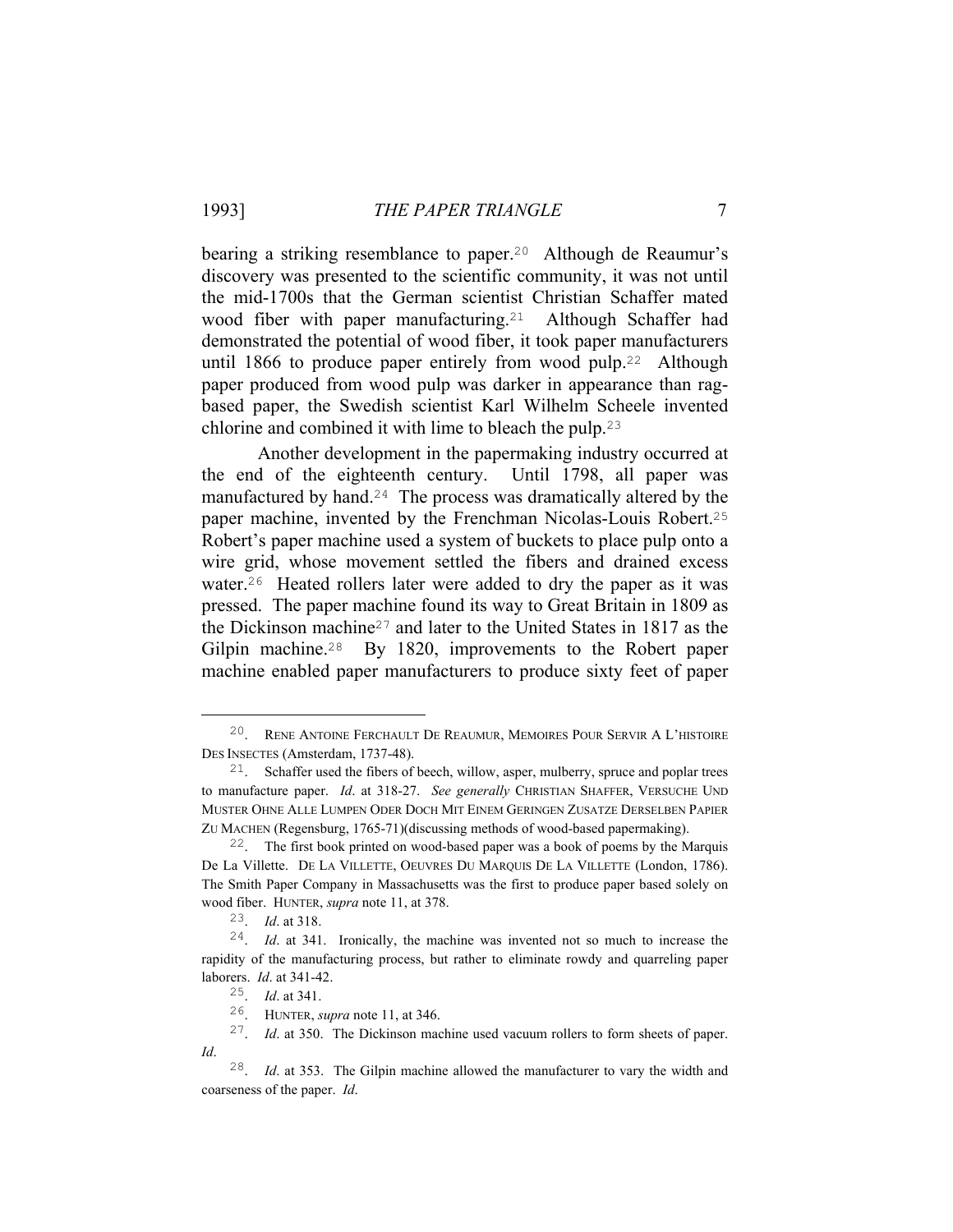per minute.29 In addition, the use of anidine dye enabled manufacturers to offer consumers a variety of paper colors.<sup>30</sup>

 By the late 1800s, the paper industry had flourished into one of the largest industries in America and Europe.31 In 1860, paper sales in New York City alone accounted for \$5 million of consumer purchases.32 By 1868, paper transcended the printed medium and was used to manufacture clothing accessories, boxes, cups, plates, roofing materials, barrels, curtains and towels.<sup>33</sup>

 Today, more paper is being produced than ever before. Population growth, increased standards of living and technological innovations have fueled an enormous demand for paper products. In 1990, over 86 million tons of paper were consumed in the United States.34 Modern society's Pantagruelian appetite for paper products, combined with an increased national awareness of natural resource use and waste disposal, has focused massive public attention on the environmental impacts of paper.

# *B. The Environmental Impact Of Paper*

 Paper has a dual impact on the environment. First, the production of paper impacts timber resources. Second, paper disposal impacts landfilling and incineration.

# 1. Impact On The Timber Resource

 Since the late nineteenth century, it has been possible to manufacture paper entirely from wood fibers.<sup>35</sup> At first, the demand for timber as a raw material in paper manufacturing was minuscule when compared to the gargantuan timber resource of the United States. However, a steady increase in the demand for paper and other

 <sup>29</sup>. HUNTER, *supra* note 11, at 354-55.

<sup>30</sup>. *Id*. at 558.

<sup>31</sup>. *Id*. at 358. This became known as the "paper era." *Id*.

<sup>32</sup>. *Id*. at 563.

<sup>33</sup>. HUNTER, *supra* note 11, at 568. Certain eccentrics had even begun wearing paper suits. *Id*.

<sup>34</sup>. *See* NATIONAL SOLID WASTES MANAGEMENT ASSOCIATION, RECYCLING SOLID WASTE 2 (1992) [hereinafter RECYCLING SOLID WASTE].

<sup>35</sup>. *See supra* notes 22-35 and accompanying text.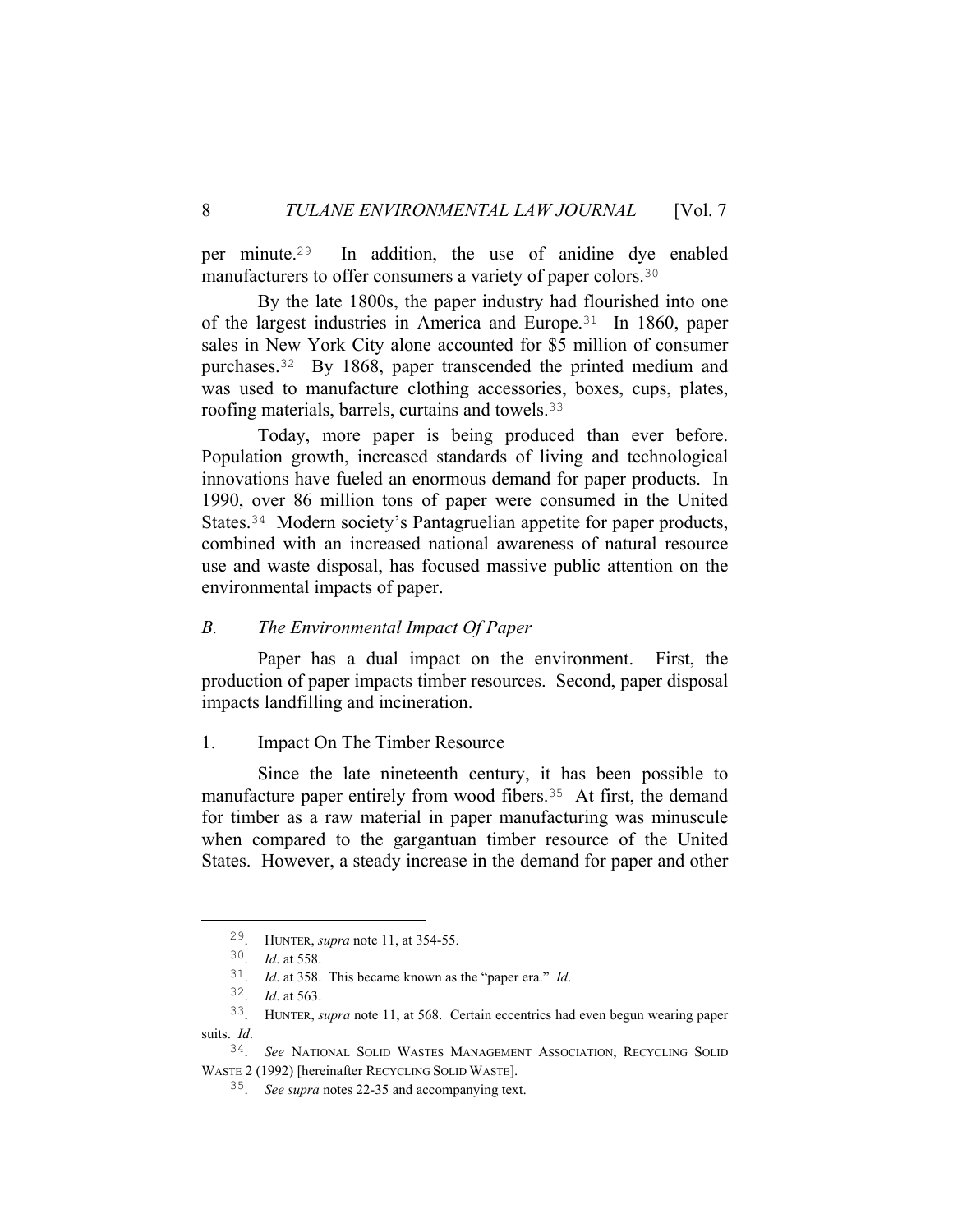wood-based products36 has led to timber harvesting on such a wide scale that it poses a threat to the viability of the United States timber resource.<sup>37</sup>

 To understand the impact of paper on the timber resource, one must first differentiate between private and national forests. Private forests are privately owned and managed solely in accordance with the owner's policy.38 In contrast, national forests are owned by the federal government and managed by the United States Forest Service (USFS) according to Congressionally imposed statutory strictures.<sup>39</sup>

 Timber production has been an integral part of national forest management since the creation of national forests as distinct legal entities in the nineteenth century.<sup>40</sup> In fact, the USFS has often considered national forests as "the nation's woodlot."41 Timber companies regularly bid for timber on national forest areas preselected by the USFS. Successful bids for public timber often

 <sup>36</sup>. Popular sentiment in favor of recycling has led even the construction industry to utilize recycled materials. Michael D. Lemonick, *Architecture Goes Green*, TIME, April 5, 1993, at 38. For example, floor tiles are partially manufactured from wood chips and lumber is often replaced with recycled lumber containing plastic and sawdust. *Id*. at 39. *See also* H. Jane Lehman, *Builders Begin to Look at Recycling*, WASH. POST, April 17, 1993, at E1 (discussing use of recyclable materials in construction).

<sup>37</sup>. *See infra* notes 46-51 and accompanying text.

<sup>38</sup>. The private ownership, management and use of forests for paper production is often used for advertisement purposes by forest product manufacturers who are fearful of the common misconception that all paper and wood products are manufactured from national forest timber. *See, e.g.*, *Rules and Regulations Alone Won't Protect the Environment,* TIME, May 3, 1993 (Georgia-Pacific advertisement discussing company's use of strict, nonmandatory management of its private forests). The largest forest product companies are Georgia Pacific, Weyerhaeuser, Boise Cascade, Willamette Industries, Louisiana-Pacific and Pope & Talbot. *Corporate Scoreboard*, BUS. WK., Aug. 17, 1992, at 77 (listing companies in order of decreasing second quarter 1992 sales). The largest paper companies are International Paper, Kimberly-Clark, James River Corporation of Virginia, Champion International, Mead, Scott Paper, Union Camp, Westvaco, Manville, Bowater, Potlatch, Fort Howard, Chesapeake, Consolidated Papers and Glatfelter. *Id*. (listing companies in order of decreasing second quarter 1992 sales).

<sup>39</sup>. *See infra* notes 78-108 and accompanying text.

<sup>&</sup>lt;sup>40</sup>. HAROLD K. STEEN, THE U.S. FOREST SERVICE: A HISTORY, 22-46 (2d ed. 1977). For a complete history of the role of wood in the United States economy and society, see generally W.G. YOUNGQUIST & H.O. FLEISCHER, WOOD IN AMERICAN LIFE 1776-2076 (1977).

<sup>41</sup>. *Id*. at 256-71. This was the U.S. Forest Service's zeitgeist in the period immediately following World War II. *Id.*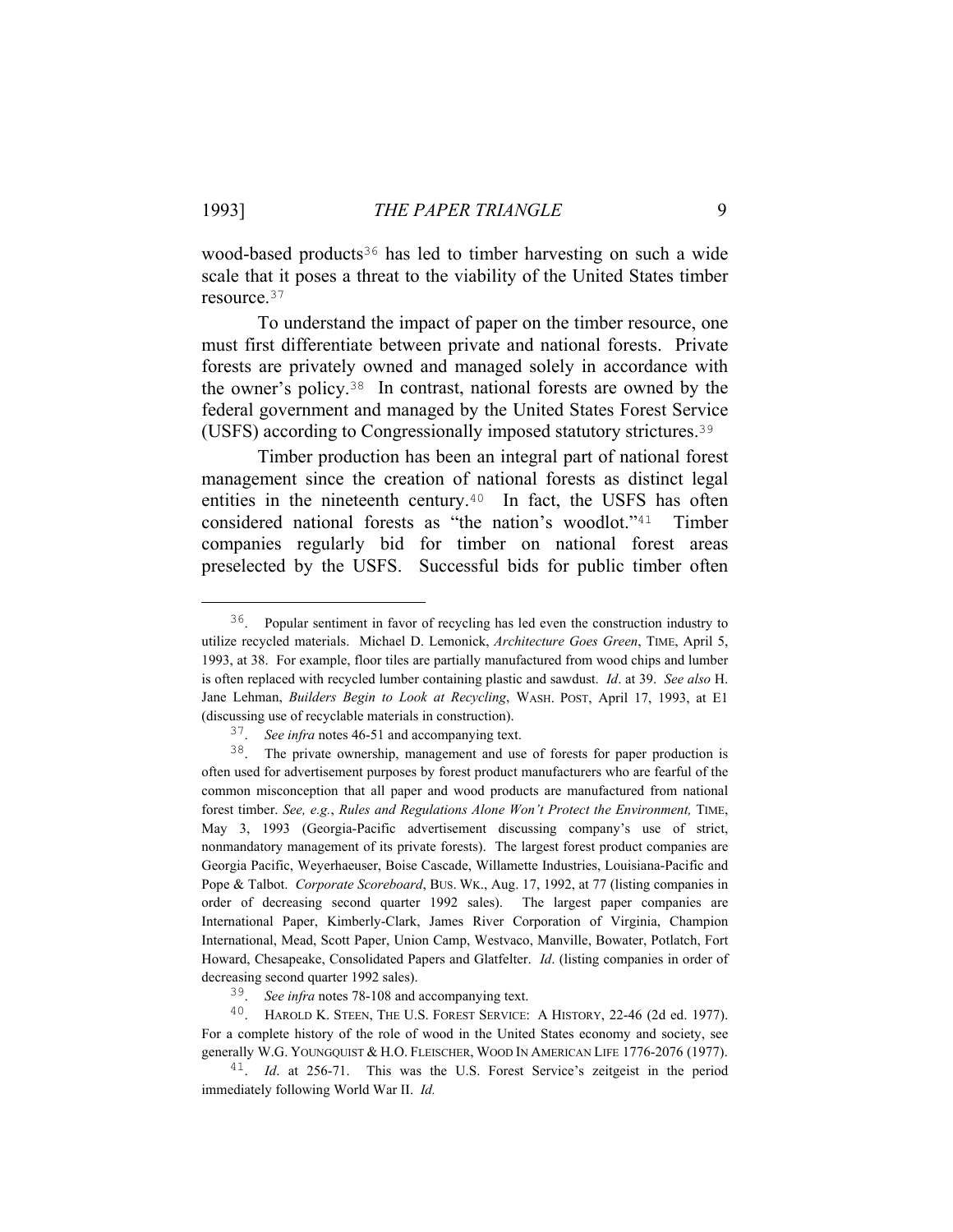translate into a lower price per board-foot than those obtained from private forests.42 The low price and high availability of federal timber has led to two results. First, wood-based industries such as paper manufacturers have a special interest in obtaining as much timber as possible from national forests. Second, because of their interest, wood-based industries have continually pressured federal legislators and regulators not to restrict the available volume and price of national forest timber.43 As a result, timber harvesting levels continue to grow.

 High volume timber harvesting causes severe environmental impacts. First, even though timber is a renewable resource, clearcut areas take many years to rejuvenate and may only be able to support three to five episodes of clearcutting before becoming sterile.<sup>44</sup> Second, widespread logging generates massive debris and thus interferes with the flow of small water courses originating in, or passing through, national forests.45 Such blockage causes ecological imbalance and decreases the recreational value of the forest.46 Third, high volume logging accelerates slope erosion.<sup>47</sup> Fourth, intense timber harvesting creates wide gaps of barren land between wooded areas.48 Because most species do not travel through such gaps, high intensity harvesting often isolates animal populations in severely limited ecosystems.<sup>49</sup>

 Federal timber plays an important role in paper production. However, it is important to dispel the common misconception that all paper products are manufactured solely from timber harvested in

 <sup>42</sup>. *Id.*

<sup>43</sup>. For example, President Clinton included a timber fee increase in his budget proposal for the fiscal year of 1994, but he quickly backed down from it under pressure from the timber industry. Michael Weisskopf & Ann Devroy, *Clinton Bows To Westerners On Higher Fees*, WASH. POST, Mar. 31, 1993, at A1.

<sup>44</sup>. Interview with Karin Sheldon, Esq., The Wilderness Society, in Washington, D.C. (September 23, 1992).

<sup>45</sup>. *See* H. MICHAEL ANDERSON & JEFFREY T. OLSON, FEDERAL FORESTS AND THE ECONOMIC BASE OF THE PACIFIC NORTHWEST 31-36 (The Wilderness Society ed., 1991).

<sup>46</sup>. *Id.* at 32, 34-37.

<sup>47</sup>. *Id*. at 35.

<sup>48</sup>. *Id.* at 14-16.

<sup>49</sup>. *See id.* at 12-23. George Perkins Marsh was one of the first scientists to warn of the negative impacts of high volume timber logging. *See generally* GEORGE PERKINS MARSH, MAN AND NATURE (1864).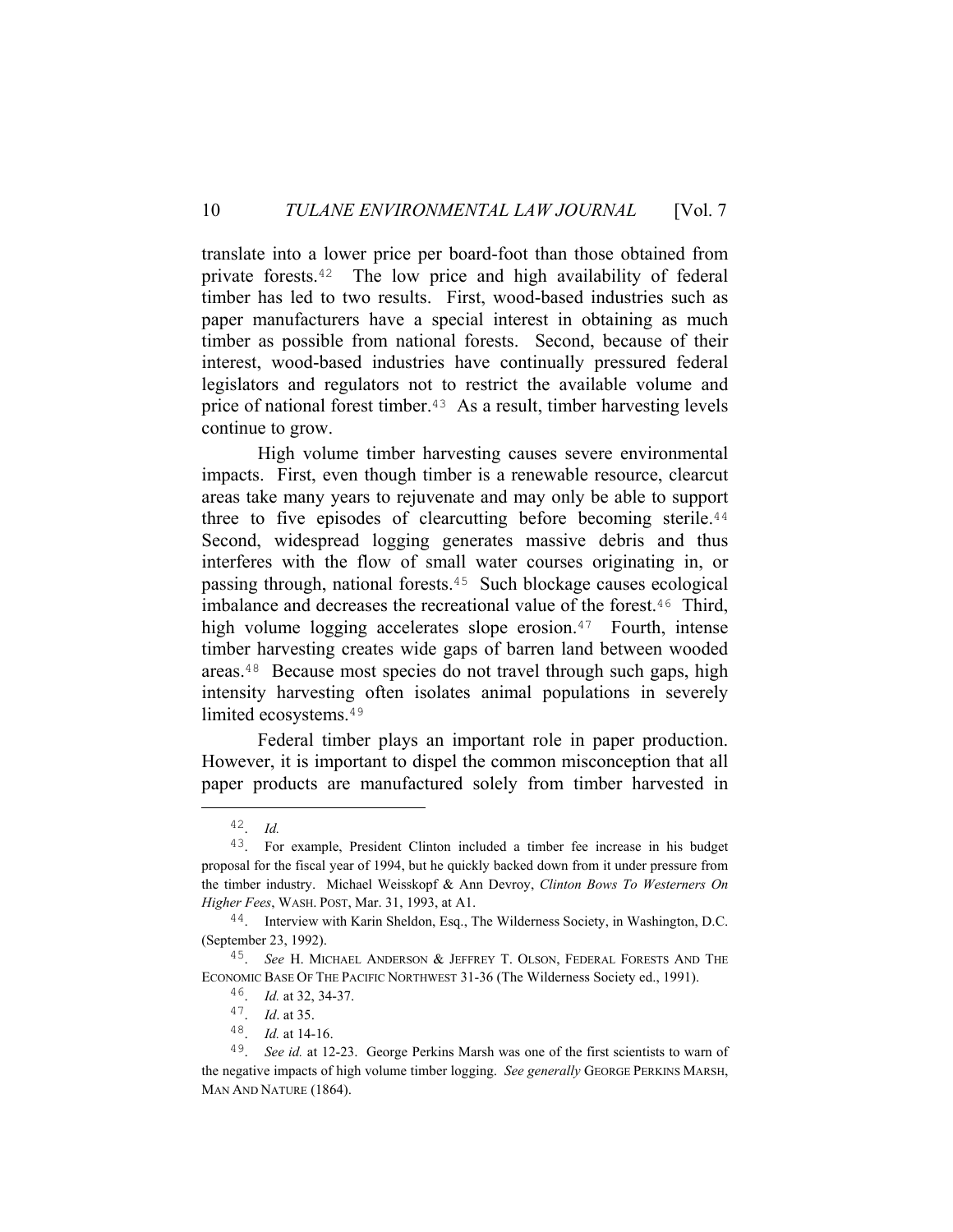national forests. At present, only 45 percent of paper products are manufactured from virgin timber.<sup>50</sup> Furthermore, 87 percent of the virgin timber used in paper production comes from timber logged in privately owned forests.51 Therefore, of the 86.5 million tons of paper produced annually, only 5.2 million tons are produced from national forest timber.52 Once these figures are analyzed, it becomes apparent that the paper industry has a much weaker impact on national forest timber harvesting than commonly assumed. Nevertheless, given the high annual increases in paper consumption, paper production continues to place a significant strain on national forests.

#### 2. Impact On Solid Waste Disposal

 The second major environmental impact of paper appears as an economic consideration at the disposal stage. Solid waste disposal involves two options: landfilling and incineration.53 When solid waste is landfilled, it is dumped and then covered with either dirt or special chemicals.54 When solid waste is incinerated, it is burned in

 Although dumping once constituted an integral part of waste disposal, dumping was progressively replaced by landfilling as a disposal strategy. RATHJE & MURPHY, *supra* note 4, at 85. In its current form, the Solid Waste Disposal Act prohibits open dumps. 42 U.S.C. §§ 6944-6945 (West 1992).

 <sup>50</sup>. *See* PAPER INFORMATION CENTER, KEY QUESTIONS AND ANSWERS ON PAPER RECYCLING AND ITS ROLE, *in* MUNICIPAL SOLID WASTE MANAGEMENT 4 (1992) [hereinafter KEY QUESTIONS].

<sup>51</sup>. *Id*.

<sup>52</sup>. *Id*.

<sup>53</sup>. Currently, integrated waste management is composed of landfilling, incineration, source reduction and recycling. ENVIRONMENTAL PROTECTION AGENCY, THE SOLID WASTE DILEMMA: AN AGENDA FOR ACTION EPA/530-SW-89-019 16-21 (1989) [hereinafter SOLID WASTE DILEMMA]. At present, however, landfilling and incineration are the only two disposal techniques available. Although source reduction and recycling play an important role in integrated waste management, these methods constitute reduction techniques rather than disposal techniques. Source reduction involves the diminution of waste volume through a reduction in size of products before they enter the stream of commerce. *Id*. at 18. Recycling involves the reuse or composting of recovered waste. *Id*.

<sup>54</sup>. There are two types of landfills in existence today: sanitary landfills and dry landfills. In a sanitary landfill, waste is dumped and then covered with approximately six inches of nondecomposing material, such as dirt, crushed glass or a common chemical known as Sanifoam. RATHJE & MURPHY, *supra* note 4, at 85. The coverage provided by this material reduces disease and odors. *Id*. at 83-85. The problem with sanitary landfills is that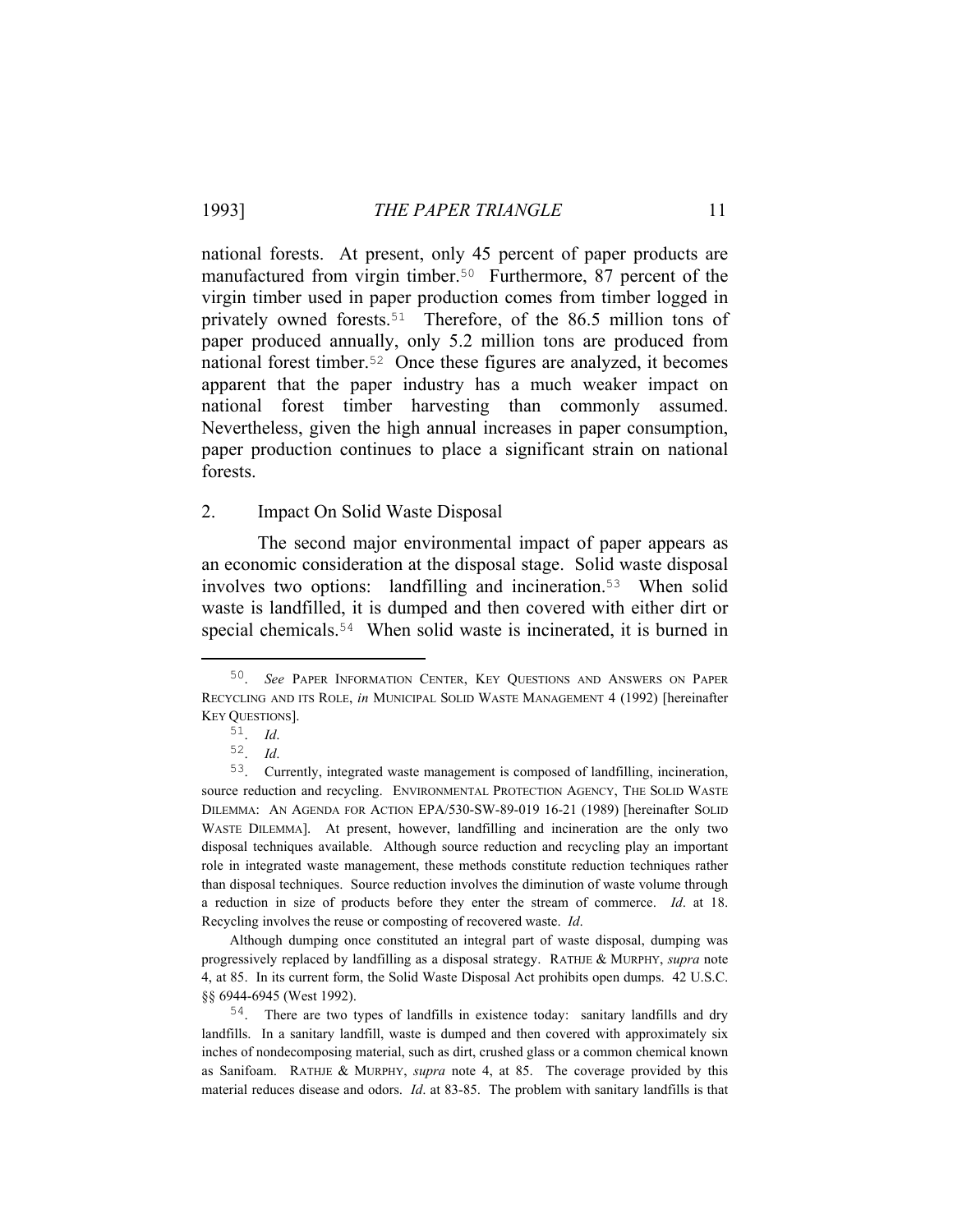high temperature kilns.<sup>55</sup> Each of the two solid waste disposal techniques dates back thousands of years.<sup>56</sup>

 Although the solid waste disposal methods of dumping, landfilling and incineration have been in practice for millennia, geometric population growth has increased solid waste generation.

i<br>Li

 Modern landfills do not pose an appreciable health risk. The Environmental Protection Agency estimates that 83 percent of American landfills pose a risk of cancer for less than one per million people. Report to Congress: Solid Waste in the United States (Environmental Protection Agency), 1988, at Volume I. Six percent of the incinerators pose an appreciable cancer risk, equivalent to one in 100,000 or one in 10,000. *Id*. These landfills are being closed pursuant to modern statute. *See* Solid Waste Disposal Act, 42 U.S.C. §§ 6944-6945 (West 1992) (listing requirements for sanitary landfills and upgrading of open dumps), and 40 CFR § 257.1 (listing criteria for solid waste disposal facilities).

55. Properly operated incinerators do not pose an appreciable health risk to populations located nearby. Dr. Bruce Ames, a professor of biochemistry at the University of California, Berkeley, estimates that "the risk of contracting cancer from an incinerator is equivalent to the risk of getting cancer from drinking one beer every eight years." Angela Logomasini, *How To Manage America's Trash: Private Solutions to a Public Problem*, 3 ENVTL. PERSP. 7 (Citizens For The Environment ed., 1991). However, the incineration strategy has become more problematic due to current concerns over dioxin generation and hazardous incinerator ash. *See* Scott Allen, *Arkansas Incinerator Woes Stir Worry On Cleanup Of Toxic Massachusetts Sites*, BOSTON GLOBE, Feb. 23, 1993, at 16. Modern incinerators remove 97 to 99 percent of total dioxin emissions. Logomasini, *supra*, at 7 (citing Office of Tech. Assess., *Facing America's Trash* 232).

56. The ancient city of Troy, excavated in the 1950s by C. W. Blegen, rests on the accumulation of centuries of landfill. RATHJE & MURPHY, *supra* note 4, at 34-35. In Biblical times, the residents of Jerusalem incinerated their garbage in pits from which emanated natural gas. *Id*. at 37. The Mayans used a combination of dumping and incineration. Their waste dumps were kept burning so that their waste would be in a perpetual state of reduction. *Id*. at 33.

they generate methane gas through decomposition and often leak a liquid waste residue known as "leachate" into groundwater. *Id*. at 88. For example, the Fresh Kills landfill in New York dumps over one million gallons of leachate into New York Harbor each day. *Id*. at 122. Dry landfills, currently preferred by the Environmental Protection Agency, provided a solution to this problem. *Id*. at 88. Dry landfills consist of excavated pits twenty-five to fifty feet in depth, and are lined with several feet of clay and heat-sealed plastic. *Id.* at 87- 89. Dry landfills collect the leachate and either treat it on site or dispose of it at the local waste sewage plant. *Id*. at 88. In addition, the methane gas generated by the waste piles are collected and burned off. *Id*. at 88-89. In some landfills, the methane is combusted to generate electricity. *Id*. at 89. After the excavated pit has been filled to capacity with solid waste, it is capped with dirt and then with clay or some other waterproof substance. *Id*. at 90.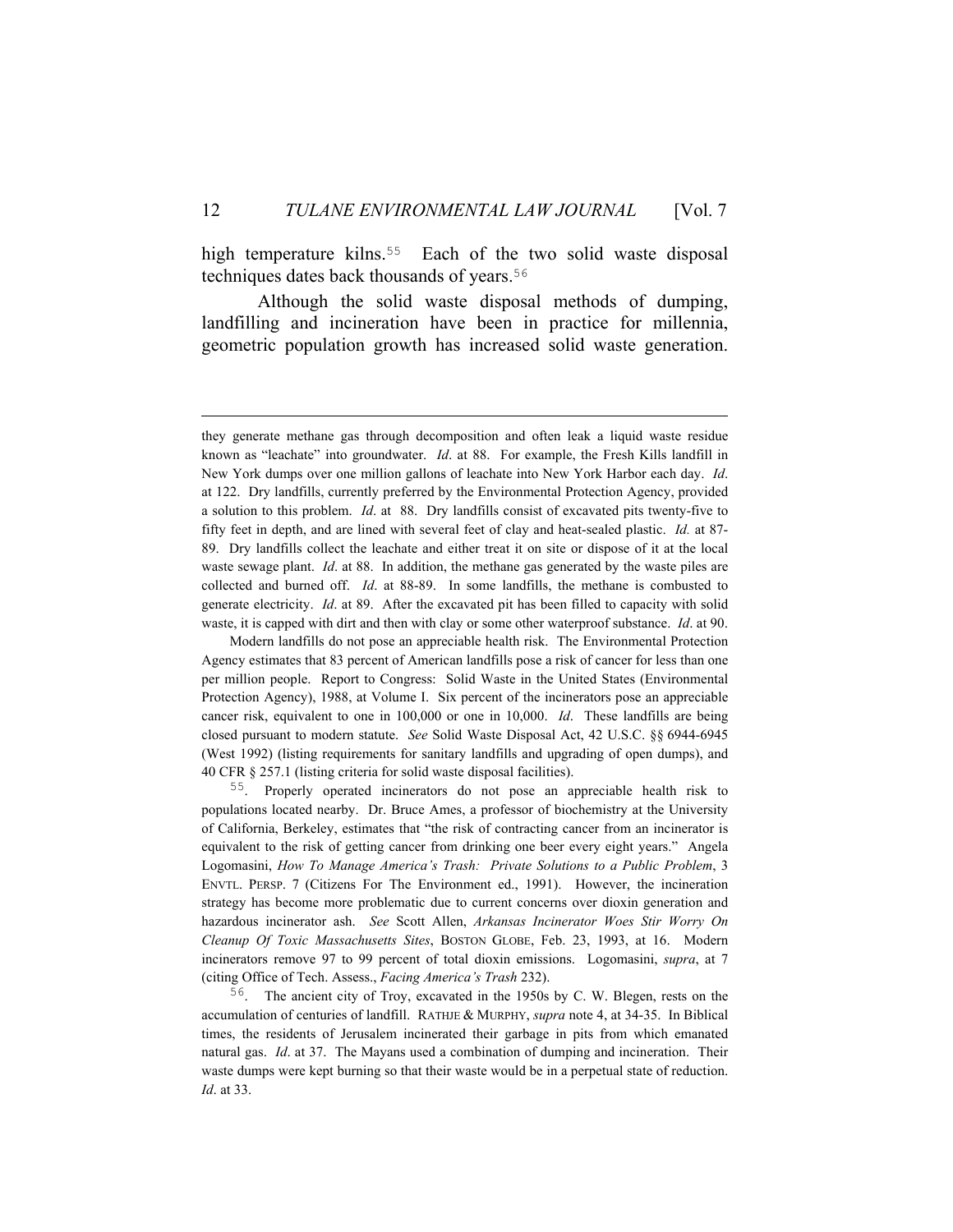While there is no shortage of available land for landfill siting,<sup>57</sup> and modern incinerators and landfills are relatively free from health risks,58 disposal costs have dramatically increased due to the combination of rising aversion to local landfill sites—the "NIMBY" problem59—and increased technological requirements of landfill design.60 Because landfill disposal fees are generally paid by municipalities through general tax revenue, these increases have severely depleted municipal coffers at a time when most municipalities are mired in recessionary woes.<sup>61</sup> Similarly, popular concern over potentially hazardous emissions and waste ash generated by municipal incinerators has made incineration less available as an

 <sup>57</sup>. RATHJE & MURPHY, *supra* note 4, at 90-107. Although most people visualize landfills as perpetually noxious dumps, dry landfills are soon landscaped after closure and their land area developed into residential or commercial property. *Id*. at 90. As such, landfills do not result in a "net" loss of land area. The common rallying cry of popular environmentalists is that half of the landfills in present operation will close within five years. *Id.* at 106-07. What most people fail to realize is that such a statement has been true since before the 1960s. *Id*. at 107. In effect, there is no shortage of land for landfill siting. Current estimates by Resources for the Future reveal that at the present level of municipal solid waste growth, the entire volume of American solid waste generated during the next 1000 years could fit into a forty square mile pit 120 feet deep. *Id*. at 108.

<sup>58</sup>. *See supra* note 49 and accompanying text.

<sup>59</sup>. The "Not In My Back Yard" problem has had a severe impact on landfill siting. Today, local opposition to landfills causes certain communities to ship their waste to locations thousands of miles away, at an astronomical cost. Some New York municipal waste, for example, is shipped to New Mexico. *See* Interstate Shipment of Municipal Solid Waste, National Solid Wastes Management Association, *reprinted in* RATHJE & MURPHY, *supra* note 4, at 108-09. Landfill disposal costs are proportional to the severity of local NIMBY concerns and the availability of land area near particular municipalities. Landfill disposal costs range from \$6 per ton, in the municipality of Las Vegas, Nevada, to over \$100 per ton, as in the municipality of East Lyme, Connecticut. SOLID WASTE DILEMMA, *supra* note 53, at 16-17. The U.S. Environmental Protection Agency estimates that the annual cost of municipal solid waste disposal amounts to approximately \$30 billion, and will likely reach \$75 billion by the end of the 1990s. *Van Voorst*, *supra* note 6, at 54. For a discussion of common NIMBY zoning strategies, see generally Nicolas M. Kublicki, *Land Use By, For and Of the People: Problems with the Application of Initiatives and Referenda to the Zoning Process*, 19 PEPP. L. REV. 99 (1991).

<sup>60</sup>. *See* Solid Waste Disposal Act, 42 U.S.C. §§ 6944-6945 (West 1992) (stating requirements for sanitary landfills and upgrading of open dumps). *See also* 40 C.F.R. § 257.1 (listing criteria for solid waste disposal facilities).

<sup>61</sup>. *See* RATHJE & MURPHY, *supra* note 4, at 109.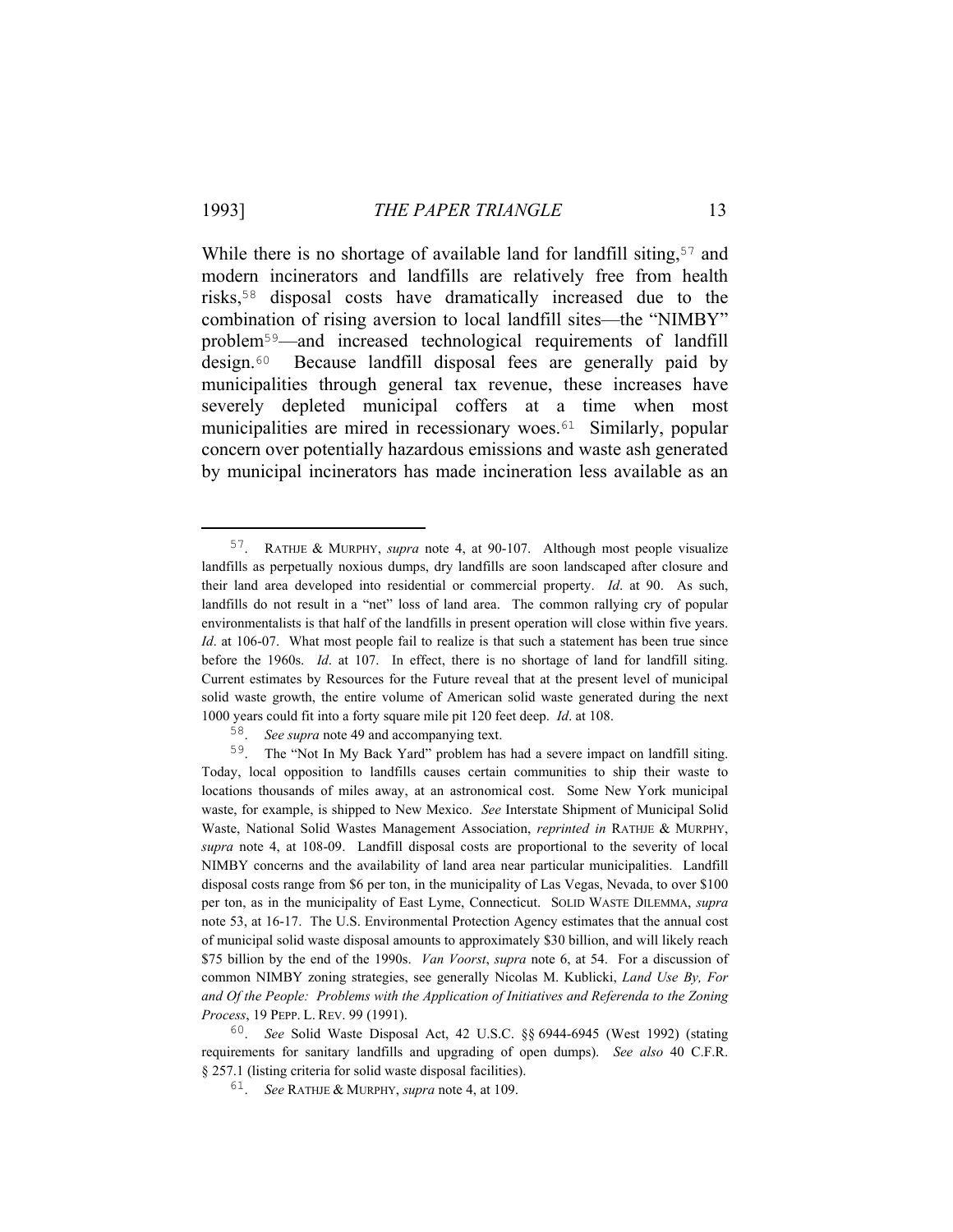alternative disposal strategy.62 As a result of these concerns, the United States is in the midst of a solid waste disposal crisis.

 Paper wastes have an enormous impact on solid waste disposal. Paper and paperboard constitute the single largest substance in United States landfills and account for approximately 34 percent of total landfill volume.63 In 1960, paper products contributed 29.9 million tons of waste to the solid waste stream.<sup>64</sup> The figure rose to 44.2 million tons in 1970, to 54.7 million tons in 1980 and to 73.3 million tons in 1990.<sup>65</sup> Of these 73.3 million tons, approximately 48 million were disposed of in landfills, 11.1 million were burned in nonenergy producing incinerators, and 800 thousand were burned in energy-producing incinerators.<sup>66</sup>

 Industry and environmentalists presented waste recovery and recycling as solutions to natural resource overuse and high solid waste disposal costs.<sup>67</sup> Because paper products are recyclable and constitute such a large portion of the waste stream in proportion to other solid waste constituents, paper products quickly became the principal targets of national waste recovery and recycling programs. Paper waste recovery and recycling have increased steadily. In 1970, only 16.7 percent of all paper products were recovered. This figure

 <sup>62</sup>. The Clean Air Act requires that incinerators remove 99.9999 percent of the dioxin contained in or generated by solid waste. 42 U.S.C. §§ 7412, 7429 (West 1992). *See generally* 40 C.F.R. § 61.01 (codifying emissions standards for hazardous pollutants). Incinerator ash is classified either as subtitle D (nonhazardous waste) or subtitle C (hazardous waste) under the Solid Waste Disposal Act. *See* Solid Waste Disposal Act, 42 U.S.C. §§ 6922-6941 (West 1992) (listing requirements for hazardous solid waste).

<sup>63</sup>. *See* OVERVIEW, *supra* note 2, at 1. U.S. landfills contain about 400 million cubic yards of waste. *Id*. at 3.

<sup>64</sup>. *See* EPA CHARACTERIZATION UPDATE, *supra* note 2, at 2.

<sup>65</sup>. *Id*. Paper represented 36.3 percent of total materials generated in 1970, 36.1 percent in 1980, and 37.5 percent in 1990. *Id*.

<sup>66</sup>. *Id*. at 2-3.

<sup>67</sup>. Conventional wisdom visualizes recycling as a relatively new strategy. In fact, however, recycling is very old. Paper recycling is as old as paper itself. When paper was manufactured from rags, used rags were recovered and recycled. Paper became such an important item that rags became a valuable commodity. In 1666, the British Parliament ensured a supply of cotton fiber for paper production by decreeing that only wool could be used to bury the dead. *See* HUNTER, *supra* note 11, at 311. In 1776, the Massachusetts General Court ordered that each community appoint a "rag collector." *Id*. at 310.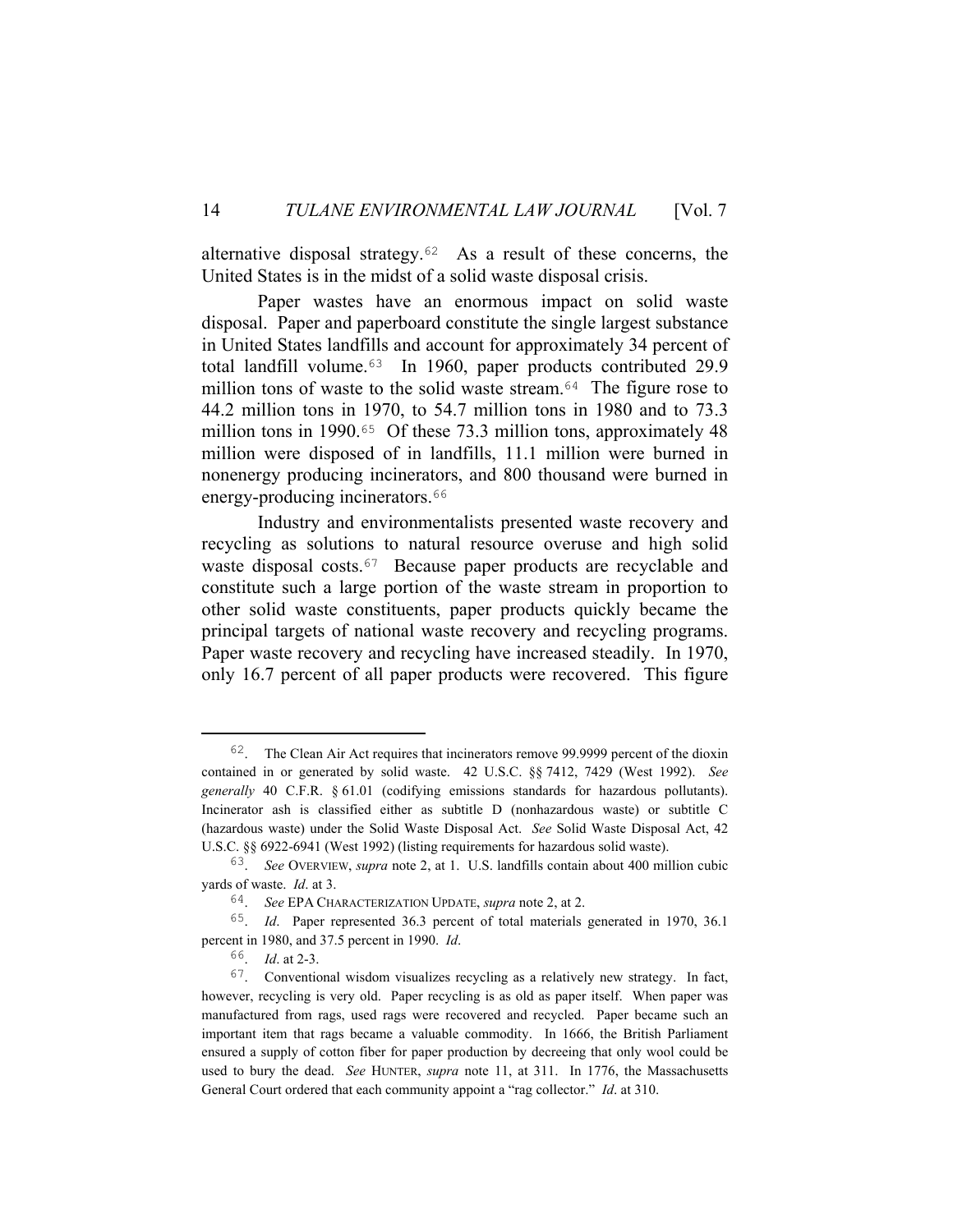rose to 21.8 percent in 1980 and to 28.6 percent in 1990.68 At present, paper is the most recovered recyclable material, accounting for approximately 78 percent of all recovered materials by weight.<sup>69</sup> After decades of steady increases in recycling, paper manufacture is now 45 percent virgin timber, 28 percent recovered paper wastes and 27 percent recovered wood debris, such as wood chips from logging installations.70 Notwithstanding the significant improvements made in paper recovery and recycling, paper products continue to exercise a powerful impact on timber harvesting and solid waste disposal. This impact and present-day under recycling point to the need for reforms that will unleash the latent potential of recycling and source reduction.

<sup>69</sup>. AMERICAN PAPER INSTITUTE, INC., PAPER RECYCLING, THE INDUSTRY'S 40% RECOVERY GOAL, 1992 Progress Report 1 (1992). It is generally misleading to discuss solid waste in terms of either volume or weight. Both classifications can result in confusion. RATHJE & MURPHY, *supra* note 4, at 47. Certain wastes are voluminous but almost entirely composed of air, such as styrofoam. Other wastes are less voluminous but very heavy, such as batteries. In addition, the weight of solid waste can vary dramatically depending on humidity and rainfall. *Id*. The following volume to weight ratios should be considered when discussing either the weight or volume of solid waste:

| Paper and Paperboard | 1.0  |
|----------------------|------|
| Plastics             | 2.2  |
| <b>Yard Wastes</b>   | 0.05 |
| Ferrous Materials    | 1.4  |
| Rubber and Leather   | 2.3  |
| Textiles             | 2.1  |
| Wood                 | 1.0  |
| <b>Food Wastes</b>   | 0.4  |
| Aluminum             | 2.1  |
| Glass                | 0.3  |

EPA CHARACTERIZATION OF MUNICIPAL SOLID WASTE IN THE UNITED STATES: 1990 Update (U.S. EPA), 1990, at ES-11. Ironically, disposal fees do not take these ratios into account, and are generally levied based on tonnage. RATHJE & MURPHY, *supra* note 4, at 47. Because paper has an equal volume to weight ratio, paper waste can be characterized interchangeably in terms of both weight and volume.

70. *See* KEY QUESTIONS, *supra* note 50, at Question 23. The question presented, however, is whether these wood chips are byproducts or come into existence intentionally as raw materials for paper production.

 <sup>68</sup>. *See* EPA CHARACTERIZATION UPDATE, *supra* note 2, at 2. These figures translate into 5.4 million tons of paper recovered in 1960, 7.4 million tons recovered in 1970, 11.9 million tons in 1980 and 20.9 million tons in 1990. *Id*.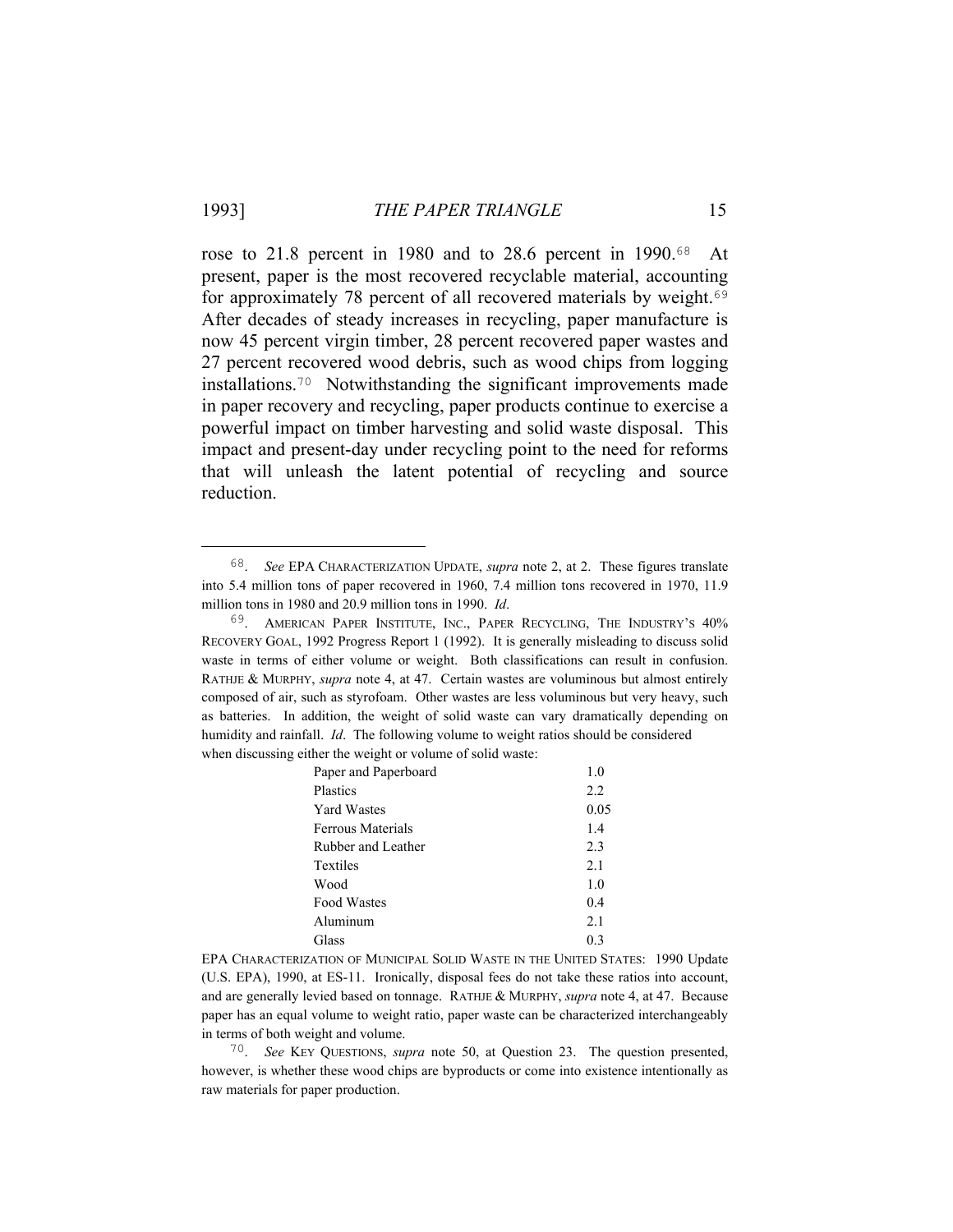# III. SOLUTIONS TO PAPER PRODUCT IMPACTS ON NATURAL RESOURCE USE AND SOLID WASTE DISPOSAL TO DATE

 States and the federal government have enacted a variety of laws to reduce the environmental impacts of paper production and disposal. These laws are divided into two categories: national forest legislation and state recycling laws. Although Congress proposed federal recycling legislation, it has not yet been passed.<sup>71</sup>

#### *A. National Forest Regulation*

The history of national forest<sup>72</sup> legislation is characterized by two distinct periods. The first period, starting in 1897 and ending in 1960, emphasized timber production above all other resources. The second period, which began in 1960 and continues into the present, evidenced the national legislature's intent to adopt a more conservationist stance with respect to timber harvesting. Unfortunately, the first six decades of pro-logging Congressional mandates became institutionalized in the highly professional USFS, which benefits directly from high volume timber sales.<sup>73</sup> Although the USFS is adjusting to legislative mandates and popular concerns over natural resource use, many environmental commentators still

 <sup>71</sup>. *See infra* notes 137-146 and accompanying text.

<sup>72</sup>. There are 156 national forests in the United States, dispersed throughout 42 states. Richard Rice, *The Uncounted Costs Of Logging, in* 5 NATIONAL FORESTS POLICIES FOR THE FUTURE (The Wilderness Society ed., 1989), vii. The total land area of the national forest system exceeds 190 million acres and contains most of the natural resources in the United States, including one half of the western water reserves, one quarter of the nation's energy reserves, one quarter of the nation's softwood timber and one third of all federally listed endangered and threatened species. *See id*. For information concerning deforestation rates in U.S national forests, see generally Michael Williams, *The Death and Rebirth of the American Forest: Clearing and Reversion in the United States*, *1900-1980*, *reprinted in* JOHN F. RICHARDS & RICHARD P. TUCKER, WORLD DEFORESTATION IN THE TWENTIETH CENTURY 211- 29 (1988).

<sup>73</sup>. Under the Knutson-Vandenberg Act of 1930, the United States Forest Service can keep \$0.50 of each dollar of timber sales. 16 U.S.C. § 576(b) (West 1985). As such, the act is an incentive for the USFS to allow the maximum cut allowable on national forests. In 1958, USFS Forest Service Chief Richard E. McArdle stated that to meet U.S. timber demand requirements, the USFS would require removal of "the full allowable cut from practically every working circle" of the national forests. DAVID A. CLARY, TIMBER AND THE FOREST SERVICE 158 (1986) (citing Edward P. Cliff Mason, *National Forest Timber Management*).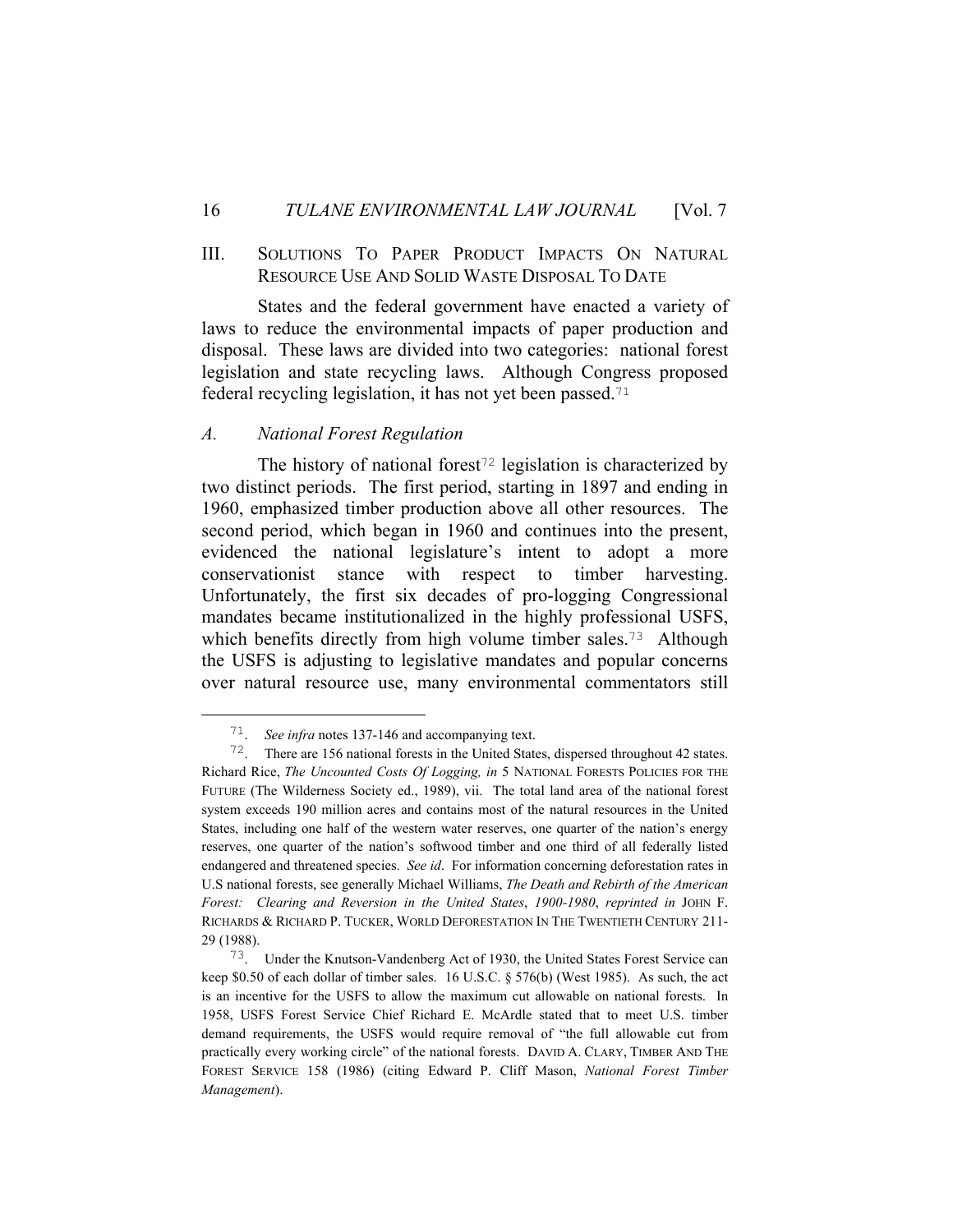criticize the Service for its apparent failure to shift from high volume logging to timber conservation.<sup>74</sup>

The 1897 Organic Act<sup>75</sup> was the first federal legislation to regulate national forests comprehensively. After many failed proposals, Congress passed the Act to preserve water flow critical to the development of the West and to ensure a continuous source of timber for the nation.<sup>76</sup> The Organic Act authorized the President to create national forests on federal land and created the USFS as an agency within the Department of Agriculture.<sup>77</sup>

 The next major statutory change in national forest management did not occur until 1944, when Congress passed the Sustained Yield Act.78 The Act pushed timber harvesting to new heights in response to the national housing boom that followed World War II.79

 A significant modification of national forest timber policy occurred in 1960. In that year, Congress apparently altered its fixation on timber production and passed the Multiple Use Sustained Yield Act (MUSY).<sup>80</sup> Central to MUSY was its requirement that the USFS maintain a sustained output of timber, in perpetuity, without "impairment of the productivity of the land."<sup>81</sup> MUSY attempted to slow the pace of logging in national forests. Although MUSY did not replace the Organic Act of 1897, it directed the USFS to consider the fish, wildlife, range, mineral, recreation and aesthetic resources present in national forests in addition to timber when determining timber harvest quantities.<sup>82</sup> Much to the frustration of environmentalists, however, the statutory language of MUSY was so vague that it could be interpreted to allow a wide variety of behavior

 <sup>74</sup>. *See, e.g.,* ANDERSON & OLSON, *supra* note 45.

<sup>75</sup>. Forest Service Organic Act of 1987, 16 U.S.C. § 471, *repealed by* Pub. L. 94-579, 90 Stat. 2792 (West 1985).

<sup>76</sup>. *See* STEEN, *supra* note 40, at 34-37.

<sup>77</sup>. 16 U.S.C. § 471 (repealed 1976).

<sup>78</sup>. Sustained Yield Act, 16 U.S.C.A. §§ 583-583(i) (West 1985).

<sup>79</sup>. *See* STEEN, *supra* note 40, at 246-77.

<sup>80</sup>. Multiple Use Sustained Yield Act of 1960, Pub. L. 86-517, 74 Stat. 215 (codified as amended at 16 U.S.C. §§ 528-31 (West 1992)) [hereinafter MUSY].

<sup>81</sup>. *Id.* § 531.

<sup>82</sup>. *Id.* § 528.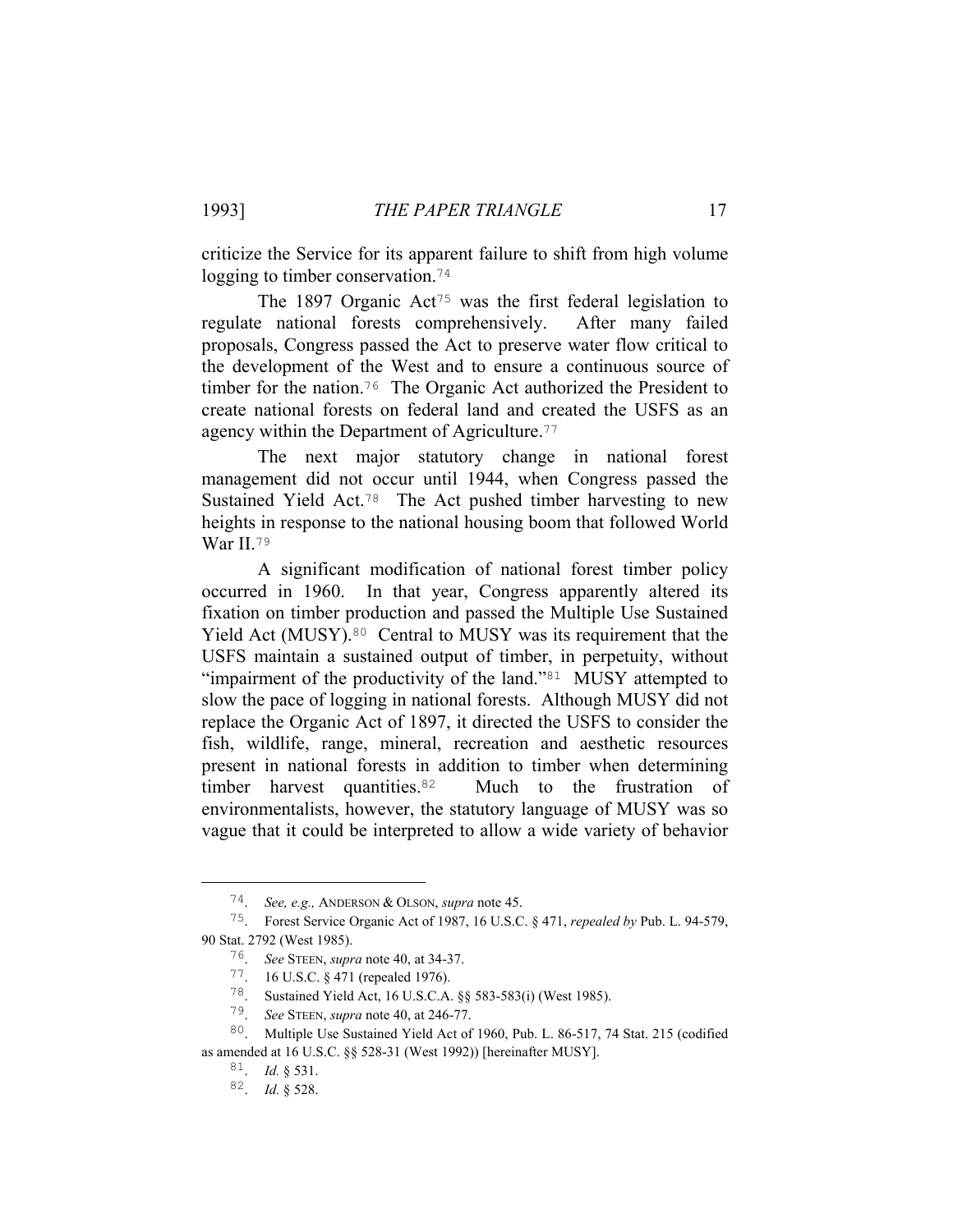on national forests.83 In addition, the statute deferred so much to the USFS that almost any decision made by the Service became unalterable on review.<sup>84</sup>

 A revolution in national forest management occurred when Congress passed the National Forest Management Act (NFMA) in 1976.85 The NFMA repealed the 1897 Organic Act and reapplied the MUSY principle of due consideration to nontimber forest resources.<sup>86</sup> The NFMA made planning the central focus of national forest management.87 After 1976, the USFS was directed to prepare management plans for all national forest resources, including

85. National Forest Management Act of 1976, Pub. L. 93-378, 90 Stat. 2949 (codified as amended at 16 U.S.C. §§ 1600-1614 (West 1992)) (*amending* Forest and Rangeland Renewable Resources Planning Act of 1974, 16 U.S.C. §§ 1600-1614 (West 1992)).

86. *Id.* § 1604(e), (g). In its *Butz* decision, the Fourth Circuit held that under the Forest Service Organic Act of 1897, timber could only be clearcut if the USFS marked, identified and appraised dead, matured or large growth trees in order to preserve and stimulate the growth of young trees. West Virginia Div. of the Izaak Walton League of America, Inc. v. Butz, 522 F.2d 945 (4th Cir. 1975). The decision made clearcutting very difficult to use as a timber harvesting technique. *Id*. at 949-55. The court, however, suggested that the Organic Act might be outdated. It stated:

> We are not insensitive to the fact that our reading of the Organic Act will have serious and far-reaching consequences, and *it may well be that this legislation enacted over seventy-five years ago is an anachronism which no longer serves the public interest*. However, the appropriate forum to resolve this complex and controversial issue is not the courts but the Congress.

*Id*. at 955 (emphasis added).

 The harshness of the court's decision, combined with its statement concerning the potential obsolescence of the Organic Act prompted Congress to repeal the Organic Act and enact the National Forest Management Act in 1976.

87. *See supra* note 85.

 <sup>83</sup>. *See* National Forest Preservation Group v. Butz, 485 F.2d 408 (9th Cir. 1973). Although the Ninth Circuit required the USFS to give some due consideration to other resources other than timber, it did not define the meaning of "due consideration." *Id*. at 414. As such, the *Butz* decision confused, instead of clarified, the statutory strictures of MUSY.

<sup>84</sup>. In Sierra Club v. Hardin, 325 F. Supp. 99 (D. Alaska 1971), the District Court for Alaska held that, unless there is evidence in the record to demonstrate that the USFS acted in contravention of MUSY, the court must presume that the USFS action was valid. *Id.* at 123. Such a presumption, combined with the general *Chevron* standard of high agency discretion in environmental matters, acts almost as an imprimatur of virtually all USFS actions. *See* Chevron U.S.A., Inc. v. Natural Resources Defense Council, Inc., 467 U.S. 837, 842-45 (1984) (holding the agency's construction of a delegated enforcement statute entitled to deference if it is reasonable and not in conflict with express congressional intent).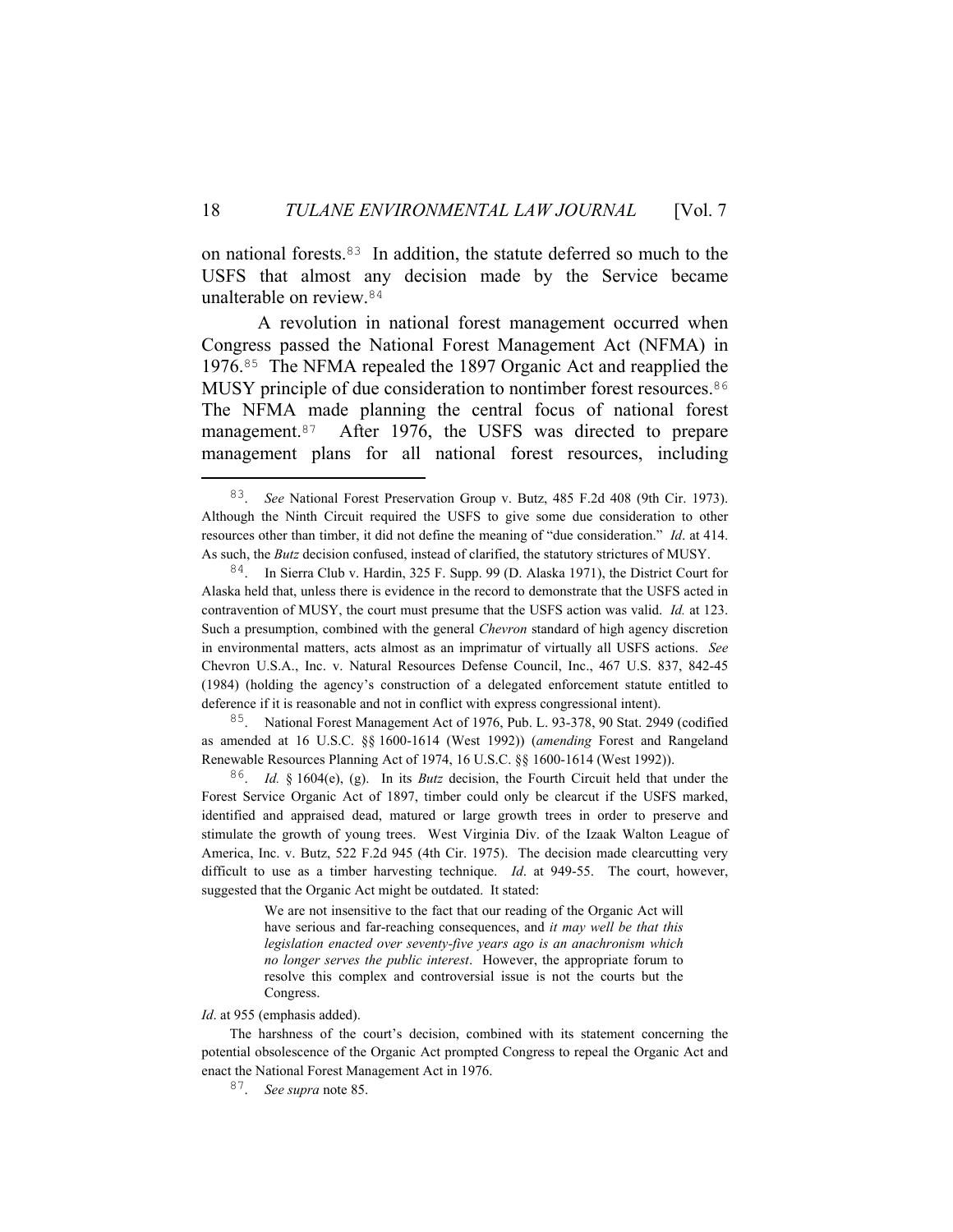timber.88 Management plans are implemented through specific project proposals.89 Because the National Environmental Policy Act of 1969 (NEPA) requires the preparation of an environmental impact statement (EIS) pursuant to any federal proposal that "significantly affect[s] the human environment," both USFS plans and project proposals must comport with the EIS requirement.<sup>90</sup>

 The NFMA requires the USFS to incorporate four key concerns into each timber plan.91 First, the plan must ensure that slopes will not be damaged, that the timber removed can be restocked within five years, that wetlands will be protected and that the timber harvest will not destroy the water flow.<sup>92</sup> Furthermore, the Secretary of Agriculture must identify areas not suitable for timber harvesting.<sup>93</sup> Second, the USFS must limit timber production to quantities which allow sustained yield in perpetuity, as originally provided by the MUSY statute.<sup>94</sup> Pursuant to NFMA jurisprudence, the USFS cannot allow clearcutting unless it can demonstrate that clearcutting is essential for silviculture.95 Third, USFS plans must ensure that timber sales are economically suitable.96 To fulfill this requirement, timber prices must be set according to one of two methods: either by the price at which a reasonably efficient operator would make a profit or by the price of similar timber.<sup>97</sup> Hence, it is not mandatory for the USFS to sell timber at a profit or even at cost. In fact, the USFS has consistently sold timber below cost since it

 $94.$  *Id.* § 1604(e) & (g).

 <sup>88</sup>. 16 U.S.C. § 1604 (1992).

<sup>89</sup>. *Id*.

<sup>90</sup>. National Environmental Policy Act of 1969, 42 U.S.C. §§ 4321-4361 (1992) [hereinafter NEPA].

<sup>91</sup>. *Id.* § 4332(C). *See* National Forest Management Act, 16 U.S.C. § 1604(g)(1) (1992) [hereinafter NFMA] (specifying accordance with NEPA).

<sup>92</sup>. *Id.* § 1604(g)(3)(E)(i)-(iv).

<sup>93</sup>. *Id.* § 1604(k). The effect of this provision, however, is to allow the Secretary to authorize timber harvesting in all areas not identified as improper for harvesting.

<sup>95</sup>. National Wildlife Fed'n v. United States Forest Serv., 592 F. Supp. 931, 937-39 (D. Oregon 1984).

<sup>96</sup>. See NFMA, *supra* note 91.

<sup>97</sup>. *See* Rice, *supra* note 72, at 5.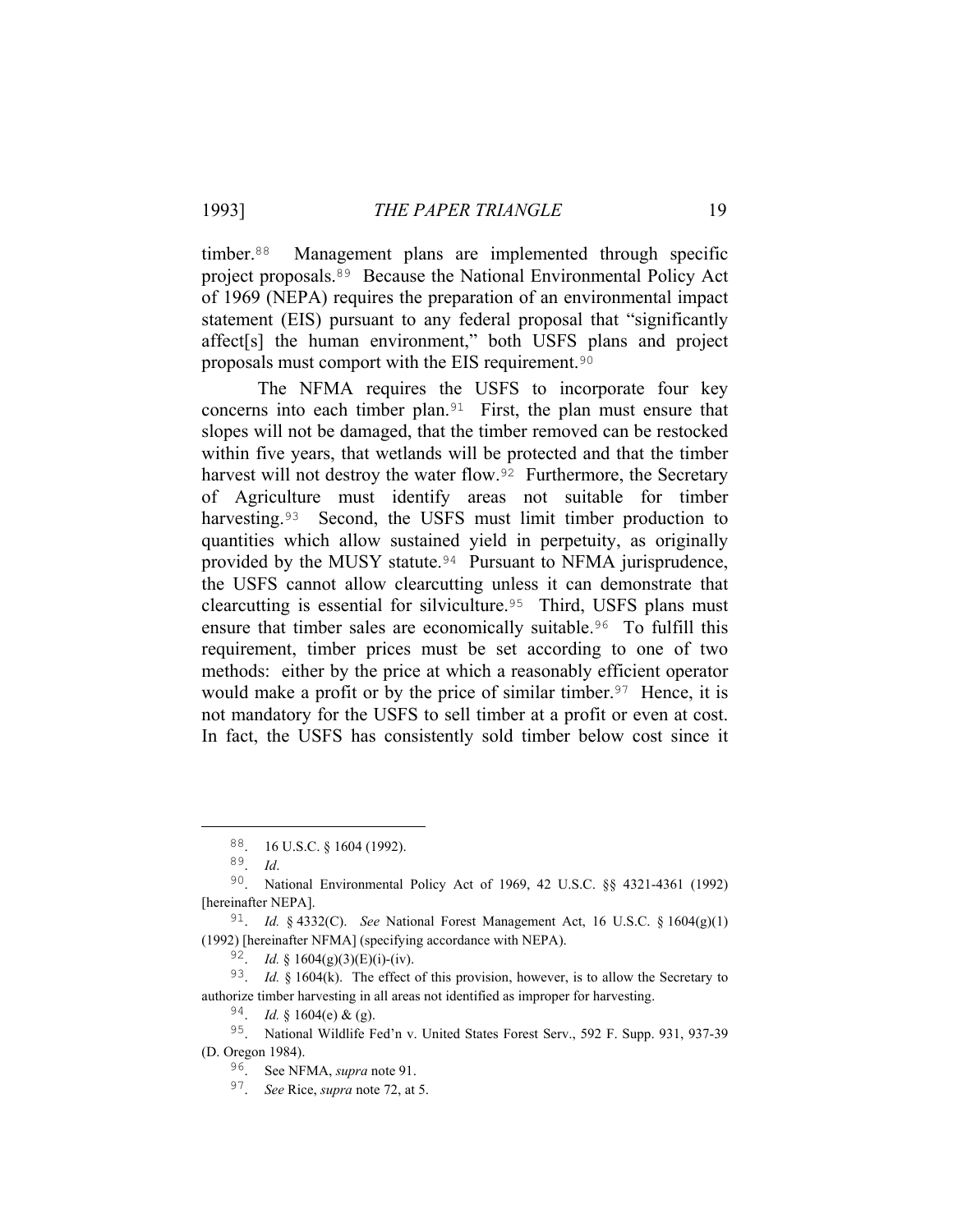began its accounting procedures in 1988.<sup>98</sup> Fourth, USFS timber plans must take biological diversity into account.99 This signifies that the USFS must plan for biological communities by focusing on "indicator species."100 Indicator species act as representatives for a multitude of other species that would be affected by excessive timber harvesting.<sup>101</sup>

 In sum, while the Organic Act and the Sustained Yield Act increased national forest timber harvesting, MUSY and NFMA constrained federal timber harvesting procedurally by directing the USFS to consider other forest resources in fixing allowable sale quantities of timber. Although NFMA planning has increased the procedural requirements of timber harvesting in national forests, it has failed to require the sale of timber at or above cost. This omission, in conjunction with the high level of discretion accorded to USFS decisions and the pro-logging institutional persona of the USFS, has allowed timber harvesting to continue almost unfettered in national forests.

# *B. Mandatory Recycling Laws*

 The second attempt to curb the environmental impacts of paper has come in the form of state recycling laws and proposed federal recycling legislation.

 <sup>98</sup>. *See Clinton Won't Cut Enough*, U.S. NEWS & WORLD REP., Feb. 22, 1993, at 26. The Congressional Research Service estimates that below cost sales of national forest timber have resulted in a \$7 billion loss to the United States Treasury between 1978 and 1992. *Id.*

<sup>99</sup>. 16 U.S.C. § 1604(g)(3)(B) (1992).

<sup>100</sup>. Indicator species are used to represent the impact of national forest management practices on other species so numerous that the USFS could not accurately track them individually. Interview with Dr. David Blockstein, biologist, Committee for the National Institutes on the Environment, in Washington, D.C. (Nov. 14, 1992). The Spotted Owl is one of many indicator species under the National Forest Management Act. *Id.* In the words of Secretary of the Interior Bruce Babbitt, an indicator species is a "warning light about the decline in productivity of an ecosystem." Ted Gup, *It's Nature, Stupid*, TIME, July 12, 1993, at 39.

<sup>101</sup>. Because the number of indicator species might be too small, the USFS is expanding its species control group to include sensitive species in addition to indicator species. Interview with Dr. David Blockstein, biologist, Committee for the National Institutes on the Environment, in Washington, D.C. (Nov. 14, 1992).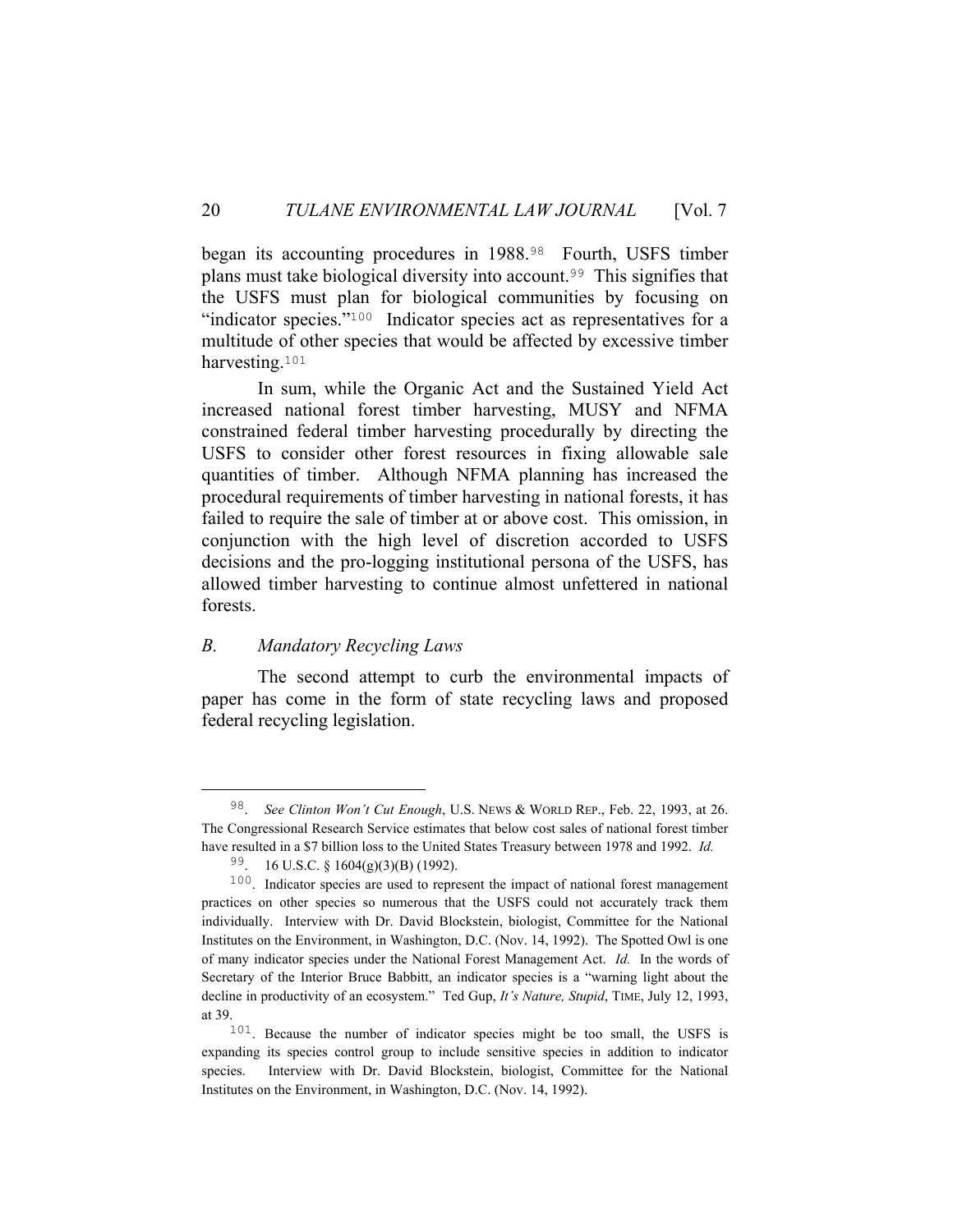#### 1. State Recycling Laws

 Most states have enacted at least one law governing waste recovery and recycling. These recycling laws can be divided into two major philosophical groups: "command and control" laws and incentive laws. Whereas command and control laws require strict adherence to recycled content goals, incentive laws give manufacturers and consumers economic motivations to increase paper recycling. While state recycling laws are diverse in their substantive and procedural requirements, most of these laws can be grouped into the following categories: mandatory and nonmandatory recycling goals, recycling incentives, state purchasing preferences, advance packaging disposal fees, product and packaging restrictions, packaging taxes, disposal restrictions on recyclable wastes and product labeling.

#### i. Mandatory Recycling And Waste Reduction Goals

 Thirty-eight states require the reduction of waste stream volumes.102 The specifics of these laws vary widely from state to state. Generally, the laws accomplish their purpose either by requiring source separation and recyclable materials recovery<sup>103</sup> or by banning certain types of disposal altogether.<sup>104</sup> In many instances, mandatory recycling laws fix minimum content percentages for recycled products over time.105 Failure to meet these percentages results in civil liability for the manufacturer. Although cost-benefit

 <sup>102</sup>. *See* STATE POLICY, *supra* note 8, at 3-12. These states are: Arizona, California, Connecticut, Delaware, Florida, Hawaii, Illinois, Indiana, Iowa, Kentucky, Louisiana, Maine, Maryland, Massachusetts, Michigan, Minnesota, Mississippi, Missouri, Nevada, New Hampshire, New Jersey, New Mexico, New York, North Carolina, North Dakota, Ohio, Oklahoma, Oregon, Pennsylvania, Rhode Island, South Carolina, Texas, Utah, Vermont, Virginia, Washington, West Virginia and Wisconsin. *Id*. For an in-depth analysis of state recycling laws, see generally NATIONAL SOLID WASTES MANAGEMENT ASSOCIATION SPECIAL REPORT: RECYCLING IN THE STATES 1990 REVIEW (1991).

<sup>103</sup>. For example, Arizona requires that 50 percent of all office paper be separated and collected. STATE POLICY, *supra* note 8, at 3.

<sup>104</sup>. In Delaware, solid waste cannot be dumped in the ocean waters of Delaware, in the Delaware Bay, in the Inland Bays or in the Waters of Ecological Significance. *Id*. at 4.

<sup>105</sup>. In Minnesota, metropolitan areas must recycle 45 percent of their municipal solid waste. *Id*. at 7. Nonmetropolitan areas must recycle 30 percent of their waste. *Id*.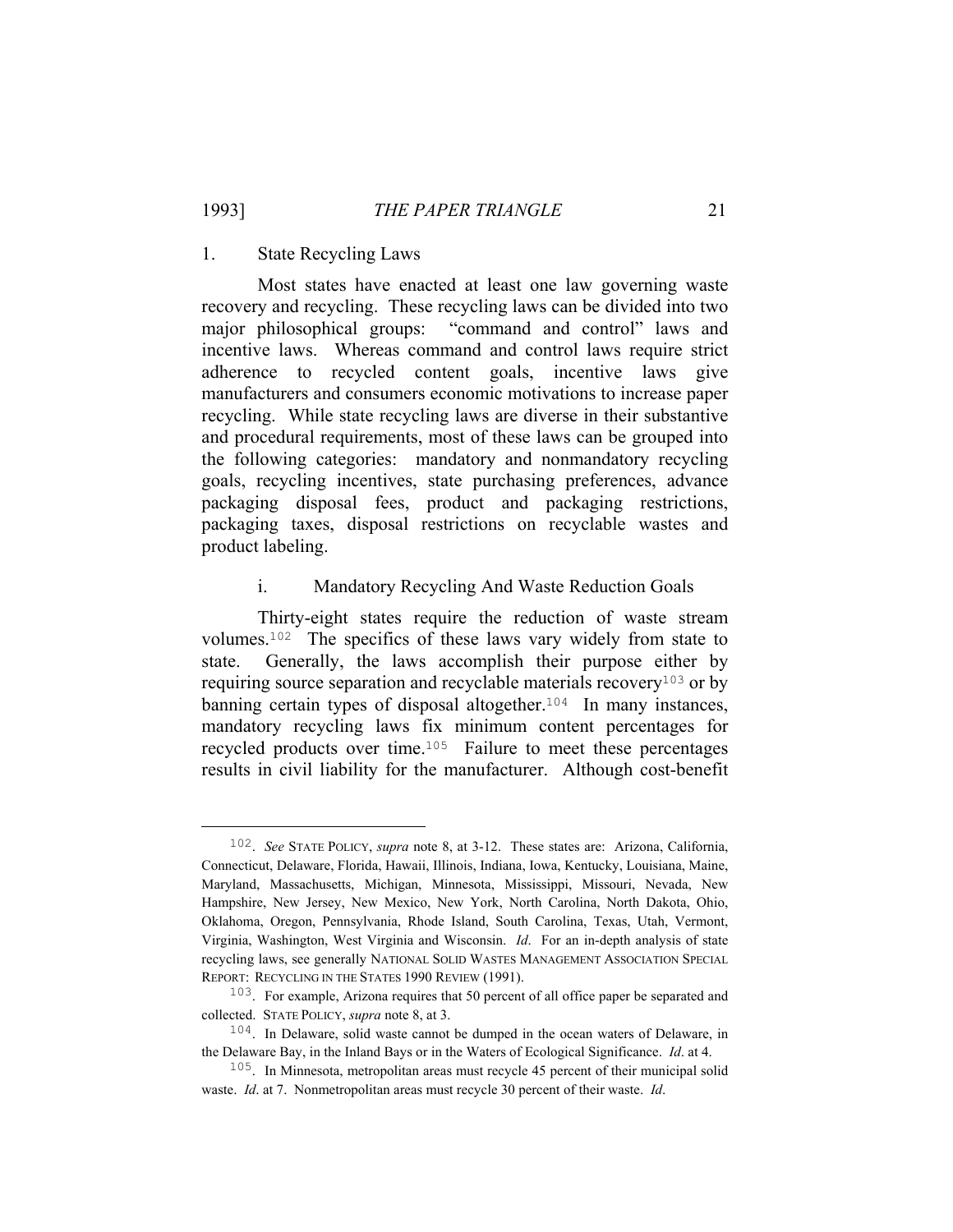analyses may have been performed at the drafting stage, cost is not considered as a factor in the application of mandatory recycling laws.

#### ii. Nonmandatory Recycling Goals

 Eight states have enacted nonmandatory recycling goals.<sup>106</sup> While unenforceable by definition, nonmandatory recycling goals announce state recycling policy and may constitute models for future mandatory goals. States that possess nonmandatory goals may have opted for a positive incentive system rather than the disincentive system presented by mandatory goals.<sup>107</sup> Of the eight states that have established nonmandatory recycling goals, five states have also enacted mandatory recycling goals.108 In these instances, the nonmandatory goals provide guidance on how the mandatory goals may be achieved.<sup>109</sup>

# iii. Recycling Incentives

 Thirty-three states have incorporated positive incentives into their recycling laws.110 These states encourage paper recycling by providing economic incentives to manufacturers who use recycled materials as raw materials in paper production. While the laws share a common incentive philosophy, they utilize a variety of different incentive mechanisms, including income tax credits,<sup>111</sup> sales tax

 <sup>106</sup>. The states are Alabama, Delaware, Georgia, Mississippi, Montana, New Mexico, North Dakota and Texas. *Id*. at 13.

<sup>&</sup>lt;sup>107</sup>. New Mexico has adopted a nonmandatory recycling goal of 25 percent by July 1995 and 50 percent by July 2000. STATE POLICY, *supra* note 8, at 3.

<sup>108</sup>. These states are Delaware, Mississippi, New Mexico, North Dakota and Texas. *Id*. at 2.

<sup>109</sup>. Texas, for example, has adopted a mandatory recycling goal of 40 percent by 1994, with a nonmandatory recycling goal of 10 percent for newsprint. *Id*. at 10-11, 13.

<sup>110</sup>. These states are: Arkansas, Arizona, California, Colorado, Florida, Hawaii, Illinois, Indiana, Iowa, Kansas, Kentucky, Louisiana, Maine, Maryland, Massachusetts, Michigan, Minnesota, Missouri, Montana, New Jersey, New Mexico, New York, North Carolina, Oklahoma, Oregon, Pennsylvania, Rhode Island, South Carolina, Utah, Virginia, Washington, West Virginia and Wisconsin. *Id*. at 13-18.

<sup>111</sup>. Arizona offers an income tax credit of 10 percent of the cost of installation for recycling equipment, up to a maximum based on the lesser of either 25 percent of tax liability or \$5000. *Id*. at 13.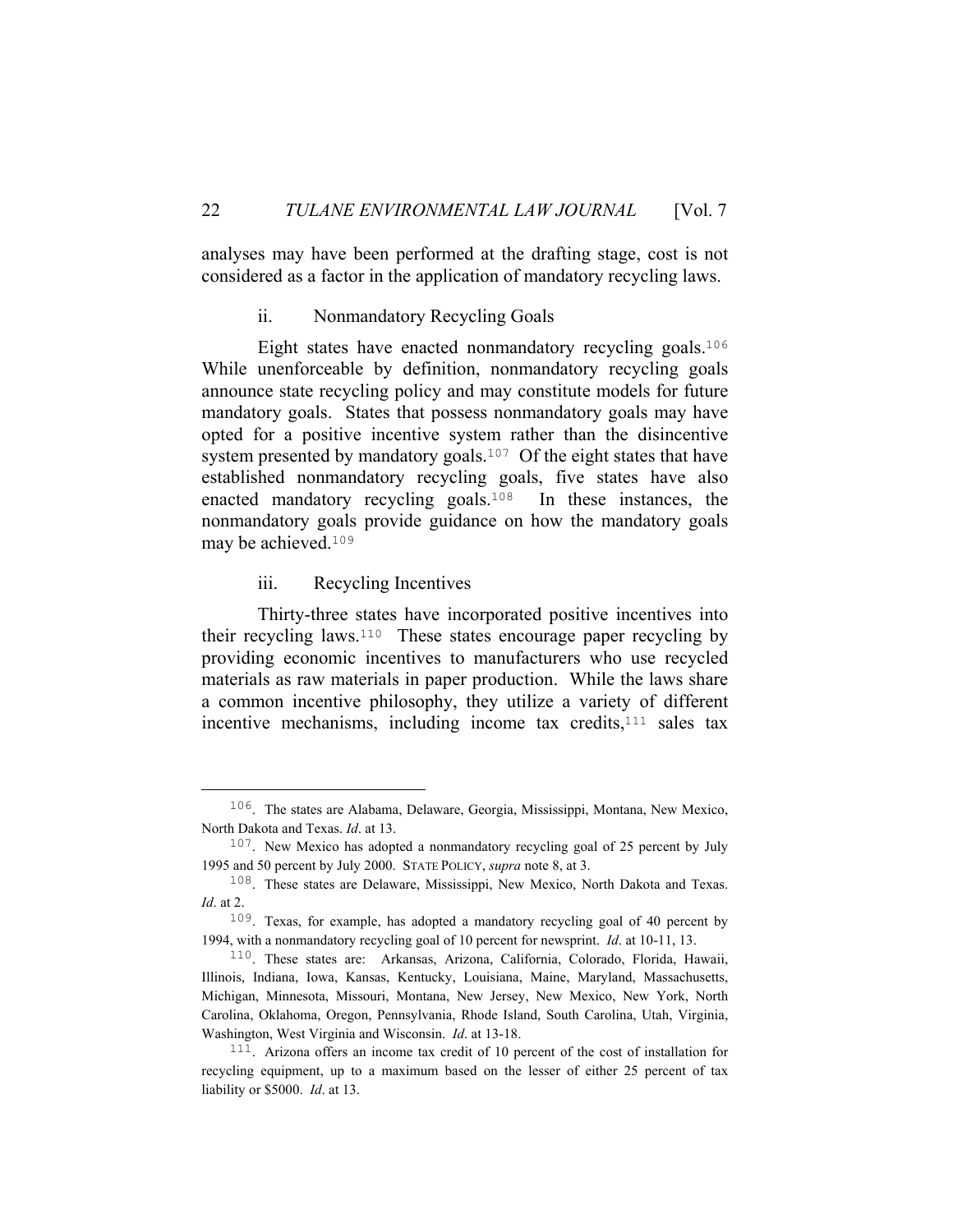exemptions,<sup>112</sup> property tax exemptions<sup>113</sup> and tax exempt financing.<sup>114</sup>

iv. State Purchasing Preferences

 Thirty-nine states currently discriminate in favor of recycled materials when purchasing state supplies.<sup>115</sup> Perhaps because state agencies purchase relatively stable quantities of paper products, state purchasing preference laws place a heavy emphasis on recycled paper. State purchasing preferences are generally implemented by restricting state purchases to products with minimum recycled contents.116 Other mechanisms include artificial price reductions of recycled paper products in state purchasing bids.<sup>117</sup>

#### v. Advance Packaging Disposal Fees

 Eleven states impose refundable fees on recyclable products.118 If the product is discarded, the fee serves as an offset to state or municipal disposal fees. If the product is recovered, the fee is returned to the manufacturer.<sup>119</sup> Perhaps because of the wide

 <sup>112</sup>. Florida exempts purchasers of recycling equipment from state sales tax. STATE POLICY, *supra* note 8, at 14.

<sup>113</sup>. Indiana exempts property owners from property tax on real and personal property used for recycling. *Id*.

<sup>114</sup>. Massachusetts provides a total of \$150 million in tax-exempt financing for the development of recycling centers. *Id*. at 15.

<sup>115</sup>. These states are: Alaska, Arizona, Arkansas, California, Colorado, Connecticut, Delaware, Florida, Georgia, Illinois, Indiana, Iowa, Kansas, Louisiana, Maine, Maryland, Massachusetts, Michigan, Minnesota, Mississippi, Missouri, New Hampshire, New Jersey, New York, North Carolina, North Dakota, Oregon, Pennsylvania, Rhode Island, South Carolina, South Dakota, Tennessee, Texas, Utah, Vermont, Virginia, Washington, West Virginia and Wisconsin. *Id*. at 18-24.

 $116$ . The state of Alaska restricts its paper product purchases to products manufactured with a minimum of fifteen percent recycled content. *Id*. at 18.

<sup>&</sup>lt;sup>117</sup>. Arizona gives a five percent purchase price preference to recycled products. STATE POLICY, *supra* note 8, at 18.

<sup>118</sup>. The states are: California, Connecticut, Delaware, Florida, Iowa, Maine, Massachusetts, Michigan, New York, Oregon and Vermont. *Id*. at 24-27.

<sup>119</sup>. California levies a \$0.02 fee on each aluminum or glass container under 24 ounces, a \$0.03 fee on plastic or tin containers under 24 ounces and a \$0.04 fee on any container, regardless of recycling potential, over 24 ounces. *Id*. at 24.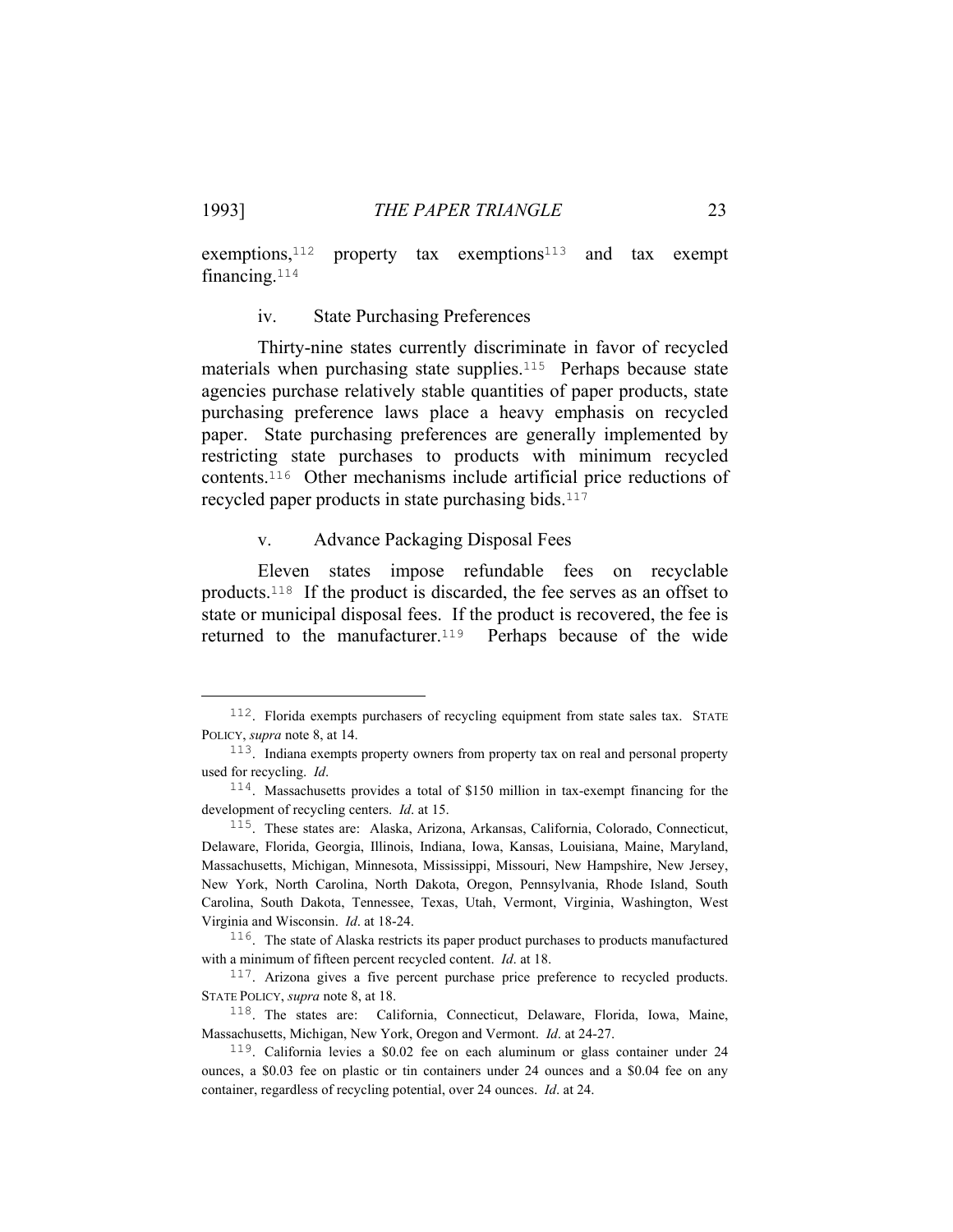diversity of paper product types and volumes, however, none of these laws impose fees on paper products.

vi. Product And Packaging Mandates

 Forty states restrict packaging.120 These states focus on paper principally. Packaging restrictions are implemented either as outright bans or as gradual phase-ins of recycled products.<sup>121</sup> Many of these laws dictate what certain industries can and cannot purchase.<sup>122</sup> As a result, these laws often provide exceptions for certain recycled products that cannot be obtained at comparable prices or qualities, such as paper.

# vii. Taxes On Packaging And Materials

 Nine states impose product taxes, levied either at the time of manufacture or at the time of purchase.<sup>123</sup> Although several states tax recyclable products if they are not manufactured with a certain recycled content,124 seven of the nine states levy a tax on products regardless of their recycling potential.125 Essentially, these laws constitute disposal cost pricing mechanisms as they increase the cost of products based upon the materials and packaging utilized.

 <sup>120</sup>. These states are: Alaska, Arizona, California, Colorado, Connecticut, Delaware, Florida, Georgia, Hawaii, Idaho, Illinois, Indiana, Iowa, Kentucky, Louisiana, Maine, Maryland, Massachusetts, Michigan, Minnesota, Missouri, Montana, Nebraska, New Hampshire, New Jersey, New York, North Carolina, North Dakota, Ohio, Oklahoma, Oregon, Pennsylvania, Rhode Island, South Dakota, Tennessee, Texas, Utah, Vermont, Virginia and Wisconsin. *Id*. at 27-40.

<sup>121</sup>. Alaska has banned nonbiodegradable plastic rings. *Id*. at 27. California requires that commercial publishers purchase 30 percent recycled newsprint in 1994, 35 percent in 1996, 40 percent in 1998 and 50 percent in 2000. STATE POLICY, *supra* note 8, at 27.

<sup>122</sup>. *See* STATE POLICY, *supra* note 8.

<sup>123</sup>. These states are: Florida, Nebraska, New Jersey, New York, North Carolina, Ohio, Rhode Island, Virginia and Washington. *Id*. at 40-42.

<sup>124</sup>. For example, Florida imposes a \$0.10 per ton tax on newsprint, regardless of recycled content. *Id*. at 40. Because this constitutes a tax on all newsprint, both recycled and virgin, this levy bears no rational nexus to recycling. If the minimum content of recycled newsprint fails to reach 50 percent by October 1992, the tax increases to \$.50 per ton. *Id*.

 $125$ . New Jersey levies a tax of \$300 per \$1 million sales on litter-generating products. *Id*. Retailers are taxed at a lower \$225 per \$1 million rate. *Id*.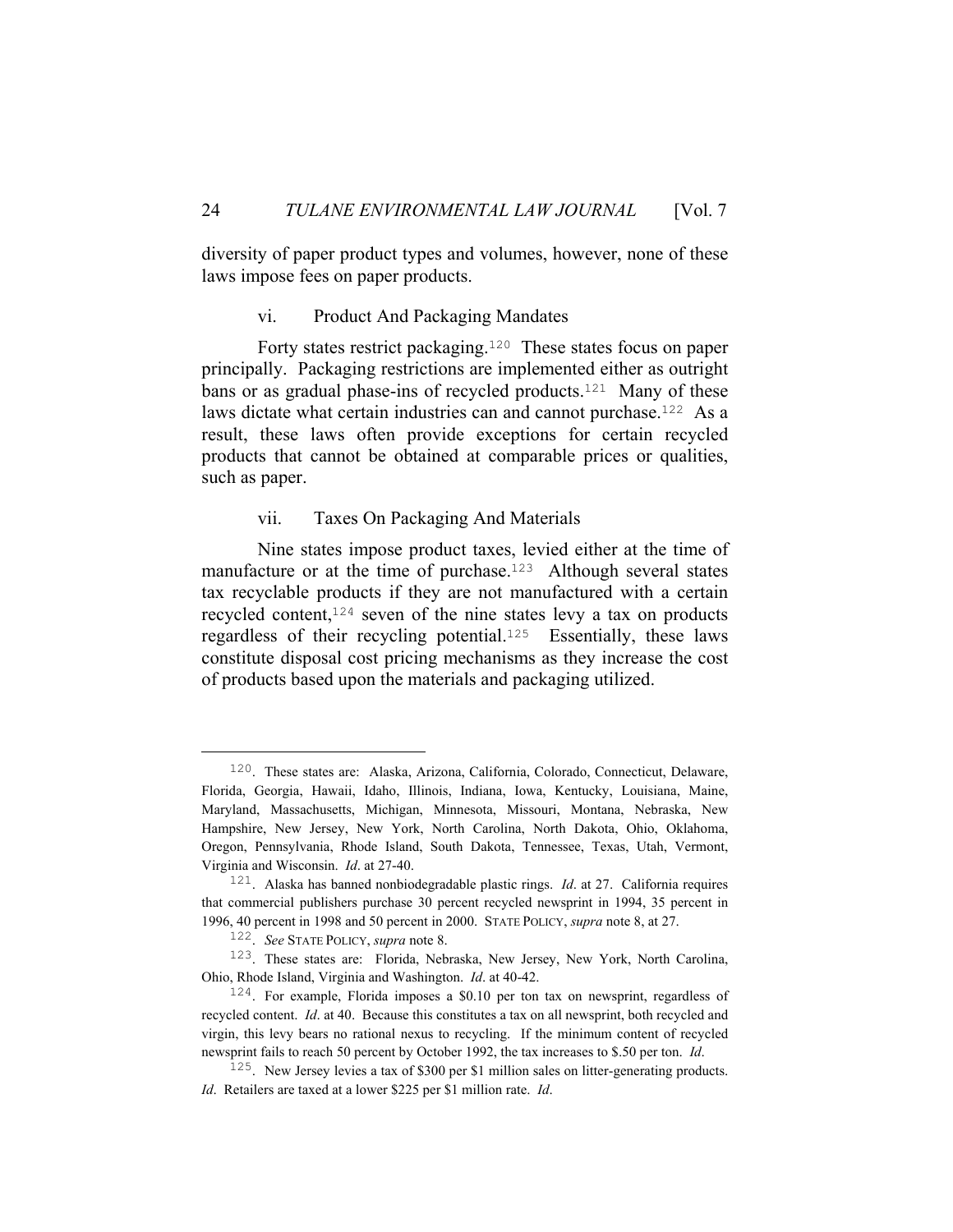#### viii. Disposal Facility Restrictions

 Forty-two states place some form of restriction against municipal solid waste disposal.<sup>126</sup> Many of these restrictions focus on potentially hazardous substances, such as lead-acid batteries<sup>127</sup> and used oil.128 Other laws impose moratoria on new waste disposal facilities or on disposal volume increases.<sup>129</sup> The great majority of disposal facility restrictions, however, prohibit landfilling or incineration of recyclable or compostable waste such as paper,<sup>130</sup> yard debris<sup>131</sup> or recyclable aluminum.<sup>132</sup>

# ix. Product Labeling

 Seven states have adopted "green labeling" statutes, which mandate the application of state-approved labels on products manufactured with recycled materials.<sup>133</sup> These statutes were enacted as deterrents to false or misleading claims concerning the environmental impacts of certain products, such as claims that a product is "recycled,"<sup>134</sup> "recyclable"<sup>135</sup> or "biodegradable."<sup>136</sup>

 <sup>126</sup>. These states are: Alabama, Alaska, Arizona, Arkansas, California, Connecticut, Florida, Georgia, Hawaii, Illinois, Indiana, Iowa, Kansas, Louisiana, Maine, Massachusetts, Michigan, Minnesota, Mississippi, Missouri, Montana, Nebraska, New Hampshire, New Jersey, New Mexico, New York, North Carolina, North Dakota, Ohio, Oklahoma, Oregon, Pennsylvania, Rhode Island, Tennessee, Texas, Utah, Vermont, Virginia, Washington, West Virginia, Wisconsin and Wyoming. *Id*. at 42-49.

<sup>127</sup>. Louisiana law prohibits, *inter alia*, the disposal of lead-acid batteries in municipal disposal facilities. STATE POLICY, *supra* note 8, at 45.

<sup>128</sup>. Minnesota law prohibits, *inter alia*, the disposal of used oil in municipal disposal facilities. *Id*.

<sup>129</sup>. Maine has placed a moratorium on new waste disposal facilities. *Id*. Alabama has adopted a moratorium on municipal solid waste disposal facilities within coastal regions of the state. *Id*. at 42.

<sup>130</sup>. Connecticut law prohibits recyclable waste landfilling and incineration. *Id*. at 43.

<sup>131</sup>. Florida law prohibits the disposal of yard waste, lead-acid batteries, used oil or waste tires. STATE POLICY, *supra* note 8, at 43.

<sup>132</sup>. Massachusetts law prohibits the disposal, *inter alia*, of all paper products after December 31, 1994. *Id*. at 45.

<sup>133</sup>. These states are: Arizona, California, Connecticut, Illinois, New Hampshire, Rhode Island and Wisconsin. *Id*. at 50-51. All paper products sold in Arizona must display a state-approved recycling logo. *Id*. at 50. *See also* AMERICAN FOREST AND PAPER ASSOCIATION, STATE ENVIRONMENTAL LABELING ADVERTISING LAWS AND REGULATIONS (1992) (summarizing state environmental labeling laws).

<sup>134</sup>. In New Hampshire, for example. *See* STATE POLICY, *supra* note 8, at 50.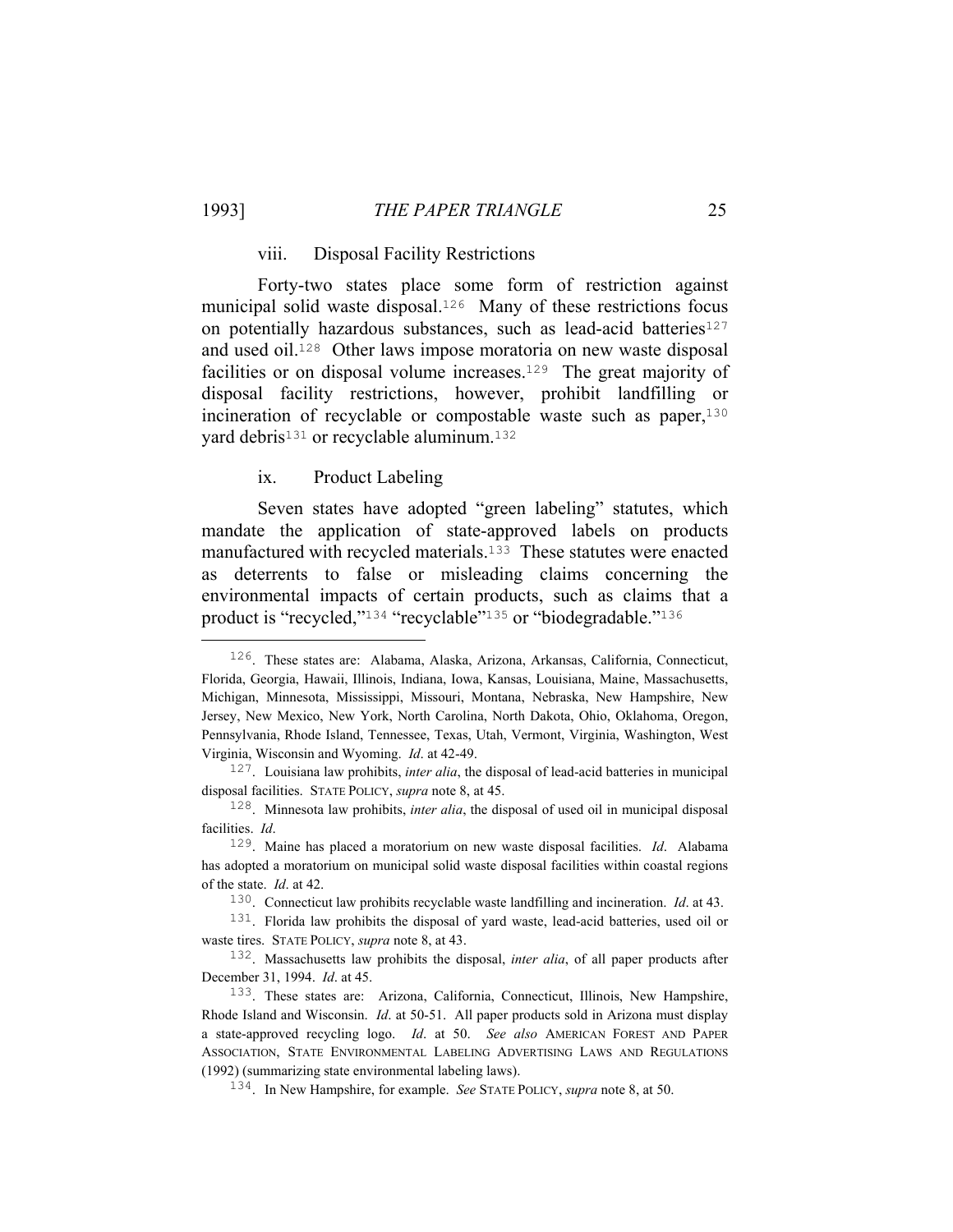# 2. Proposed Federal Recycling Legislation

 Although federal law does not currently set mandatory recycling limits,137 Congress has proposed legislation which would have preempted state recycling goals by fixing minimum recycling percentages for solid waste.

 On February 7, 1992, members of the United States Senate proposed a bill, S. 976,138 as an amendment to the Solid Waste Disposal Act.<sup>139</sup> The bill would have imposed waste stream reduction and mandatory recycling goals for all solid waste in the United States.<sup>140</sup> The compliance schedule provided by the bill set a 25 percent waste stream reduction goal for 1995.141 The percentage would have doubled to 50 percent by the year 2000.<sup>142</sup> In addition, the bill would have imposed a fixed utilization schedule for recyclable materials.143 For example, all grades of paper would have been

139. 42 U.S.C. §§ 6901-6992 (1983 & Supp. 1991).

140. S. 976, 102d Cong., 2d Sess. § 310 (1991). In addition, the bill would have mandated collection programs in each state. *Id*. § 303.

142. *Id*.

- 52 percent for newsprint,
- 66 percent for corrugated paper products,
- 20 percent for mixed paper grades,

 <sup>135</sup>. In Wisconsin, for example. *Id*. at 51.

<sup>136</sup>. In Rhode Island, for example. *Id*.

<sup>137</sup>. Although there exists no federal statute that sets mandatory recycling goals for paper, President Clinton in October 1993 announced that the federal government—including all federal agencies—must henceforth purchase and utilize paper that contains 20 percent recycled paper waste, a figure which is required to increase to 30 percent by 1999. *White House Paper Chase*, TIME, Nov. 1, 1993, at 71. The federal government purchases over 300,000 tons of paper each year, which constitutes 2 percent of all U.S. sales of paper. *Id.* As such, the President's order likely will have a positive impact on the market for paper waste.

<sup>138</sup>. S. 976, 102d Cong., 2d Sess. (1991). The bill was introduced by Senator Baucus (D-MT) and sponsored by Senators Chafee (R-RI) and Burdick (D-ND). *Id*. No vote was taken on the bill. Interview with Cliff Rothenstein, Legislative Assistant, Senate Committee on Environment and Public Works. Instead, the bill was merely reported out of committee. *Id*. The Senate does not plan to take up mandatory recycling in the second session of the 103rd Congress. *Id*.

<sup>141</sup>. *Id*. § 302.

<sup>143</sup>. *See generally id*. §§ 301-307. The bill would have mandated a minimum recycled content for all paper materials fabricated in the United States by December 31, 1995, as follows: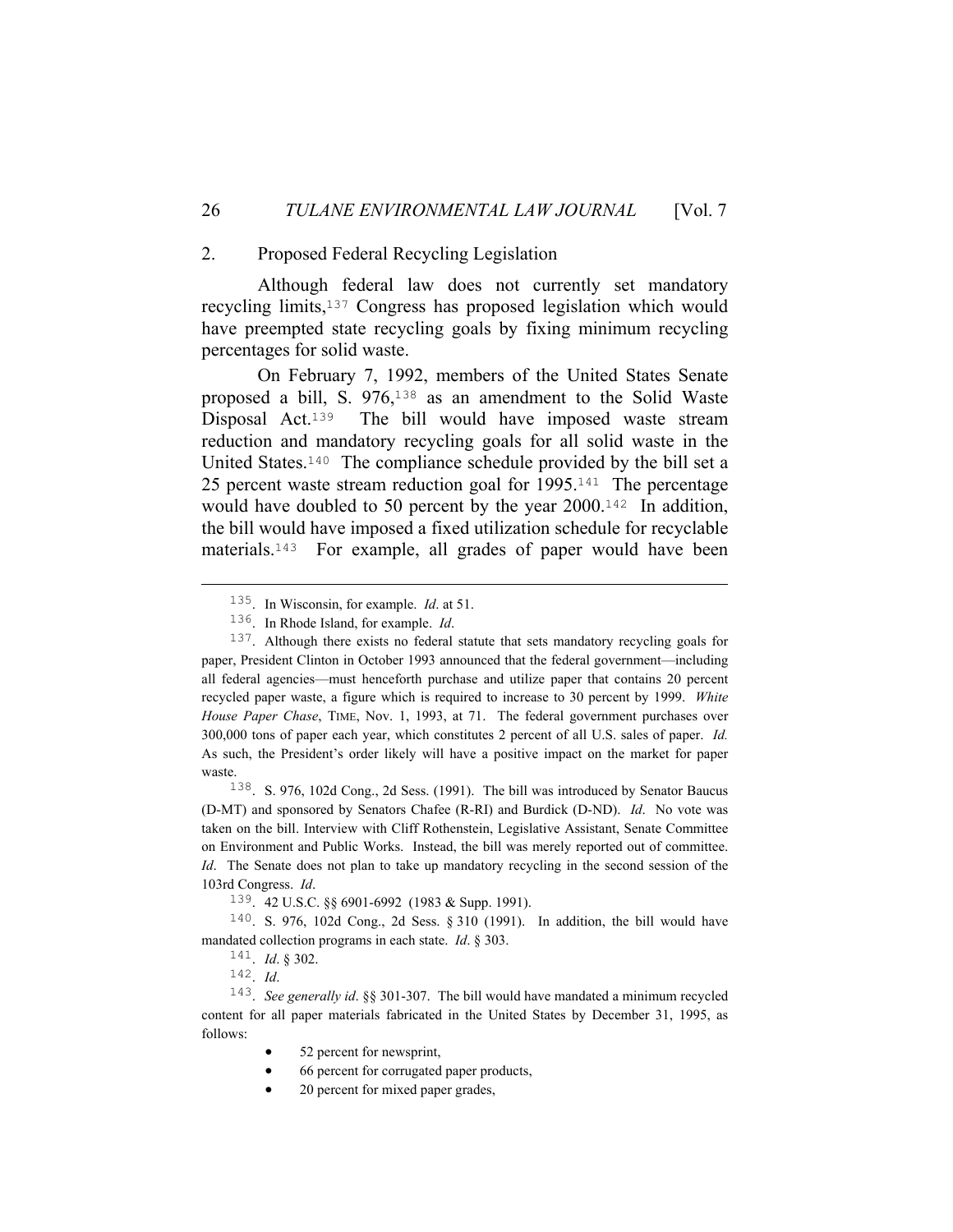#### 1993] *THE PAPER TRIANGLE* 27

forced to contain 40 percent recycled materials by 1995, 45 percent by 1998 and 50 percent by 2000.144 The bill would have required the performance of all federal contracts equal or greater to \$1000 through the use of materials with a minimum recycled content of 50 percent, and would have directed each federal agency to appoint a waste reduction officer.145 Senate bill S. 976 sought to facilitate the implementation of its mandated paper recycling percentages by providing a variety of options. Under the bill, manufacturers could have: 1) used a percentage of recovered materials directly in their own products, 2) ensured that recovered materials were utilized in the manufacture of another product, 3) reused packaging for its original purpose and 4) reduced the weight of the materials covered under the bill.<sup>146</sup>

 In sum, the bill S. 976 would have provided a command and control statute for the recovery and recycling of certain materials, such as paper. The proposed legislation would have imposed mandatory recycling percentages without providing incentives and without considering additional costs incurred by manufacturers and consumers. Although the bill was defeated, similar versions of the bill are certain to reappear in future Congresses.

#### 3. Problems Posed By Mandatory Recycling Laws

 At first blush, mandatory recovery and recycling laws seem to solve the dilemma posed by the incomplete recovery and recycling of recyclable products, such as paper. Upon closer scrutiny, however, mandatory recovery and recycling laws force the acceleration of a process which is incompatible with the market for recovered recyclable waste. As such, mandatory recycling laws disregard the very reason for which recyclable materials are not fully recovered or incorporated into new products—economics.

i<br>Li

 <sup>100</sup> percent for pulp substitutes, and

<sup>• 40</sup> percent for all grades of paper products.

S. 976, 102d Cong., 2d Sess. § 302.

<sup>144</sup>. *Id*. The bill would have mandated an annual increase of 2 percent minimum recycled content for all paper product categories. *Id*.

<sup>145</sup>. *Id*. § 306.

<sup>146</sup>. *Id*. § 102.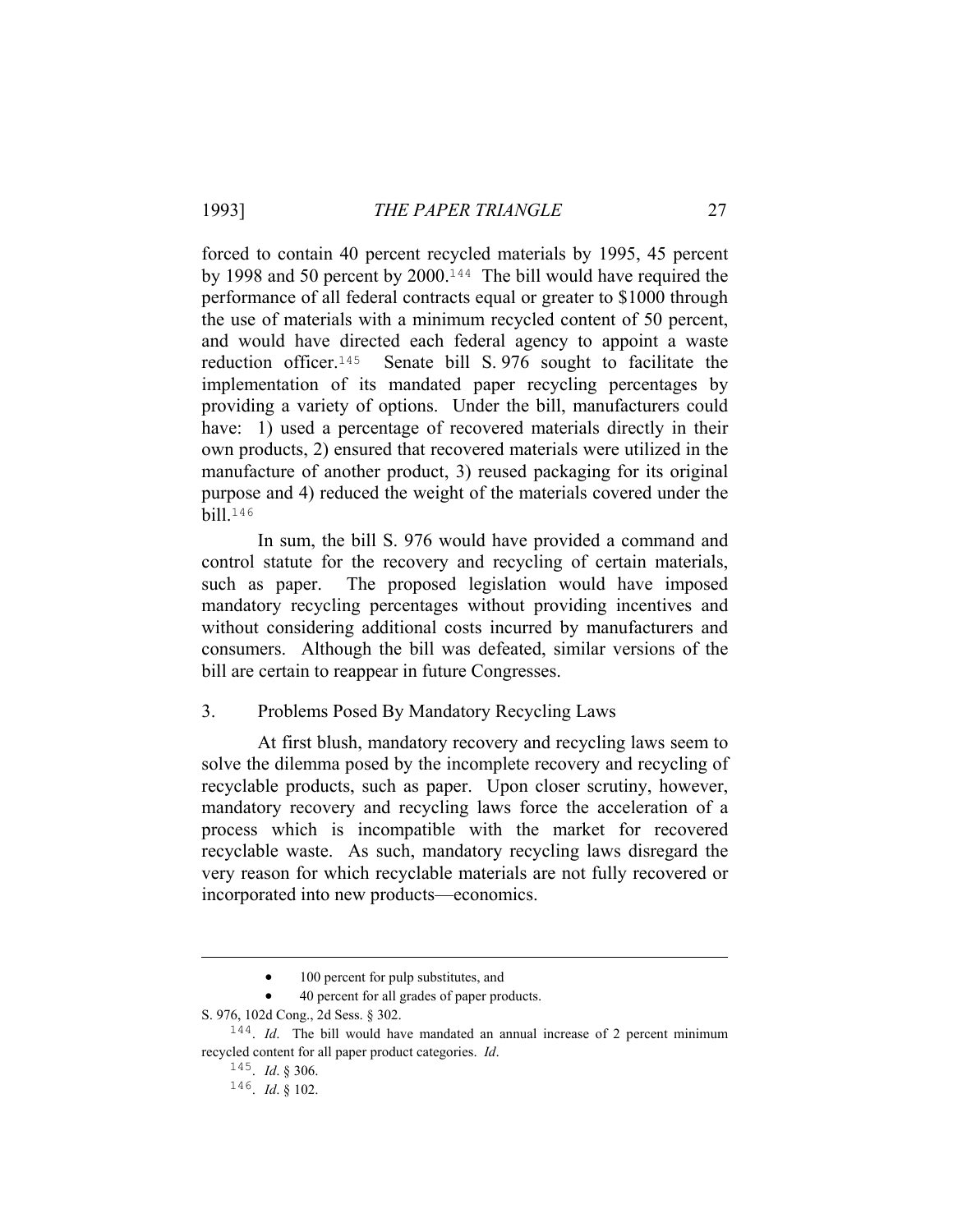First, the concepts of recovery and recycling are separate and distinct.<sup>147</sup> Recovery is the process whereby recyclable materials are removed from the solid waste stream. In contrast, recycling is the actual process by which recovered materials are incorporated into new products.148 Although individual, corporate and municipal goodwill can force the recovery of virtually all recyclable paper products from the waste stream, economics and technology place real limits on society's ability to recycle recovered products. Current studies estimate the present recycling rate of United States industry at somewhere near sixteen percent.<sup>149</sup> If this rate is representative of capacity, the market for recovered waste is limited. Ironically, mandatory recycling laws have increased recyclable materials recovery to such an extent that they have induced an oversupply of recyclable materials.150 In turn, this oversupply of recovered materials has caused a dramatic decrease in recyclable material prices.151 Between 1990 and 1991, for example, the market for used newspaper fell 200 percent.152 The price for used white sorted ledger paper dropped 62 percent during the same period.153 Price decreases have been so significant that many recovery centers have been forced to pay waste companies or recyclers to remove recovered newsprint.<sup>154</sup>

- clear glass down 70 percent
- white sorted paper down 62 percent
- newspaper down 200 percent
- plastic down 49 percent.

<sup>&</sup>lt;sup>147</sup>. Common impressions of synonymity between these two concepts cause misunderstanding, as people often equate high waste recovery figures with much lower recycling figures.

<sup>148</sup>. *See* CHARACTERIZATION OF MUNICIPLE SOLID WASTE, *supra* note 69, at ES-2.

<sup>&</sup>lt;sup>149</sup>. CITIZENS FOR THE ENVIRONMENT ACTION FUND, COMMENTS TO THE 7 FEBRUARY 1992 DRAFT OF S. 976, TITLE III 1 (statement of Dr. Harvey Alter) (1992) [hereinafter LEGISLATIVE COMMENTS]. This figure does not include yard waste recycling. *Id*.

<sup>150</sup>. *See infra* notes 157-160 and accompanying text.

<sup>151</sup>. Between January 1990 and December 1991, prices for recovered recyclable materials decreased severely, as follows:

aluminum down 39 percent

NATIONAL SOLID WASTES MANAGEMENT ASSOCIATION, LOCAL RECYCLING PROGRAMS IN ECONOMIC JEOPARDY 1 (1992).

<sup>152</sup>. *Id*.

<sup>153</sup>. *Id*.

<sup>154</sup>. *See infra* notes 157-160 and accompanying text.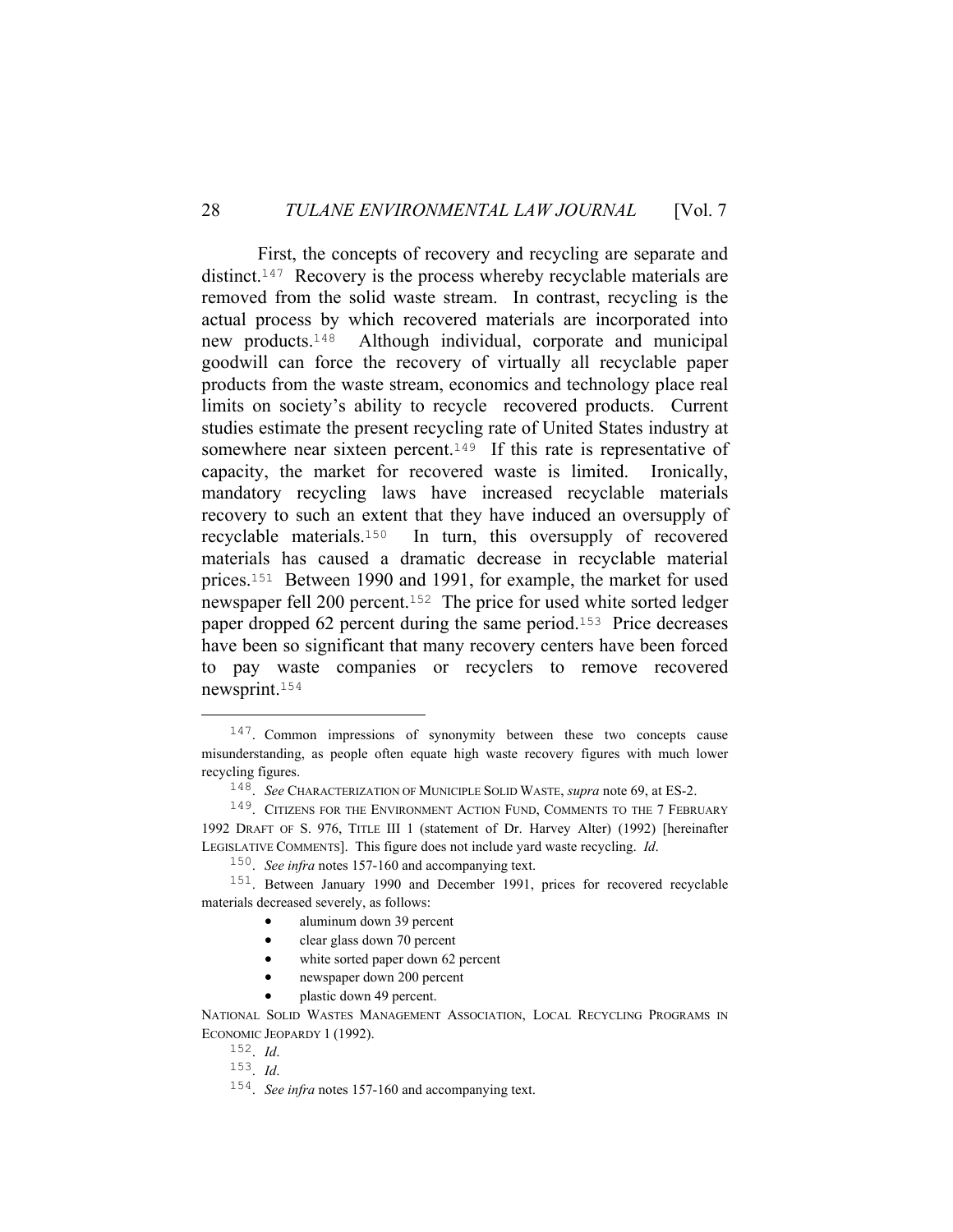The second problem that plagues mandatory recycling laws is conceptual in nature. The national obsession with recycling has engendered a tendency, in the minds of many regulators and environmentalists, to replace all forms of waste disposal with recycling. However, recycling cannot provide a complete solution to the solid waste disposal crisis.155 Although recycling possesses the dually advantageous effect of reducing natural resource use and solid waste volume, the economic and technological mechanism of recycling does not operate in a vacuum. Instead, recycling must be considered as a solid waste disposal option holistically with landfilling and incineration. Furthermore, recycling must be considered in conjunction with the availability and price of virgin raw materials.<sup>156</sup>

 In the case of paper, the reasons for this are twofold. First, the paper recycling process is often more expensive than landfilling or incineration. While it is true that higher landfilling and incineration costs have increased the economic feasibility of recycling, the recycling process is not without cost. Landfilling and incineration are expensive due to NIMBY siting problems and high technological design requirements. Recycling is expensive because it is energyintensive and produces large amounts of sludge from de-inking and de-gumming. Second, virgin timber is often cheaper than recycled paper.157 Heavy federal timber subsidies offer a considerably cheaper resource, as below-cost timber sales readily demonstrate. Third, mandatory recycling laws fail to take into consideration certain issues that transcend simple cost analyses. Health and product quality are two such issues. Whereas it may be desirable to recover and

 <sup>155</sup>. Recycling is limited by economic and technological factors. *See generally* RECYCLING SOLID WASTE, *supra* note 34, at 3 (stating "Limits to recycling are both technological and economic.").

<sup>156</sup>. *See* LEGISLATIVE COMMENTS, *supra* note 149, at 1.

<sup>157</sup>. It costs between \$100,000 and \$600,000 to recycle a single ton of paper. KEY QUESTIONS, *supra* note 50, at Question 22. An eighty-acre dry landfill costs approximately \$33 million to construct. RATHJE & MURPHY, *supra* note 4, at 92. Such a landfill would provide solid waste disposal for a community of 500,000 for twenty years. *Id*. An actual product cost comparison of recycled paper and virgin wood-based paper cannot be made because each type of paper product requires a varying amount of virgin paper fiber in order to maintain strength. *See generally* KEY QUESTIONS, *supra* note 50, at 4. Also, recovered paper wastes differ in price depending on municipal geography. *See supra* note 57.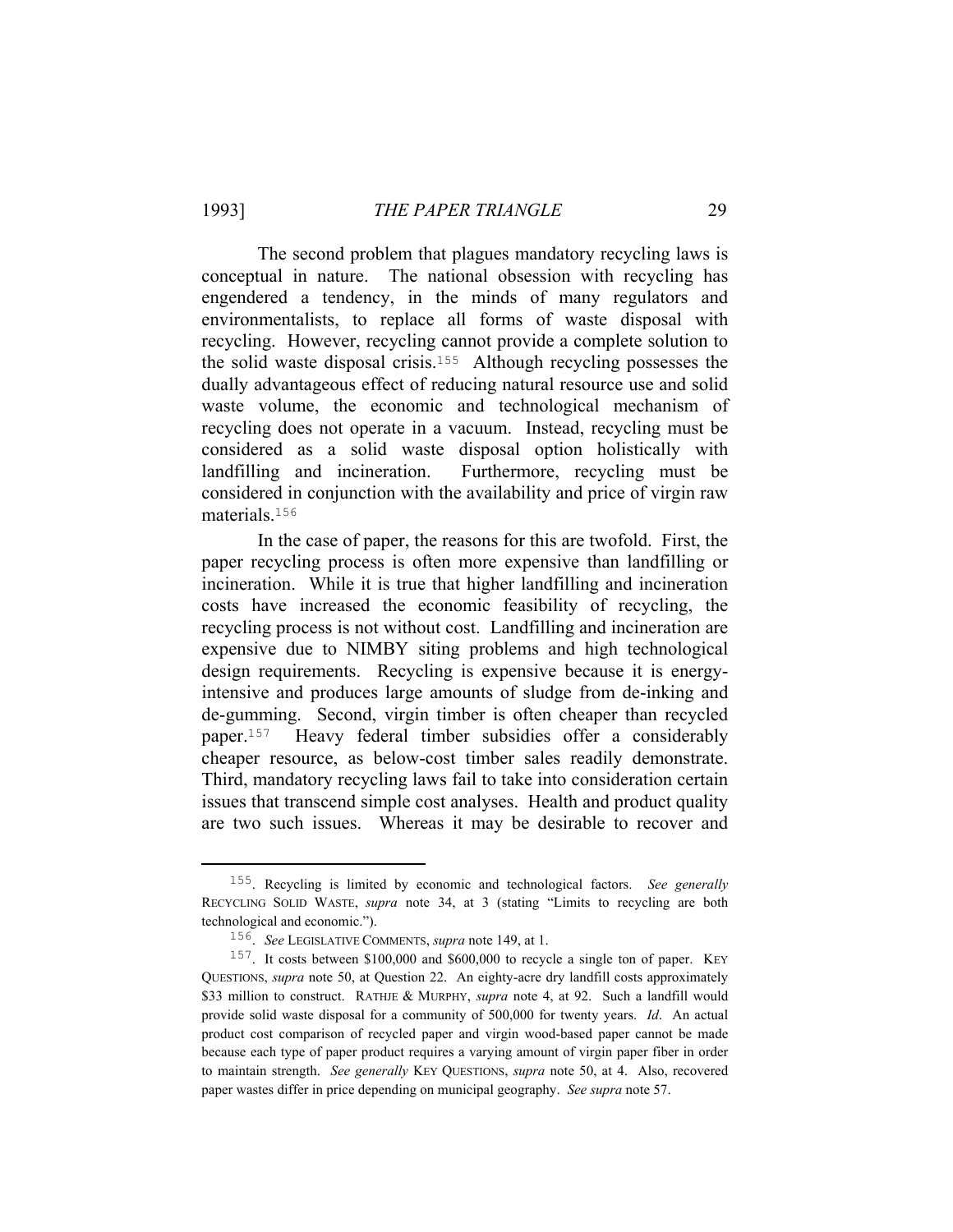recycle food packaging from the standpoint of natural resource use, it may not be desirable to do so unless the safety of recycled food packaging is demonstrated to be on par with that of virgin paperboard.158 At present, no such proof exists. In addition, because paper requires a certain minimum strength to accomplish its various purposes, virgin fibers must always be used in the production of new paper.159 Therefore, whereas paper can only be manufactured from recycled paperboard partially, the manufacture of paper products can only utilize a fixed percentage of recycled paper, above which the quality of the final product decreases.160 Although current minimum content laws do not require recycled paper content greater than this fixed percentage, state recycling laws have established the command and control minimum content matrix necessary to impose such a requirement in the future.

 Regardless of its cost, health and quality limitations, recycling often remains a desirable substitute to landfilling and incineration. However, the problems caused by state mandatory recycling laws demonstrate that recycling can only become an effective solid waste disposal strategy if it maximizes the efficient use of natural resources in light of landfilling and incineration. Recycling must be incorporated into the solid waste disposal process pursuant to economic efficiency, not statutory fiat. In the case of paper, manufacturers must be given incentives to utilize recovered recyclable materials instead of virgin timber fibers. Similarly, consumers must be provided with incentives to purchase recycled paper products. Because such incentives imply economic choices between recycling and virgin timber use, and between recycling and

 <sup>158</sup>. Food may have a higher shelf life if packaged in virgin wood-based paper than if packaged in recycled paper. LEGISLATIVE COMMENTS, *supra* note 149, at 3. In addition, according to Dr. Harvey Alter, U.S. Chamber of Commerce, "as the use of packaging is increased, the fraction of food waste decreases." Harvey Alter, *The Origins of Municipal Solid Waste: The Relations Between Residues from Packaging Materials and Food*, 7 WASTE MGMT. & RES. 110 (1989). Studies by the University of Arizona's Garbage Project found that, because food in Mexico is generally not packaged, the average Mexican household generates more food wastes than the average American household. William L. Rathje & W.W. Hughes, Household Garbage and the Role of Packaging: The United States-Mexico City Household Refuse Comparison, Solid Waste Council of the Paper Industry, University of Arizona, Department of Archaeology, Garbage Project (July 1985).

<sup>159</sup>. KEY QUESTIONS, *supra* note 50, at 4.

<sup>160</sup>. *Id*.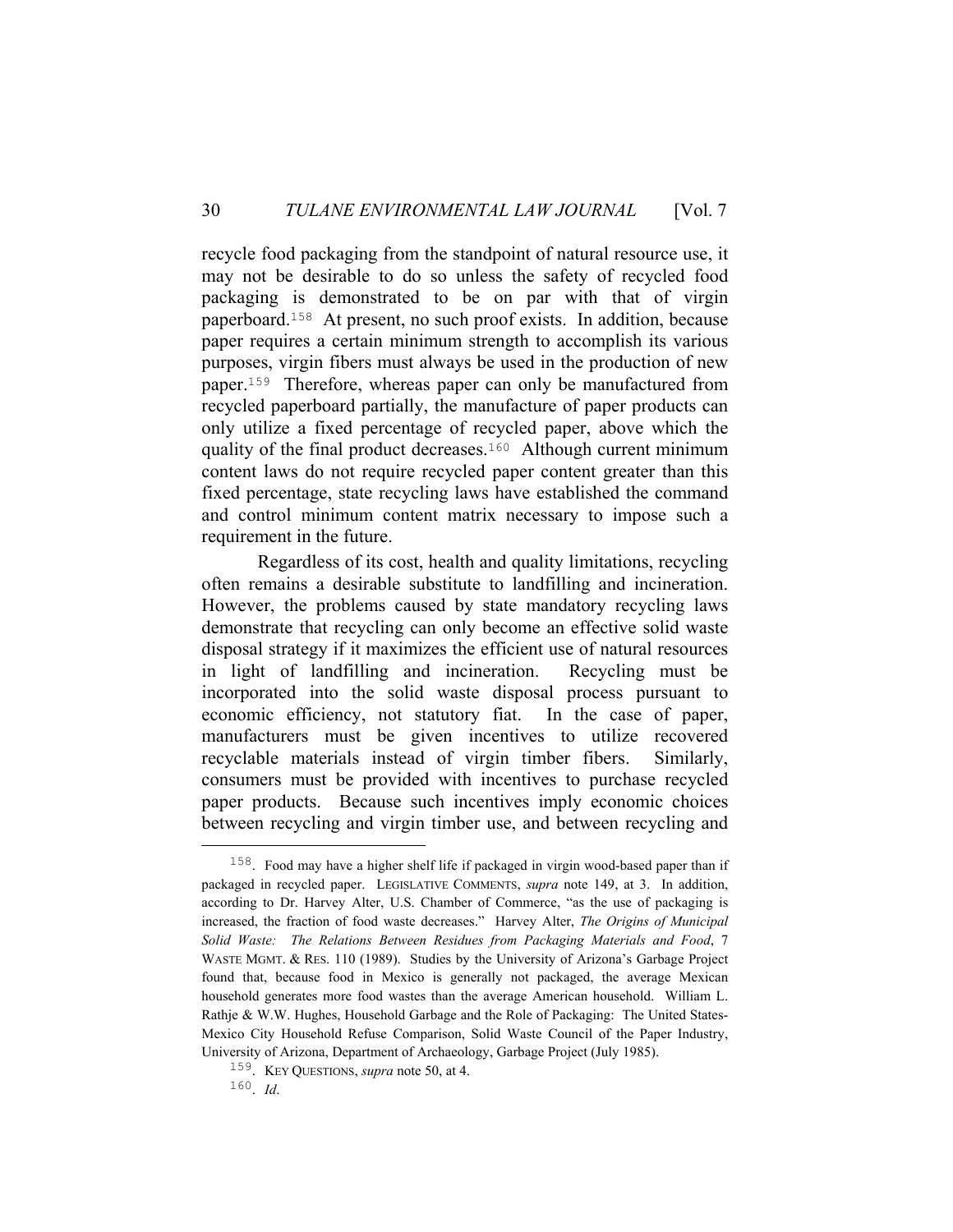other waste disposal techniques, recycling incentives must not be implemented simply as penalties for making the "wrong choice," but rather as market-based incentives to motivate environmentally sound choices.

IV. INCREASING PAPER PRODUCT RECYCLING EFFICIENCY THROUGH MARKET-BASED INCENTIVES

# *A. Market-Based Incentives Generally*

 Market-based incentives mix economics and fixed regulation to motivate desirable conduct through self-interest. This mixture results in more than mere compliance with the law. Efficiency is the necessary goal of all market-based incentive strategies. Market-based incentives minimize natural resource waste by fostering the efficient use of resources.<sup>161</sup>

 To achieve efficiency in the context of paper, the mission of legislators and regulators is simple. Lawmakers must ensure that present artificial price structures are modified to reflect the true value of virgin timber and the true cost of landfilling, incineration and recycling. These changes will adjust the supply and demand matrix and naturally force consumers and the paper industry to recycle as much paper as is efficient. Although the law offers a virtually unlimited menu of market-based incentives for paper recycling, the elimination of federal timber subsidies and the implementation of full cost pricing are two strategies which would accomplish a majority of the price structure reforms sought.

# *B. Elimination Of Federal Timber Subsidies*

 At present, the United States government subsidizes national forest timber harvesting. The subsidy is implemented through two different methods. First, federal timber is sold—below cost—at a loss to taxpayers of hundreds of millions of dollars each year.162 Second,

 <sup>161</sup>. *See* LEGISLATIVE COMMENTS, *supra* note 149, at 1.

<sup>162</sup>. *See* Rice, *supra* note 72, at 5. Exact calculations of annual below cost timber sale figures depend on the definition of "cost." For environmentalists, cost tends to include all environmental impacts. *See id.* at 11. For the USFS, certain costs, such as road construction expenses, are considered benefits to recreation and are therefore not always included as real costs. *Id*. The following is a comparison of regional timber receipts and expenditures, based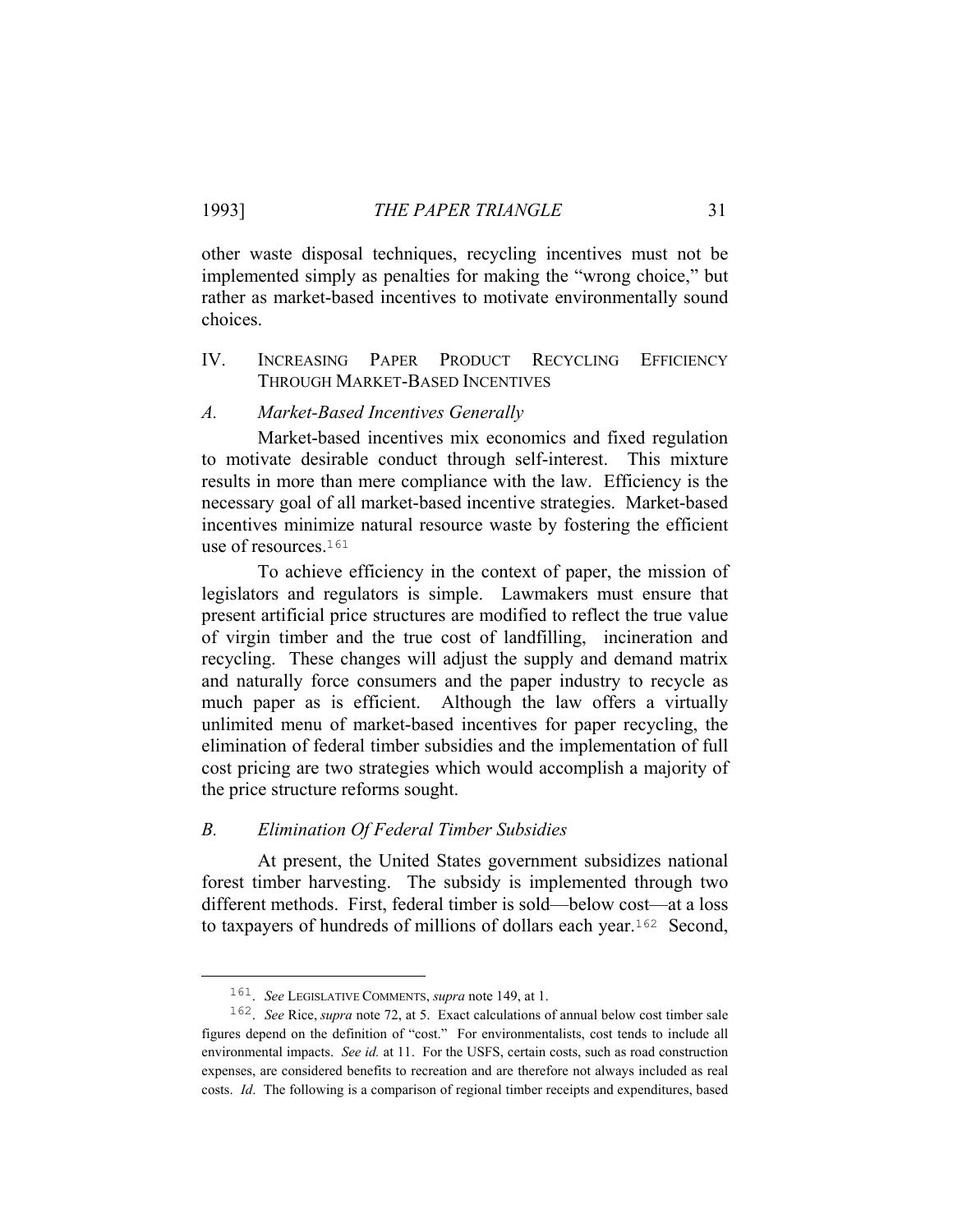the federal government uses taxpayer funds to construct timber access roads in national forests for the benefit of timber harvesting. Over the years, the USFS has constructed a national forest timber access road network which totals eight times the mileage of the interstate highway system.<sup>163</sup> This network dramatically reduces the transportation costs of timber harvesters. Together, these two subsidies result in an artificially lower price for federal timber than for private timber. As a result, federal subsidies make recovered paper wastes less attractive than virgin timber as raw materials in paper production.

 The two timber subsidies find different bases of authority in the NFMA. While the access road network is expressly authorized in

| Region         | <b>Timber Receipts</b> | Timber Expenditures | Net Receipts |
|----------------|------------------------|---------------------|--------------|
| Northern       | 68,430                 | 93,107              | $-24,678$    |
| Rocky Mountain |                        |                     |              |
|                | 14,017                 | 23,826              | $-9.809$     |
| Southwestern   | 37,336                 | 31,817              | $+5,518$     |
| Intermountain  | 20,261                 | 35,905              | $-15,644$    |
| Pacific        |                        |                     |              |
| Southwest      | 262,419                | 194,732             | $+67,687$    |
| Pacific        |                        |                     |              |
| Northwest      | 859,722                | 481,729             | $+377,993$   |
| Southern       | 109,297                | 101,335             | $+7.962$     |
| Eastern        | 29,030                 | 39,834              | $-10,804$    |
| Alaska         | 10.990                 | 20.574              | $-9.584$     |

on the 1988 United States Forest Service Annual Report, in thousands of 1988 United States dollars:

i<br>Li

Rice, *supra* note 72, at A-1 to A-4. Reforestation and road costs are amortized into the USFS budget, often over hundreds of years. *Id*. at A-4, n.3. The expenditures reported by the USFS in the above figures include reforestation and road construction expenditures in their amortized value. If represented as annual expenditures, road construction and reforestation costs would cause a severe cost imbalance. The United States General Accounting Office found that costs exceeded revenues by 27 percent in 1981 and by 42 percent in 1982. General Accounting Office, Congress Needs Better Information on Forest Service's Below-Cost Timber Sales (1984). National forest timber sales are not the sole focus of USFS below cost sales. The General Accounting Office recently reported that the USFS allowed ski slope operators to pay national forest lease fees much lower than fair market value. *See* Tom Kenworthy, *GAO: Ski Areas Underpay U.S. for Slopes*, WASH. POST, May 12, 1993, at A5.

163. Rice, *supra* note 72, at 11. By 1986, the USFS access road network totaled 356,000 miles. *Id.*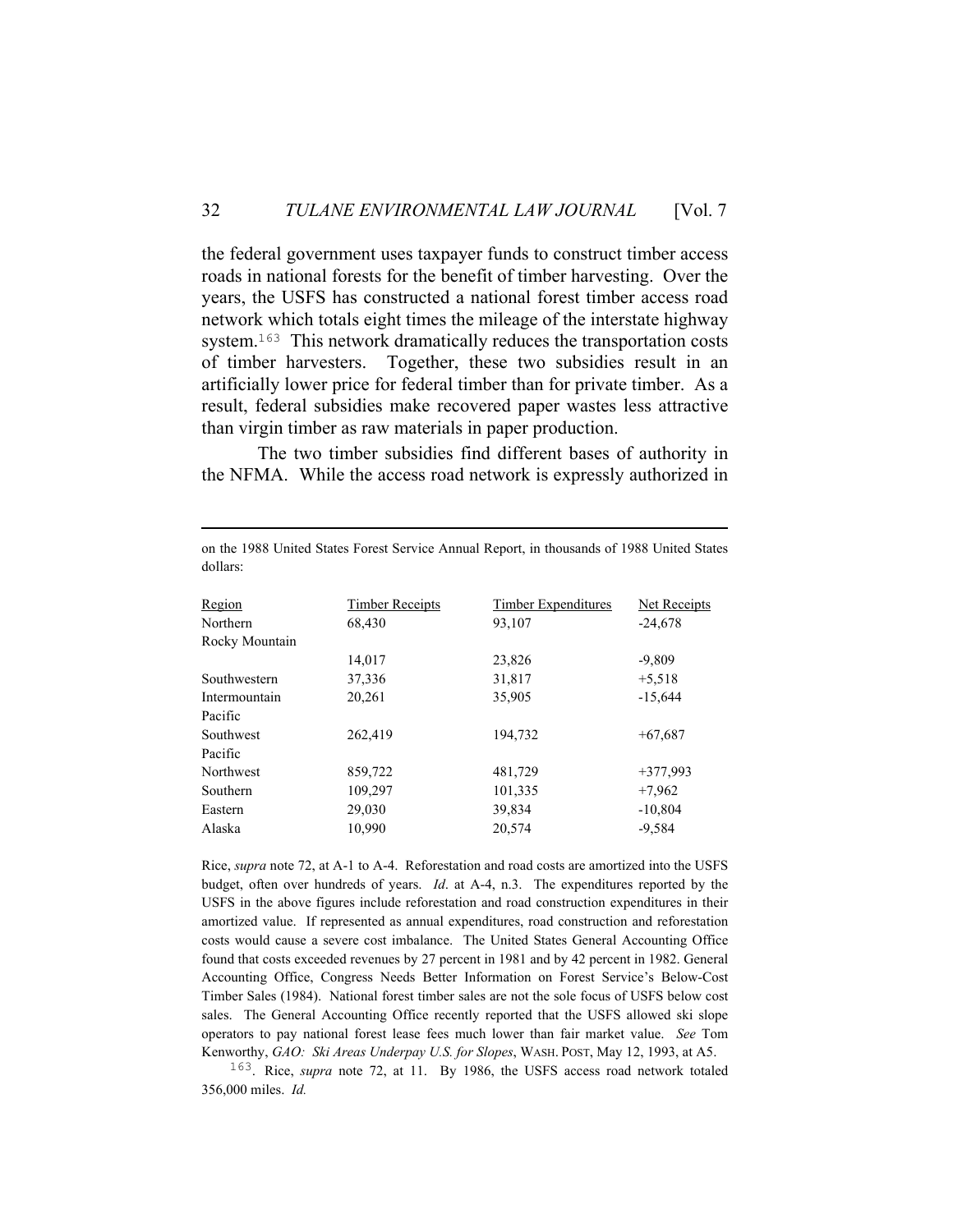the NFMA, $164$  below cost pricing of national forest timber is not. In fact, the NFMA expressly states that the Secretary must consider "economic factors" in its development of land management plans and in its determination of timber unsuitable for harvesting.165 Below cost timber sales have occurred in derogation of this statutory requirement. Congress apparently predicted this when it drafted section 1604(l) of the NFMA, which requires that the USFS "provide a comparison of [estimated] expenditures to the return to the Government resulting from the sale of timber."<sup>166</sup> Although the USFS defines "fair market value" for timber as "the price acceptable to a willing buyer and seller, both with knowledge of the relevant facts and not under compulsion to deal," the two timber appraisal methods base timber prices on what a reasonably efficient operator can afford to pay while still making a profit.<sup>167</sup> As such, the USFS disregards its own costs and bases the entire timber pricing mechanism on the operator's economic framework, a framework which is rooted in cheap national forest timber.

 The federal government could eliminate federal timber subsidies by an increase in federal timber prices to their real fair market value and by a shift—partial or complete—in the cost of access road construction to timber operators, who are the primary beneficiaries of the federally funded national forest road network. The termination of federal timber subsidies would remove the artificial price barrier against recovered paper wastes and make recovered paper wastes more economically attractive to paper manufacturers as a source of raw materials.

 The elimination of federal timber subsidies would not contravene national forest policy. National forests are held in trust by the federal government for the people of the United States as beneficiaries. This policy dictates that national forest resources should be available for use by all, including timber operators, whose labor supplies American wood-based industries. However, the policy does not require an economic loss by the U.S. Treasury on timber

 <sup>164</sup>. 16 U.S.C. § 1608 (1992).

<sup>165</sup>. *Id.* § 1604(k).

<sup>166</sup>. *Id.* § 1604(l).

<sup>167</sup>. United States Forest Service, United States Forest Service Manual § 2421.3. *See* Rice, *supra* note 72, at 5.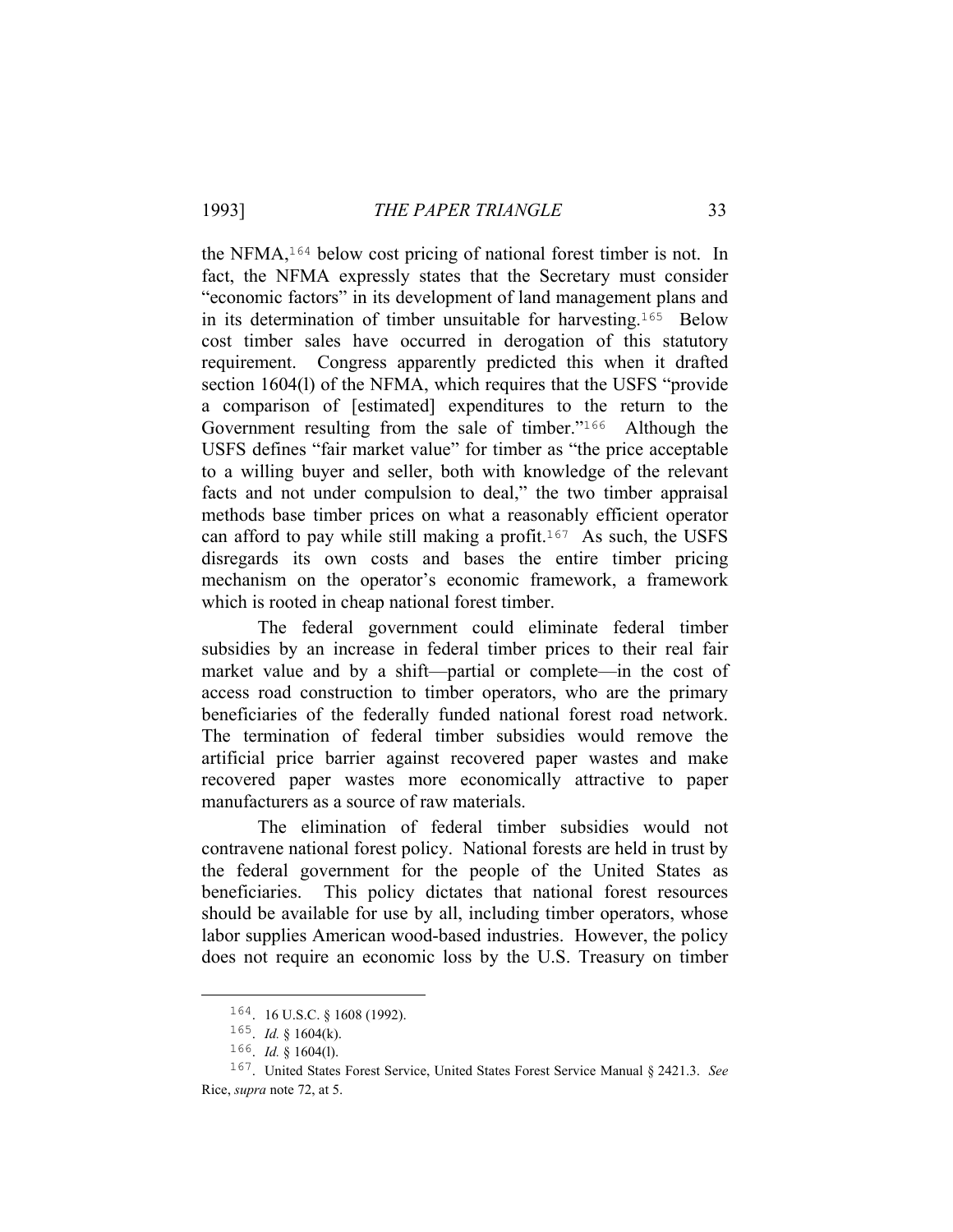sales. The termination of federal timber subsidies would not foreclose upon the ability of timber operators to use federal timber. Instead, it would merely ensure that the price received from the sale of federal timber is one of fair market value.

 President Clinton and Vice President Gore were vocal supporters of federal timber price increases during the 1992 presidential campaign.168 Although the Clinton Administration included higher timber fees in its fiscal year 1994 budget proposal, the administration soon backed down from the proposed increases after heavy lobbying by the timber industry.169 Instead, the administration announced a logging plan in July 1993 that replaces a price increase with a reduction in available sale quantity.170 The timber plan limits the allowable harvest quantity to 25 percent of its 1980s levels in the Pacific Northwest, establishes certain protected reserves for indicator species and requests that the Congress authorize and appropriate \$1.2 billion between 1994 and 1999 in economic aid to the region.171 A decrease in federal timber subsidies would have increased timber prices and harnessed market forces to maximize the efficient use of timber. Unfortunately, the plan uses the unsophisticated mechanism of an outright percentage ban to achieve a goal that can only be solved effectively through the use of market economics. As a result, the plan does not appeal to environmentalists, labor groups, or timber companies, as it fails to address fully the concerns of these three interest groups.<sup>172</sup>

 <sup>168</sup>. *See* Michael Weisskopf & Ann Devroy, *Clinton Bows To Westerners On Higher Fees*, WASH. POST, Mar. 31, 1993, at A1.

<sup>169</sup>. *Id*. *See also* Jack Anderson & Michael Bilstein, *Forest Fallout in the Pacific Northwest*, WASH. POST, June 7, 1993, at C14.

<sup>170</sup>. Melissa Healy, *Clinton Logging Plan Runs Into a Buzz Saw of Foes*, L.A. TIMES, July 2, 1993, at A1, 24. *See* Ted Gup, *It's Nature, Stupid*, TIME, July 12, 1993, at 38 (discussing the Clinton administration's timber plan and logging problems).

<sup>171</sup>. *Forest Protection Plan*, L.A. TIMES, July 2, 1993, at A24. The plan also calls for the elimination of a subsidy to companies that export raw logs so as to stimulate the growth and prosperity of domestic timber mills. *Id*.

<sup>172</sup>. *See* Healy, *supra* note 170, at A24. For example, the American Forest and Paper Association has vowed to contest the plan in court on a minimum of ten issues. *Id*. The Sierra Club has called the plan "a plan to continue logging in the last remaining ancient forests." *Id*. The California Forestry Association asserted that the plan would "devastate rural California," citing the fact that the region has already experienced a closure of 67 timber mills. *Id*.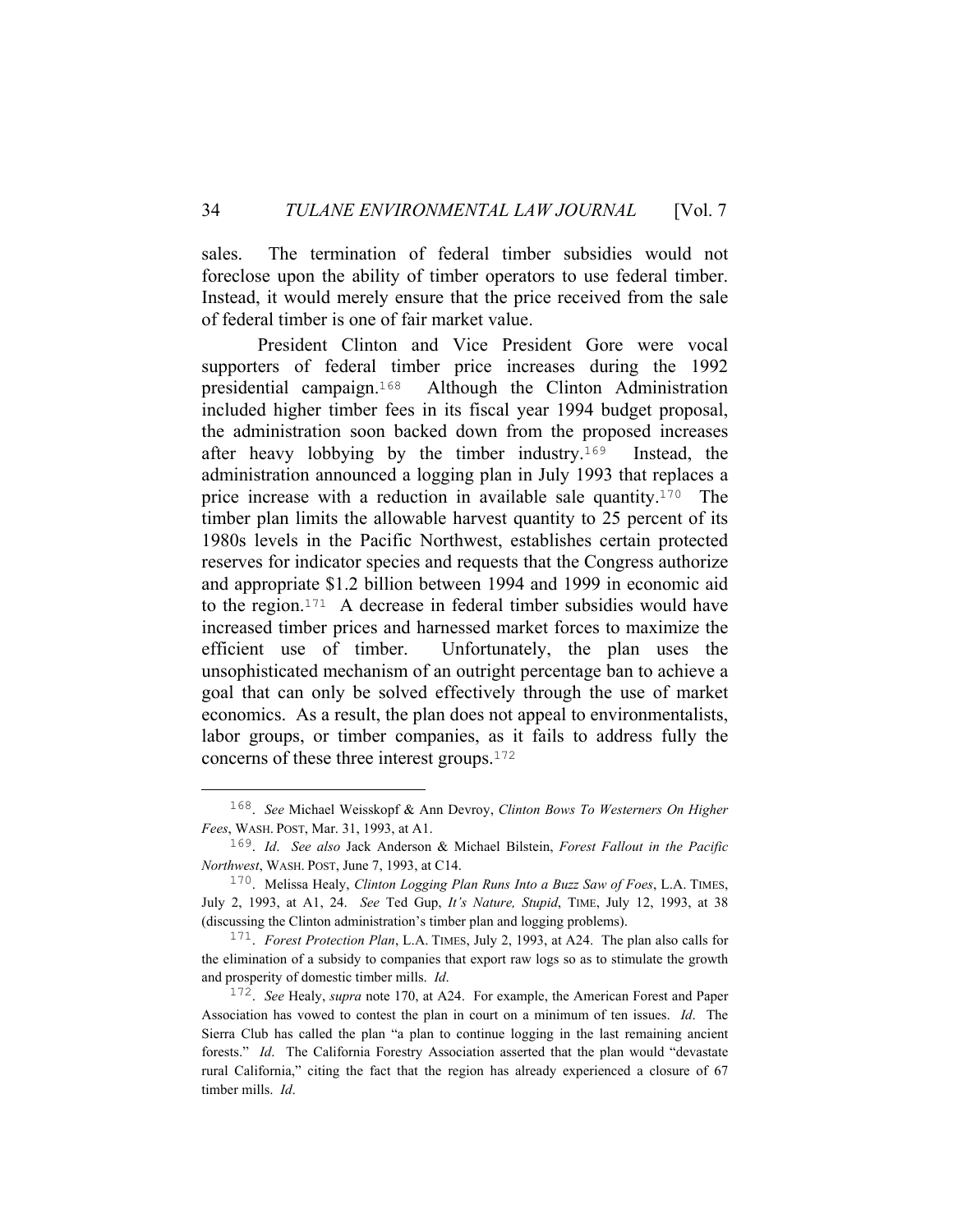## *C. Full Cost Pricing*

 At the other end of the paper production spectrum lies disposal. At present, municipalities bear the responsibility of solid waste disposal.<sup>173</sup> Property taxes and other revenues are used as a source of funding for solid waste disposal.<sup>174</sup> Disposal fees present a very real cost to municipalities. Recent landfill siting problems and costly technological requirements in landfill design have increased landfill disposal fees.<sup>175</sup> Because paper waste constitutes 34 percent of all landfill volume, paper products bear a heavy impact on municipal disposal costs.<sup>176</sup>

 Disposal fees are not currently incorporated into the manufacturing costs or retail prices of paper products. As a result, disposal costs are not a basis for selecting between recyclable paper waste and virgin timber as raw materials or between large and small sized product containers and packaging. Consumers of paper products are not impacted by higher prices when they purchase paper products that will be disposed in landfills or incinerators. For example, a heavily packaged retail good does not cost more to the consumer than a relatively unpackaged supplementary good merely by virtue of its greater volume of packaging. Similarly, paper manufacturers do not suffer from their choice of virgin timber over recovered paper waste as a raw material.<sup>177</sup> Therefore, paper manufacturers who currently recycle paper wastes are forced to bear the cost of recycling but fail to realize economic benefits from the savings of landfilling and incineration fees incurred when paper wastes used in the production process are diverted from the waste stream. Hence, manufacturers have no incentive to utilize recovered paper wastes that reduce or eliminate landfill and incineration costs.

 <sup>173</sup>. RATHJE & MURPHY, *supra* note 4, at 41. Founding Father Benjamin Franklin developed the first municipal streetcleaning service in 1757 in Philadelphia. *Id*.

<sup>&</sup>lt;sup>174</sup>. Property taxes often constitute the only major source of municipal revenue. Interview with Charles I. Nelson, Professor of Property and Land Use Law, Pepperdine University, in Malibu, Cal. (April 1991). At times, special projects are financed through special or emergency assessments. *Id*.

<sup>175</sup>. *See supra* notes 61-64.

<sup>176</sup>. *See supra* note 65 and accompanying text.

<sup>177</sup>. Actually, the concept envisions that by using virgin wood fibers in the manufacture of a paper product, the manufacturer allows waste which should be recycled to enter a landfill instead.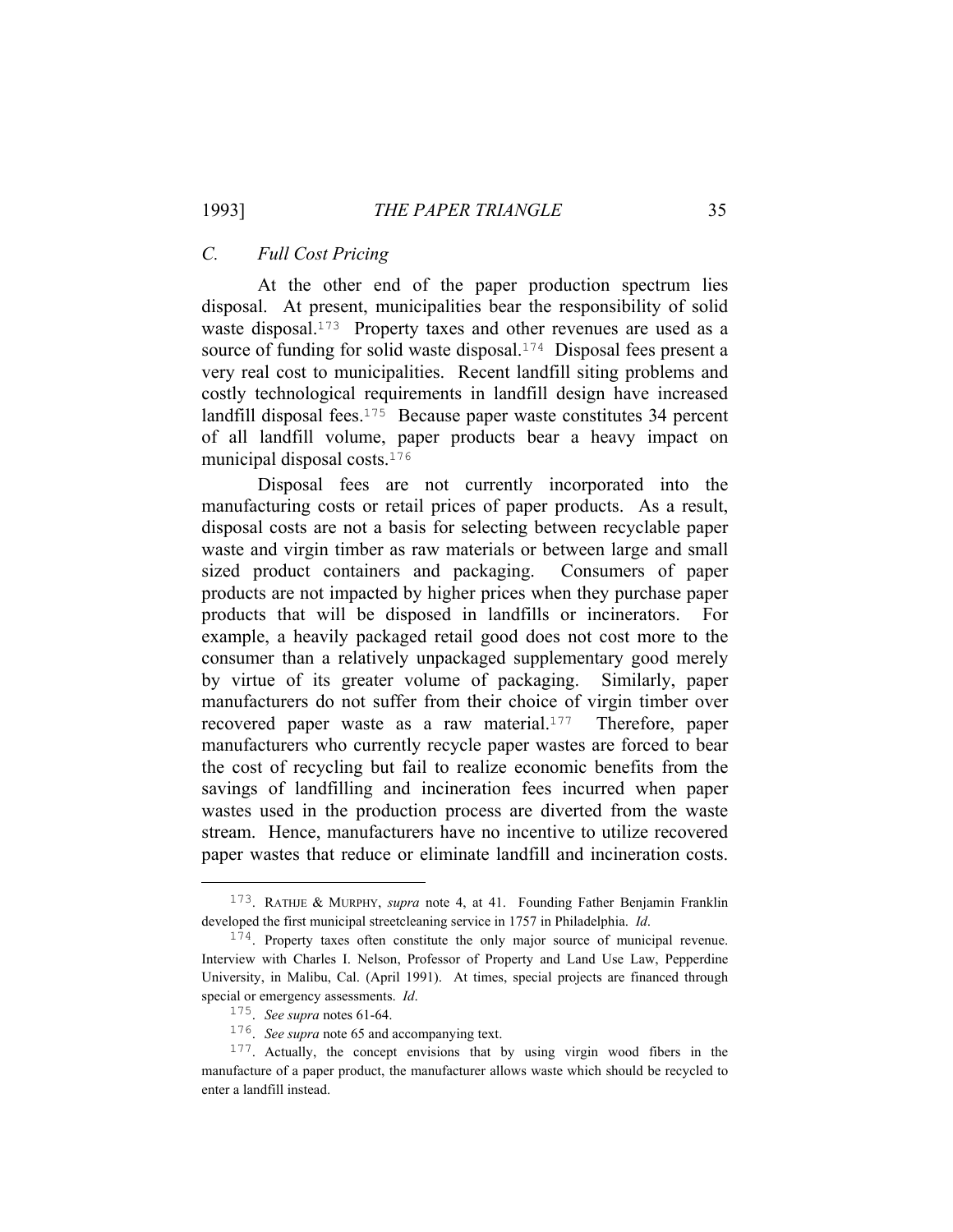The lack of disposal cost pricing encourages the use of virgin timber by failing to discourage the use of recovered paper wastes. Simply stated, the absence of disposal cost pricing results in a blind municipal subsidy of landfilled and incinerated products.

 Disposal cost pricing would make paper recycling and source reduction more cost-effective. Through disposal cost pricing, manufacturers would be charged for the amount of virgin paper used in packaging, based on phased-in standards developed by the individual state, in close cooperation with industry. Paper product prices would then reflect the true cost of manufacture and disposal, while they would incorporate the different packaging requirements of various products for reasons of consumer information, health and safety. Pursuant to the new pricing system, a manufacturer who decides not to use any recovered paper in its production process would be faced with the cost of disposing of otherwise recycled material. Similarly, a manufacturer who decides to offer its product in voluminous packaging would incur higher disposal costs than if it decided to concentrate its product and shrink its packaging. These costs would either be passed along to the consumer or be absorbed by the manufacturer. In either situation, it would not be competitive for the manufacturer to rely solely on virgin timber in its production process. Instead, paper manufacturers would seek to decrease their costs by increasing their use of recovered paper wastes and reducing product packages. Disposal cost pricing would reflect the true cost of paper products. Such an incorporation would foster the efficient use of resources and thereby minimize natural resource waste.<sup>178</sup>

 In sum, the elimination of federal timber subsidies and municipal disposal subsidies would drastically reduce the overuse of natural resources by destroying artificial price mechanisms. Furthermore, the elimination of these subsidies would accomplish cost-effectiveness without imposing pseudo-corporatist command and control regulations such as restrictions on timber sales, mandatory recovery percentages and minimum content requirements.

 <sup>178</sup>. *See generally* LEGISLATIVE COMMENTS, *supra* note 149.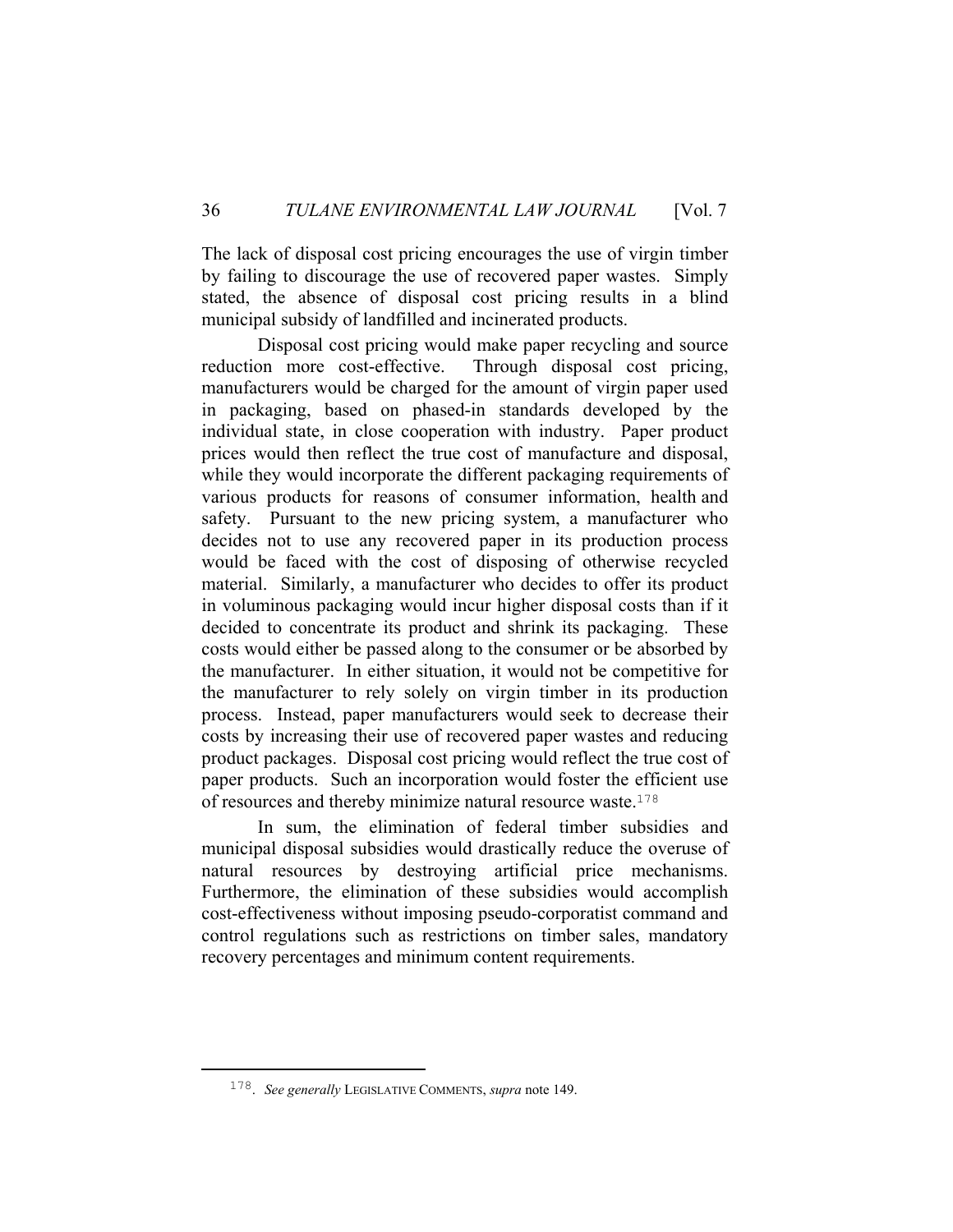#### V. CONCLUSION

 Most United States environmental laws are crafted as command and control regulations.179 For example, pollution laws set specific limitations on permissible pollution levels, and thus grant a federal imprimatur to pre-quantified amounts of emissions.180 The major flaw in such command and control laws is that they motivate conduct through the threat of enforcement.<sup>181</sup> In so doing, command and control regulations do not encourage environmentally sound conduct but instead discourage environmentally unsound conduct. Command and control regulations therefore offer disincentives rather than incentives. Although command and control regulations are fully capable of achieving their goals, they must rely on broad and vigorous enforcement mechanisms to ensure that environmentally unsound conduct is punished, either civilly or criminally. Absent the threat of enforcement, command and control regulations crumble because of their inherent inability to motivate conduct. Due to both the enormous number of potential polluting sources in the United States and the very limited amount of federal and state funds available for enforcement, environmental command and control regulations are ineffective.<sup>182</sup>

 Market-based incentives present a viable alternative to environmental command and control regulations. Economic motivation is the central mechanism of market-based incentives. Whereas command and control regulations create a disincentive for certain conduct, market-based incentives modify the free market so that environmentally sound conduct equates with financial selfinterest. The enormous advantage of a market-based regulatory scheme is that it is self-enforcing. Furthermore, because market forces can be modified by statute, a market-based system is flexible and allows regulators to progressively decrease pollutant discharge.

 <sup>179</sup>. *See supra* note 13 and accompanying text.

<sup>&</sup>lt;sup>180</sup>. *Id.* The Clean Water Act, for example, requires water permits for point source discharges of pollutants into the waters of the United States. 33 U.S.C. § 1342 (1992). A permit from the United States Army Corps of Engineers thus constitutes a license to pollute. *Id*.

<sup>181</sup>. *See, e.g.,* 33 U.S.C. § 1319 (1992)(entitled Clean Water Act enforcement).

<sup>182</sup>. *See* Thomas W. Lippman, *'Earth Budget': Waste Not, Want Not*, WASH. POST, Feb. 4, 1993, at A19.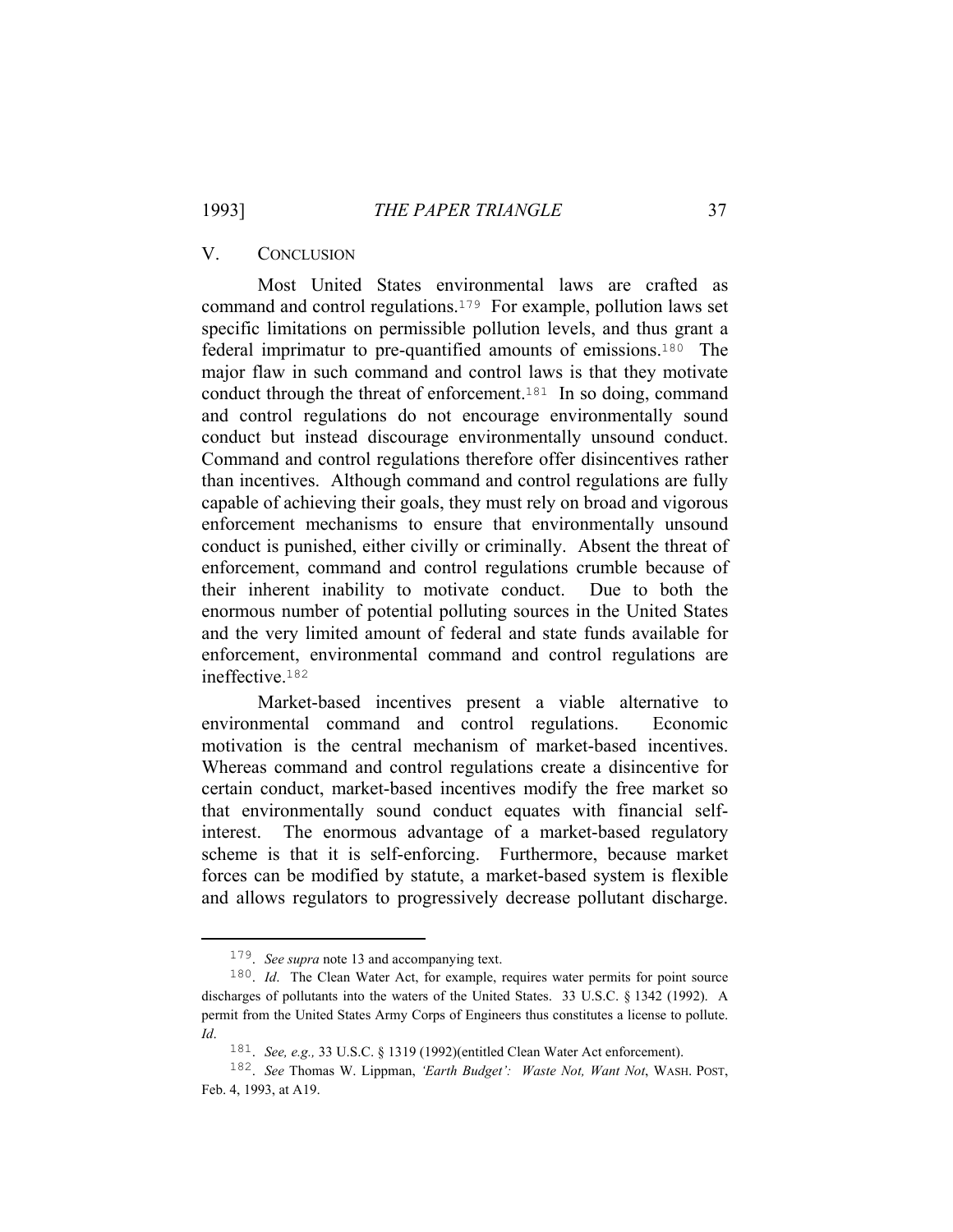Finally, because market-based incentives function on economic principles, their success is not linked to public knowledge of complex rules and inscrutable regulations. Instead, a market-based scheme functions properly as long as consumers and manufacturers seek to minimize their costs.

 Title IV of the Clean Air Act (CAA) amendments of 1990 remains the most spectacular example of environmental market-based incentives.183 Simply stated, CAA Title IV allows large preexisting electric utilities to trade emissions credits on a commodity exchange if they decrease their emissions below the statutory minimum.<sup>184</sup> Demand for these credits is generated by new electric utilities that must purchase emissions credits equal to their projected pollutant discharges.185 The lure of profit fosters a reduction in air pollution by encouraging large electric utilities to decrease their emissions below the legal minimum. Emissions are progressively reduced by a decrease in the allowable emissions floor.<sup>186</sup>

 In the context of paper, market-based incentives translate the use of recovered paper wastes into economic self-interest for paper manufacturers. First, an increase in federal timber prices and a shift in the cost of timber access roads to the timber industry will give paper manufacturers an incentive to recycle more paper wastes. Second, the incorporation of landfilling and incineration costs into the price of paper products will increase the price of paper products manufactured either without recycled paper or with a low recycled paper content and products sold in voluminous paper packages. The resultant jump in nonrecycled paper costs will motivate paper manufacturers to increase paper recycling. Furthermore, enforcement is unnecessary since both market-based systems accomplish their

 <sup>183</sup>. 42 U.S.C. § 7651b (1992) (Sulfur Dioxide); 42 U.S.C. § 7651f (1992) (Nitrogen Oxides).

<sup>184</sup>. *Id*. The emissions floors are progressively raised over several statutory phases of the Clean Air Act. 42 U.S.C. § 7651c (1992) (Sulfur Dioxide Phase I); § 7651d (1992) (Sulfur Dioxide Phase II).

<sup>&</sup>lt;sup>185</sup>. 42 U.S.C. § 7651b(a)(1) (1992). This demand will be fueled by the enormous growth in the international demand for electric power. Thomas W. Lippman, *An Electrifying Opportunity, U.S. Utilities Join Charge to Power International Markets*, WASH. POST, April 20, 1993, at D1.

<sup>186</sup>. *See supra* note 185.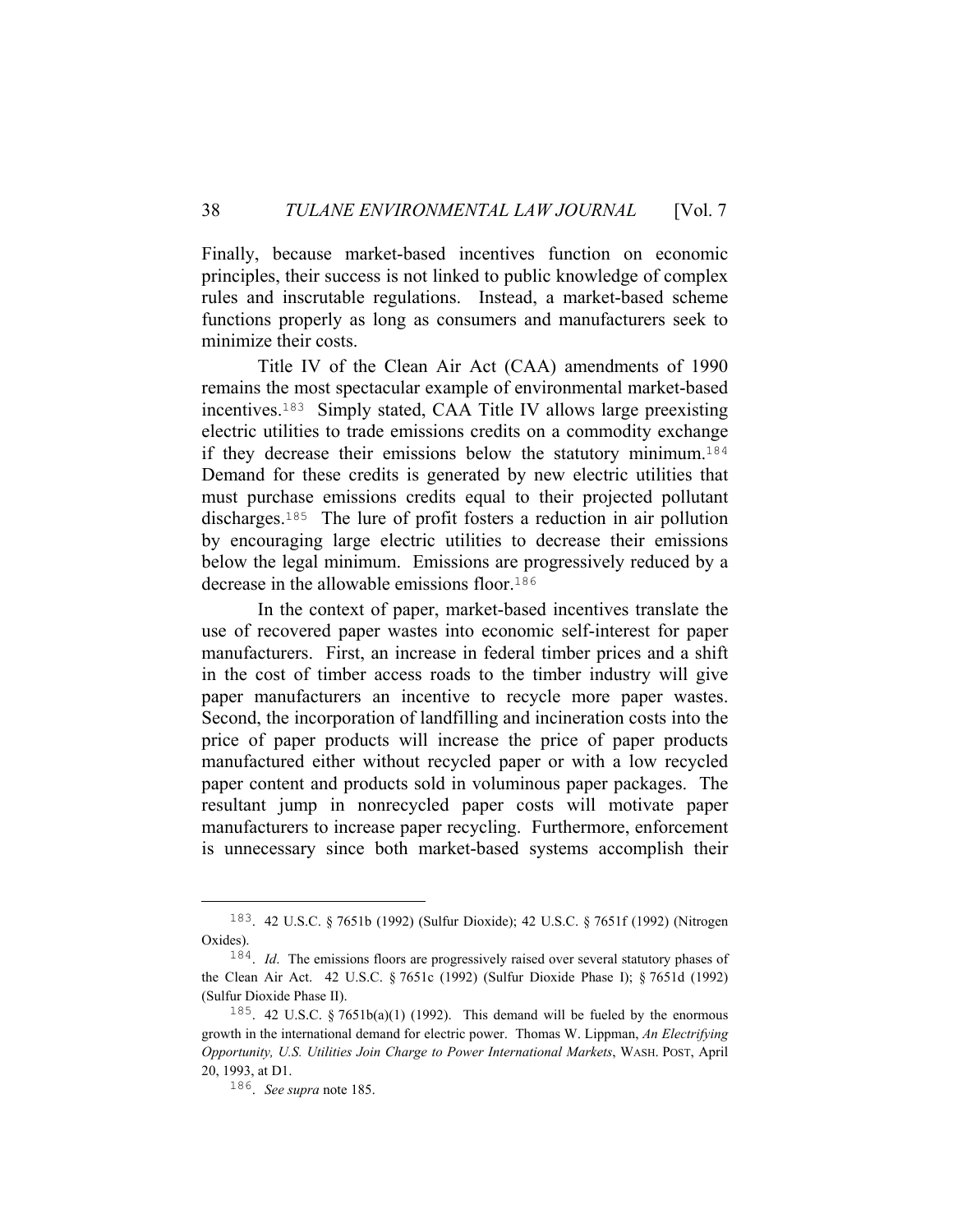goals through the economic self-interest of both the regulated and affected communities.

 Many environmentalists and economists have discussed the establishment of a tax-based regulatory scheme for paper recycling. Tax incentives and disincentives function on the same principle as market-based incentives. The theory is that recycling can be encouraged through positive taxes, such as tax credits and deductions, and that virgin timber use can be discouraged through negative taxes, such as higher taxes on undesirable products. This framework has already been enacted in many states.<sup>187</sup>

 While the tax approach has great procedural merit, its substance fails to maximize the efficient use of natural resources. Instead, tax incentives merely create a subsidy by establishing an artificially skewed price structure. Whereas the goal of market-based incentives is to maximize the efficient use of natural resources, the goal of tax incentives and disincentives is merely to focus on particular conduct, such as recycling. As such, tax incentives and disincentives constitute a command and control regulatory scheme through different means. In the context of paper manufacturing and recycling, for example, paper manufacturers who produced paper products with a 50 percent recycled content could receive a tax credit. Such a tax would cause an artificial bias in favor of recycling when the efficient use of natural resources might dictate a recycled content percentage of 30 or 40 percent. Yet, recycling is not a perfect solution. Recycling is a high-energy process which produces large quantities of sludge.

 Many environmentalists argue that the efficient use of natural resources is unimportant and that the goal of environmental law is to decrease the use of natural resources as much as possible. This argument, however, is based on the common misperception that the United States is a free market economy.188 Much to the contrary, the United States is so replete with command and control regulations and vast subsidies for special products that the real value of natural

 <sup>187</sup>. *See supra* notes 106-109 and accompanying text.

<sup>188</sup>. *See* AL GORE, EARTH IN THE BALANCE 182-83 (1992). Vice President Gore visualizes present-day American capitalism as "blind" to the value of natural resources. *Id*. What the Vice-President fails to acknowledge is that it is governmental regulation and subsidy that has blinded the free market, not any inherent failure of the capitalist system.